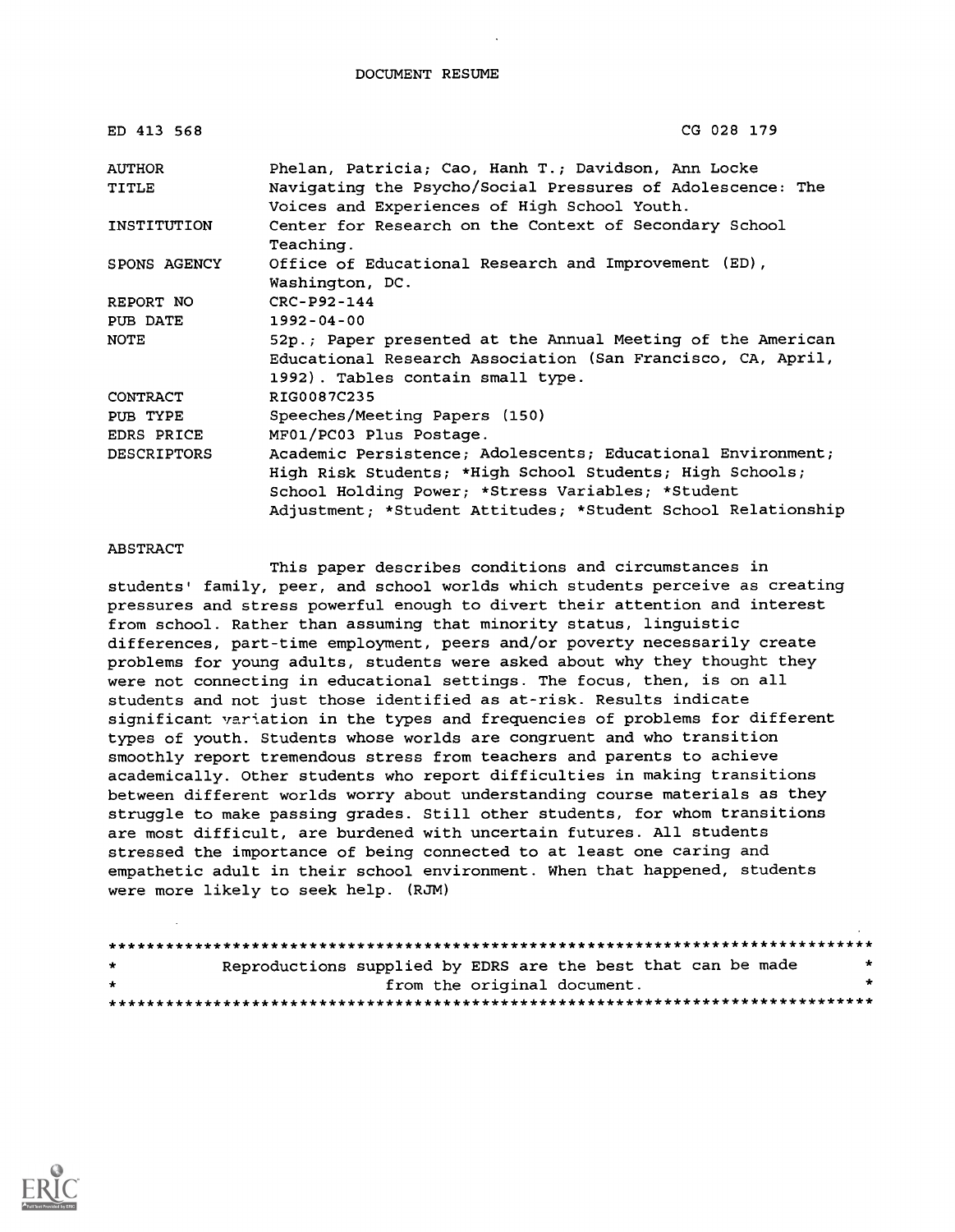Center for Research on the Context of Secondary Teaching School of Education, CERAS Building, Stanford University, Stanford, CA 94305-3084

# NAVIGATING THE PSYCHO/SOCIAL PRESSURES OF ADOLESCENCE: THE VOICES AND EXPERIENCES OF HIGH SCHOOL YOUTH

P92-144

Patricia Phelan Hanh T. Cao Ann Locke Davidson

> U.S. DEPARTMENT OF EDUCATION Office of Educational Research and Impro

C This document has been reproduced as<br>inteceived from the person or organization<br>originating it.

Orthing it Ochinchanges have been made to improve<br>
CONING THE CONNECTION OF CONDITIONS AND THE CONNECTION OF CONNECTION OF CONNECTION OF CONNECTION OF CONNECTION OF CONNECTION OF CONNECTION OF CONNECTION OF CONNECTION OF C

o : Points of view or opinions stated in this document do inot inecessarily represent official<br>OERI position or policy or policy of the OERI position or policy

ED 413 568

# **EEST COPY AVAILABLE**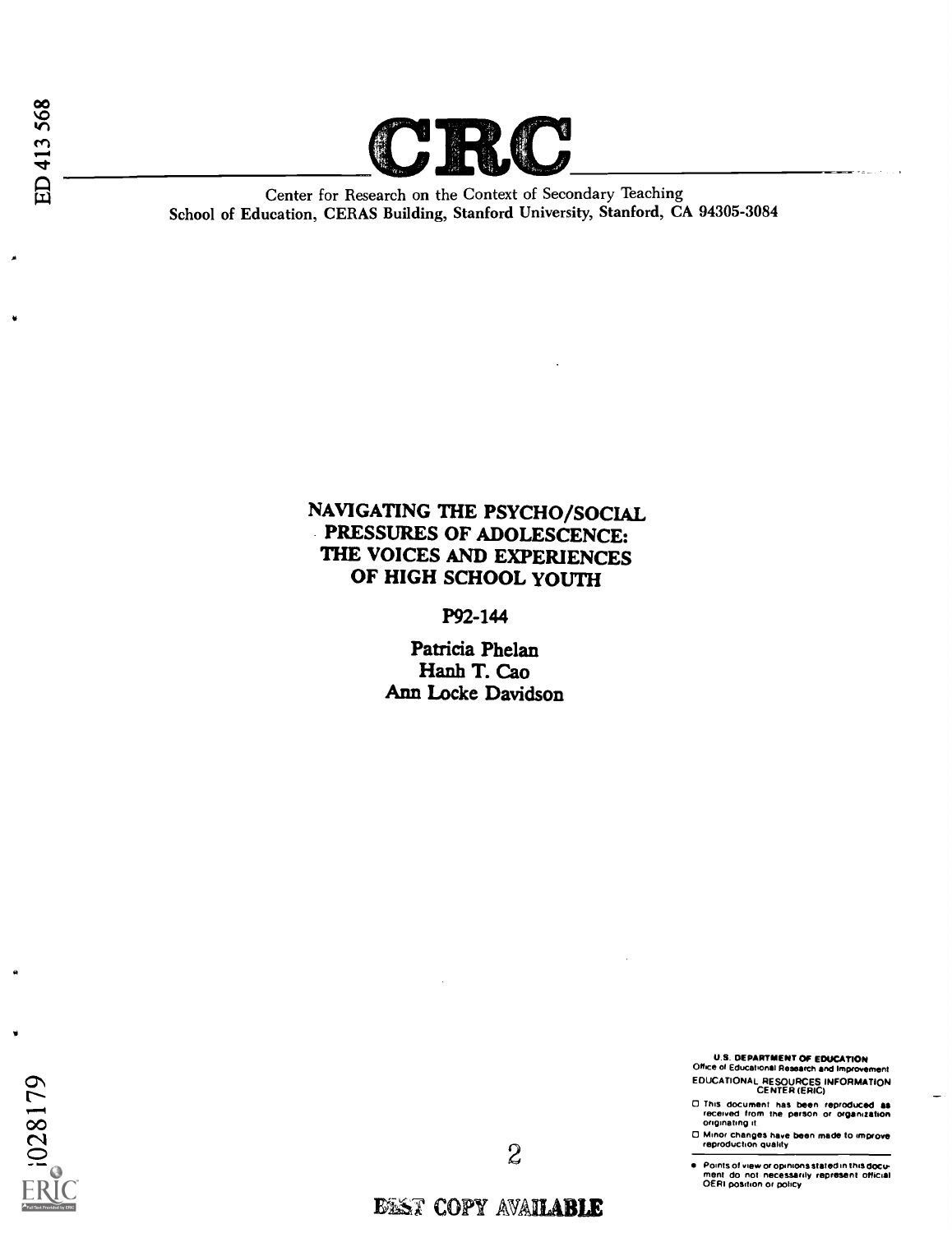# NAVIGATING THE PSYCHO/SOCIAL PRESSURES OF ADOLESCENCE: THE VOICES AND EXPERIENCES OF HIGH SCHOOL YOUTH

### P92-144

Patricia Phelan Hanh T. Cao Ann Locke Davidson

# Stanford University

### April 1992

This is a revised version of a paper presented at the annual meeting of the American Education Research Assocation in San Francisco, CA, April 1992. Research reported here was conducted under the auspices of the Center for Research on the Context of Secondary School Teaching with funding from the Office of Educational Research and Improvement, U.S. Department of Education, Cooperative Agreement #0ERI- G0087C235.

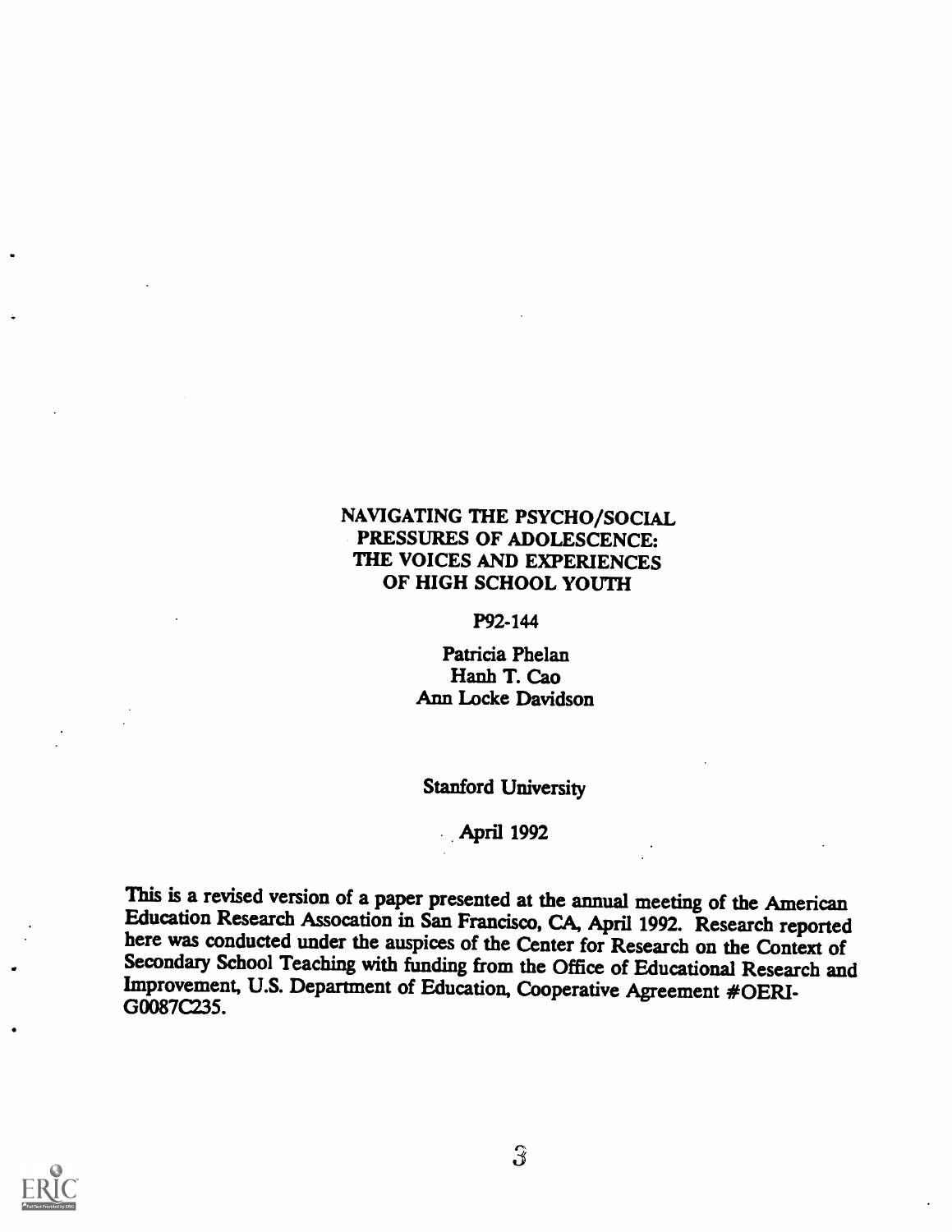# NAVIGATING THE PSYCHO/SOCIAL PRESSURES OF ADOLESCENCE: THE VOICES AND EXPERIENCES OF HIGH SCHOOL YOUTH

### Introduction

This paper describes conditions and circumstances in students' family, peer, and school worlds which they perceive as creating pressures and stress powerful enough to divert their attention and interest from school. Additionally, we identify structural features and programs in classroom and school environments which enable and impede students' in coping with the difficult circumstances they describe. The results reported here are part of a larger qualitative study which focuses on students' family, peer, and school worlds, boundaries and borders between worlds, and adaptation strategies students' employ as they transition between these sociocultural contexts. (Phelan, Davidson & Cao, 1991)

Researchers, educators, community leaders, and parents are increasingly turning their attention to the range of challenges faced by today's youth, while the popular media reminds us daily of the difficulties that many children and adolescents in this society face. We know, for example, that teachers and schools fail often to engage students in academic and learning endeavors (Fine, 1991; LeCompte, 1987; LeCompte & Dworkin, 1991); that large numbers of students do not complete high school (Fine, 1991; LeCompte & Dworkin, 1991; Rumberger, 1983; Weis et al., 1989); that teenage pregnancy, while continuing to decline in the general population, is increasing among 15 to 17-year-old black and Hispanic females (AAUW Report, 1992); that more children live in poverty and in single-parent homes than ever before (Fine, 1991; LeCompte &



1

4į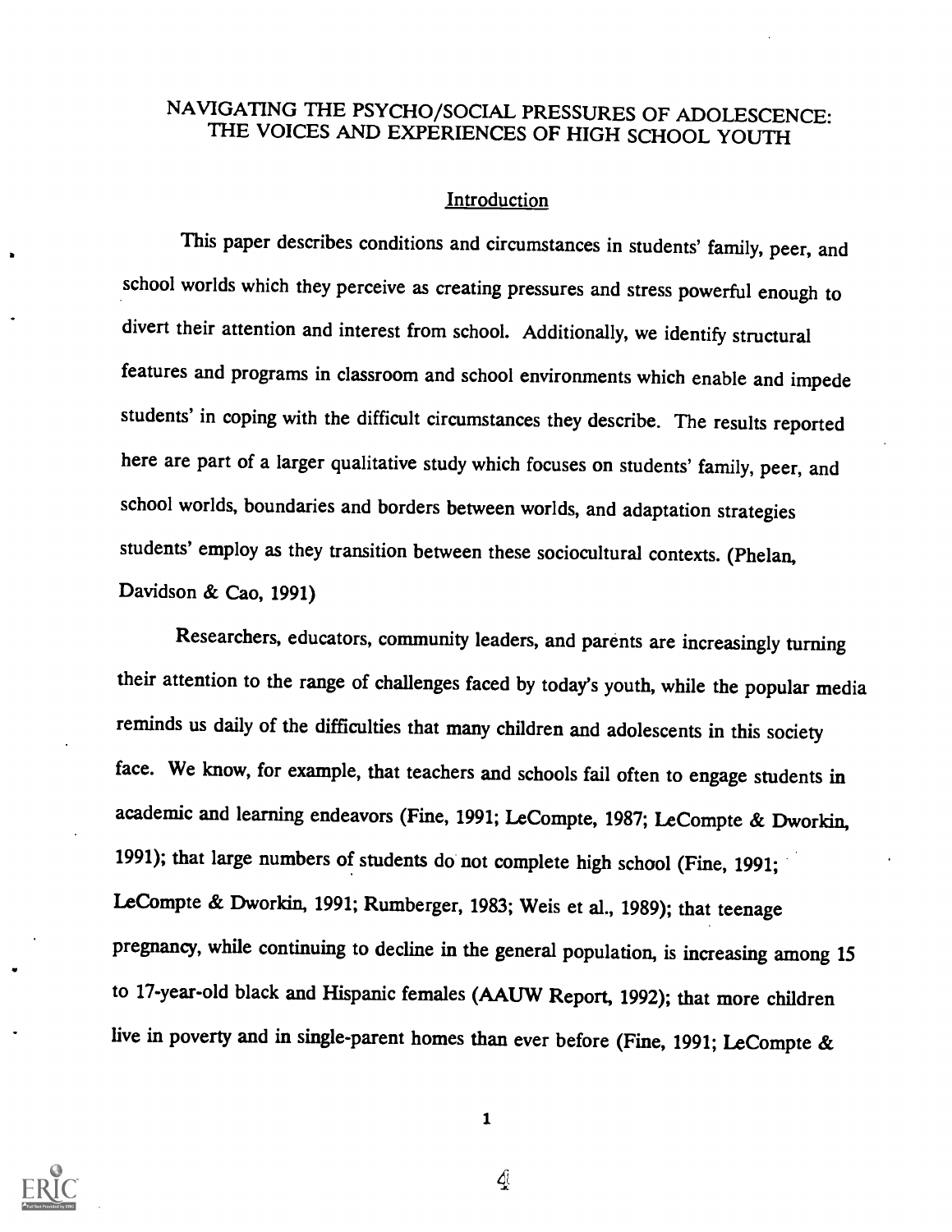Dworkin, 1991; Youth and America's Future, 1988); that the abuse of drugs and alcohol is rampant among some sectors of the adolescent population (Dryfoos, 1990; McCord, 1990; National Institute of Drug Abuse, 1987); and that suicide rates are the second leading cause of death among young people aged 15 to 24 (Blumenthal & Kupfer, 1988; Gispert et al., 1985; Wetzel, 1989). Further, we know that peer groups are instrumental in the lives of adolescents and can pull young people towards behavior destructive to themselves and others in the society. Involvement in gang activity, while providing emotional support and a sense of belonging, can also involve youth in violent and dangerous confrontations. (Huff, 1990; Moore, 1978; Moore, 1991; Vigil, 1988a; Vigil, 1988b) Finally, developmental psychologists remind us of the often difficult biological and social benchmarks which young people of this age face. (Feldman & Elliott, 1990) In short, few people in the society are unaware that navigating the psycho/social pressures of adolescence can be a difficult and arduous task.

Knowing the problems which abound, schools and community organizations have stepped-up their efforts to develop and implement services to positively impact youth. For example, a wide-range of community, school, and district-level programs have been generated to target at-risk and disadvantaged youth, culturally and linguistically different populations, and a range of mental-health issues faced by young adults (Dryfoos, 1990; Heath & McLaughlin, in press; Pease-Alvarez & Hakuta, forthcoming; Reingold, 1989). Strategies and programs which engage ethnically diverse and immigrant youth academically have been identified and implemented to override the negative effects associated with low socio-economic status, limited motivation, and language and cultural



2

 $\mathbf{5}$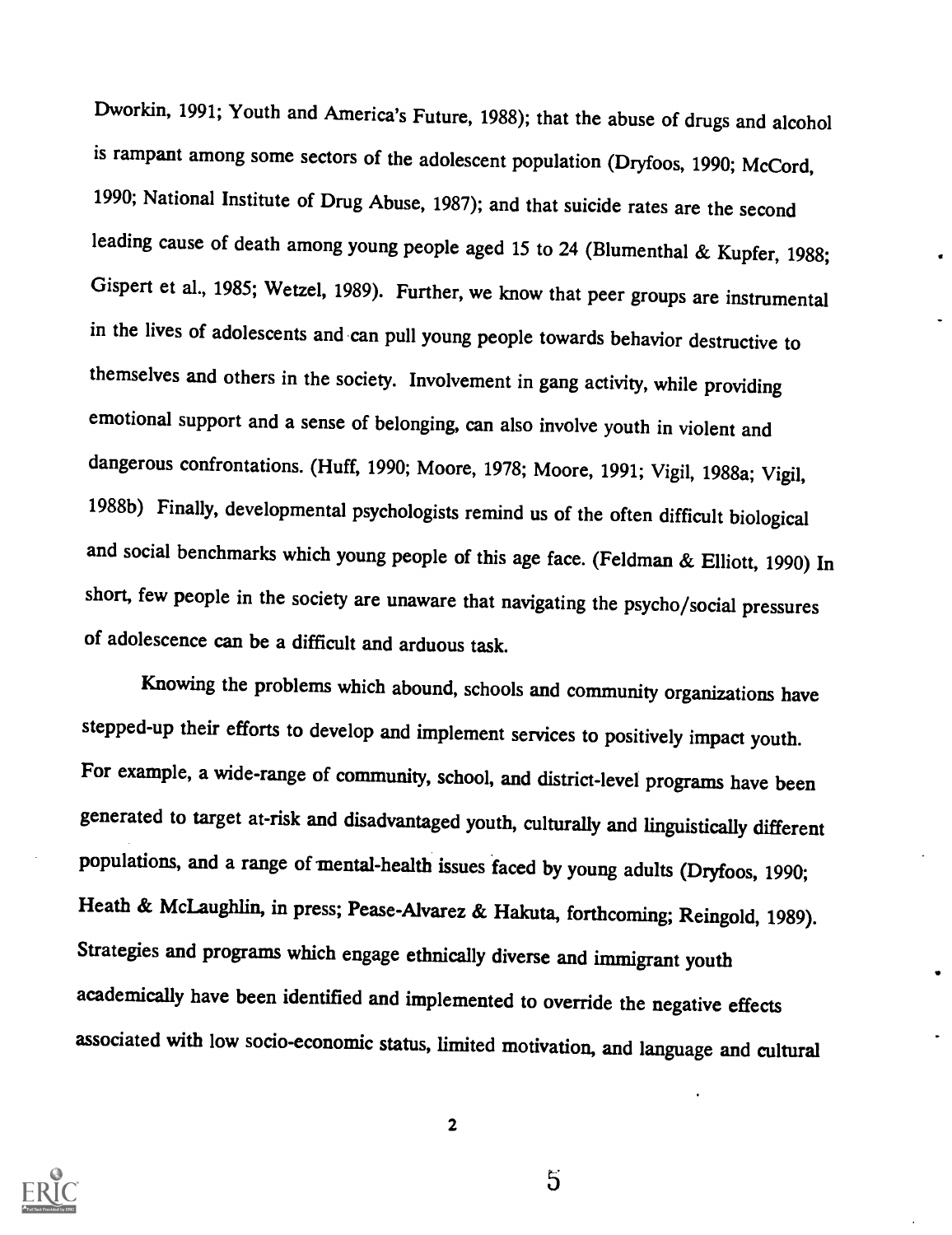barriers. (Abi-Nader, 1990; Heath, 1982; Scarcella, 1990; Sleeter, 1991; Trueba, 1988; Trueba et al., 1982; Vogt et al., 1987) At the classroom level, cooperative learning (Johnson & Johnson, 1981; Sharan, 1980; Slavin, 1988; Slavin & Madden, 1989), teaching for understanding (Prawat, 1989), and a myriad of other pedagogical methods designed to reach all youth are currently being implemented in schools throughout the country.

In this paper we identify pressures and problems that students say affect what they do, how they respond, and what actions they take with respect to school. This work differs from previous efforts in several respects. First, rather than assuming that minority status, linguistic differences, part-time employment, peers and/or poverty necessarily create problems for young adults, we have asked students to tell us what affects their ability to connect with and engage in educational settings. Second, we focus on all students, rather than only those typically identified as at-risk. In other words, we have not ignored students who appear, by conventional standards, to be successful and well-adjusted (i.e., white, high achieving students or high achieving minority youth).<sup>1</sup> Third, we consider the implications--educational, social, and emotional--of the stresses that young people report. Finally, we discuss the availability of structures and programs in classroom and school environments, paying particular attention to those which students say help them to cope with pressures and problems they have. Our overall



<sup>&</sup>lt;sup>1</sup>Current efforts, for the most part, direct attention to the problems and difficulties of students who possess characteristics traditionally identified with at-risk populations. Successful, high achieving students (frequently considered less vulnerable) are omitted. And yet, we find that these youth also experience pressures and circumstances that adversely affect their lives in school.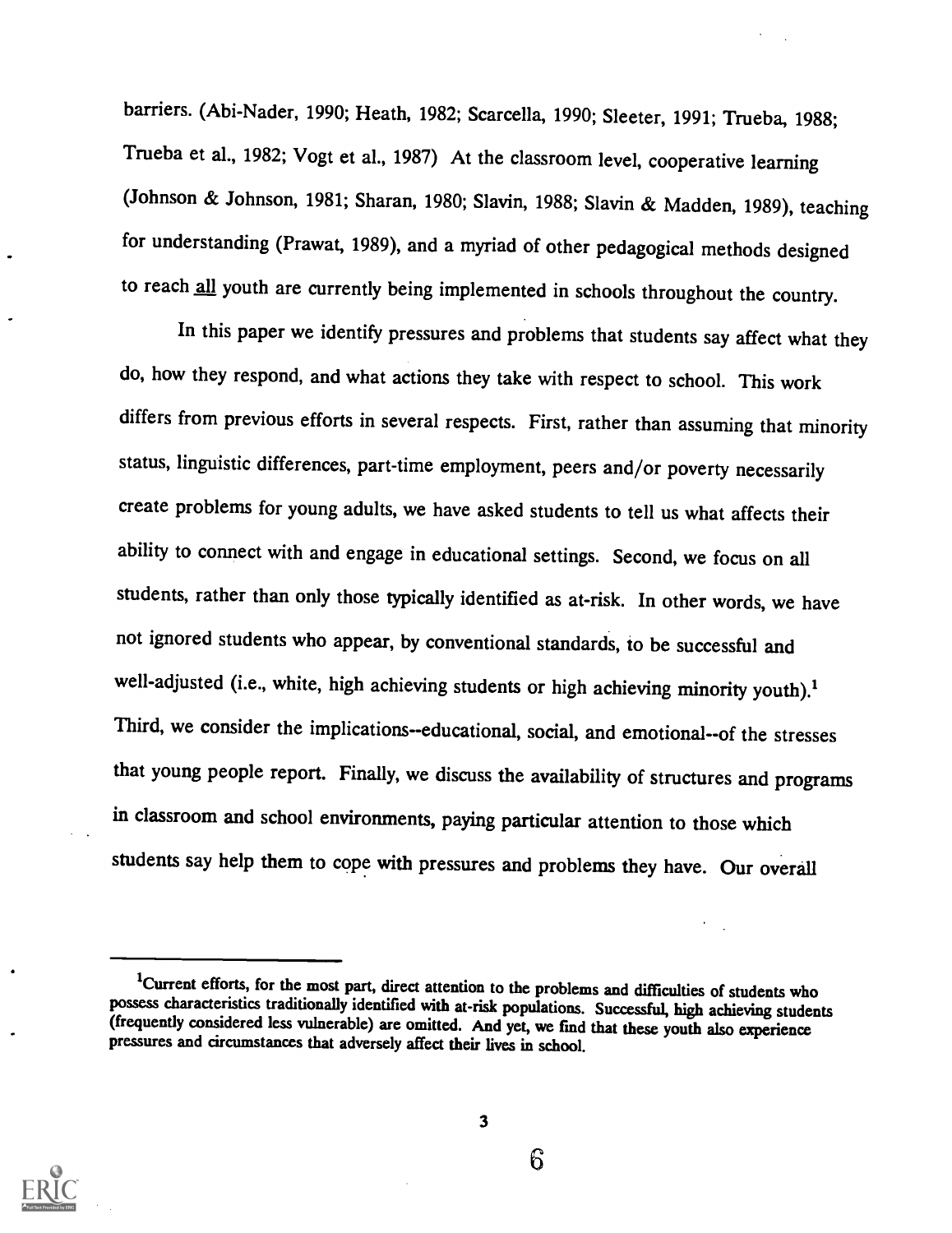purpose is to contribute a more holistic understanding of the circumstances and events which impinge on students' ability to profit from educational settings.

# Students' Multiple Worlds Framework

Previously, we have presented a model of the interrelationships between students' family, peer, and school worlds, and in particular, how meanings and understandings derived from these worlds combine to affect students' engagement with schools and learning. (Phelan, Davidson and Cao, 1991) The Students' Multiple Worlds Model directs attention to the nature of boundaries and borders between worlds, as well as adaptation strategies that students employ to transition between and adapt to different contexts and settings. (See Model A)

MODEL A



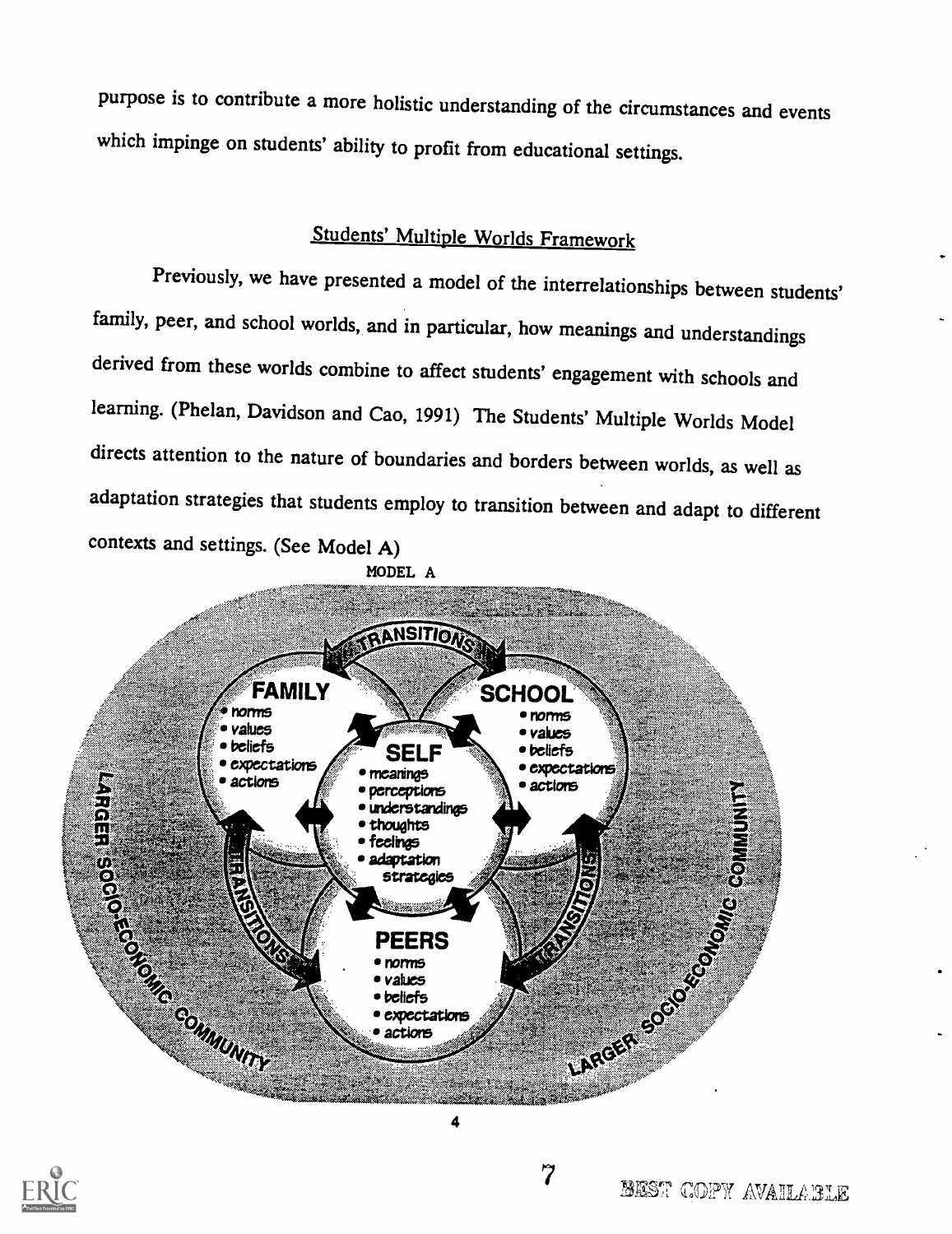Specifically we are concerned with adolescents' ability to transition successfully to school and classroom environments. This approach stands in contrast to single context approaches which compartmentalize aspects of students' lives--those studies in which peer group, family, and school variables are studied independently of one another. We have generated a typology (described in detail in previous work) which illustrates four adaptation patterns students employ as they migrate across social settings. The four types include:<sup>2</sup>

- I. Congruent Worlds/Smooth Transitions: These students describe values, beliefs, expectations, and normative ways of behaving as similar across their worlds. Moving from one setting to another is harmonious and uncomplicated. Many of these students are white, upper middle-class, and high achieving, but not always. Some minority students describe little difference across their worlds and find transitions easy. Likewise, academically average students can also exhibit patterns which fit this type.
- II. Different Worlds/Border Crossings Managed: For some students, differences in family, peer, and/or school worlds (with respect to culture, ethnicity, socio-economic status and/or religion) require students to adjust and reorient as movement among contexts occurs. Students in this category perceive differences in their worlds but utilize strategies that enable them to manage crossings successfully (in terms of what is valued in each setting). High-achieving minority students frequently exhibit patterns common to this type.
- Different Worlds/Border Crossings Difficult: In this category, like the former, students define their family, peer, and/or school worlds as distinct.  $\mathbf{m}$ . They say they must adjust and reorient as they move across borders and among contexts. However, unlike students who make adjustments in spite of difficulties, these students find transitions difficult. Common to this type are students who adapt in some circumstances but not in others, i.e., they may do well in one or two classes and poorly in the rest.



<sup>&</sup>lt;sup>2</sup>The types we have identified are not inclusive of all students, but represent the majority of students in our sample. We are in the process of expanding our typology.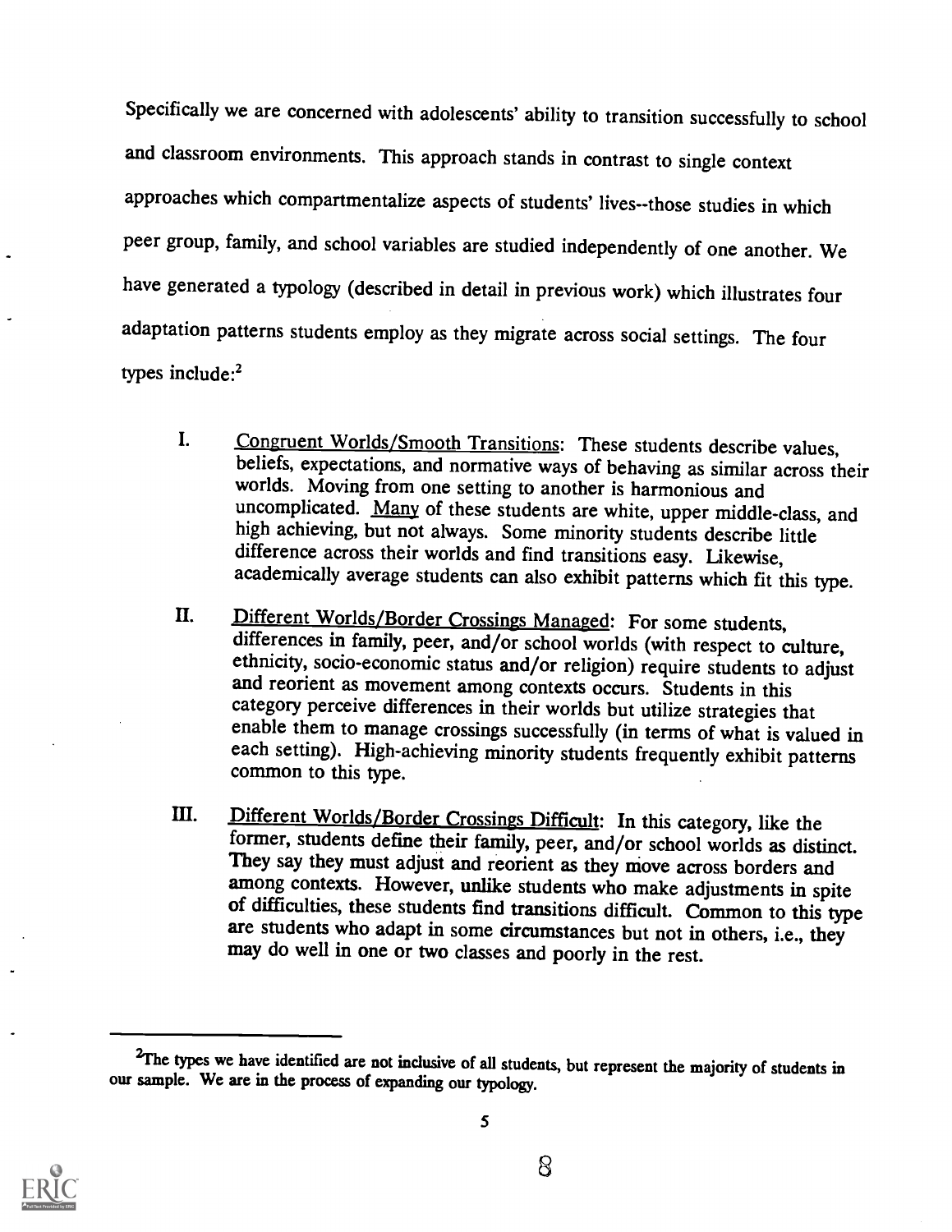IV. Different Worlds/Border Crossings Resisted: In this type, the values, beliefs, and expectations across worlds are so discordant that students perceive borders as insurmountable and actively or passively resist transitions. Low achieving students (seemingly unable to profit from school and classroom settings) are typical of this type, although high achieving students who do not connect with peers or family also exhibit Type IV patterns.

The framework we use focuses on the individual as mediator and integrator of meaning and experience. Further, unlike most approaches which focus attention on stable characteristics of individuals (i.e., gender and ethnicity), or concentrate on language acquisition or achievement level alone, the model we have developed is generic. It is not ethnic, achievement, or gender specific, but transcends these categories to consider multiple worlds, boundary crossings, and adaption for all students. We have found that the generic nature of the model is particularly useful for understanding diversity within ethnic groups. For example, we see that all students--Latino, Vietnamese, Filipino, black and white-may perceive borders differently and utilize various adaptation strategies as they move from one setting to another. Thus it is possible to find Hispanic, black, white, and Asian students in all four category types.

The Students' Multiple Worlds Model and typology emerged inductively from interviews and observations with 55 ethnically diverse students in four urban, desegregated high schools in California: Maple and Canyon in the Montevideo District and Explorer and Huntington in the Bolivar District.<sup>3</sup> A majority of the students,



6

<sup>&</sup>lt;sup>3</sup>As a result of desegregation in 1986, the characteristics of the student populations at Huntington and Explorer have changed dramatically in the last seven years. Huntington's minority population increased from 21.9% i Filipino; and 5.4 % black. Nearly 20% of Huntington's students are eligible for the district's transportation program. Similarly, Explorer's minority population increased from 182% in 1985 to 58% in 1991. Of the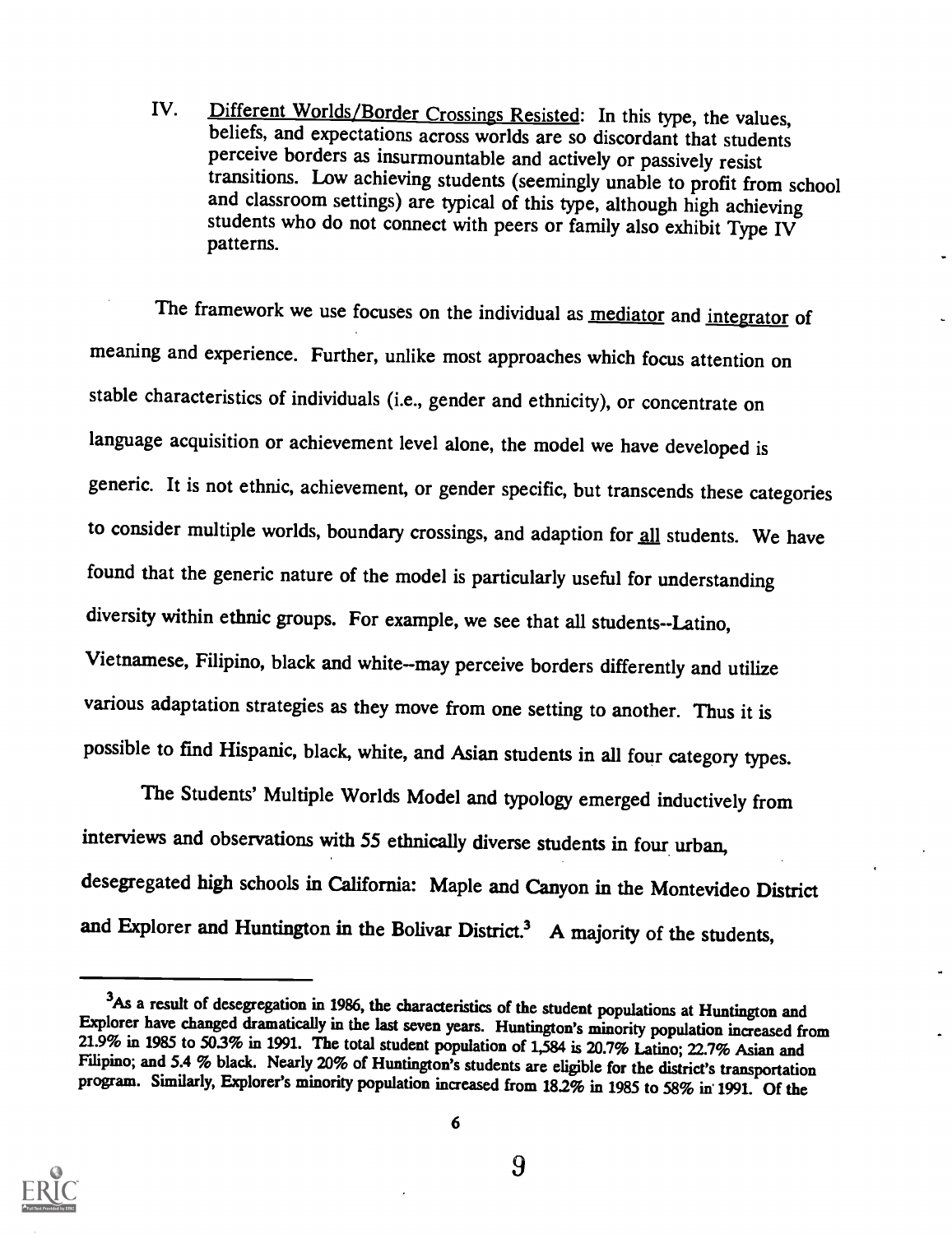selected to represent some of the diversity in many of California's large urban high schools, were freshman when the study began in Fall 1989. Students vary with respect to gender, ethnicity, achievement level, immigrant history, and transportation status. Our original selection criteria included an equal number of academically high and low achieving students in each school with both minority and majority students included in the two achievement categories. Students were asked to participate by school personnel. Four in-depth interviews with each student provide information on students' perceptions of classrooms and schools, programs and services available in school settings, the importance and influence of friends and peer groups, and family conditions significant to their lives. In addition, informal conversations and interviews with ten of the 54 students supplement more formal data collection methods. Observations in classrooms furnish documentation of interactions between adolescents and their teachers and peers. Student record data (including standardized test scores, grades, teacher comments, and attendance and referral records) contribute a picture of achievement patterns and teacher perceptions of individual students over time. Additionally, we obtained demographic and descriptive information about students and their families. Finally, we interviewed teachers and administrators about their perceptions of individual students as well as classroom and school level resources available to meet student needs.



total student population of 1,359, 40.6% is Latino; 12.2% Asian; 32% black. At Explorer, 35.7% of students student population. Of the total 950 students, 40% are white, 45.7% Latino, 6.8% black and 7.5% Asian.<br>Thirty-five percent participate in the district's transportation program. Eleven years ago, 70% of Maple's<br>1,929 studen district's most desirable schools. Since its opening eight years ago it has maintained a relatively stable student population (54% white, 13.7% Hispanic, 13% Filipino, 11% black and 7.9% Asian).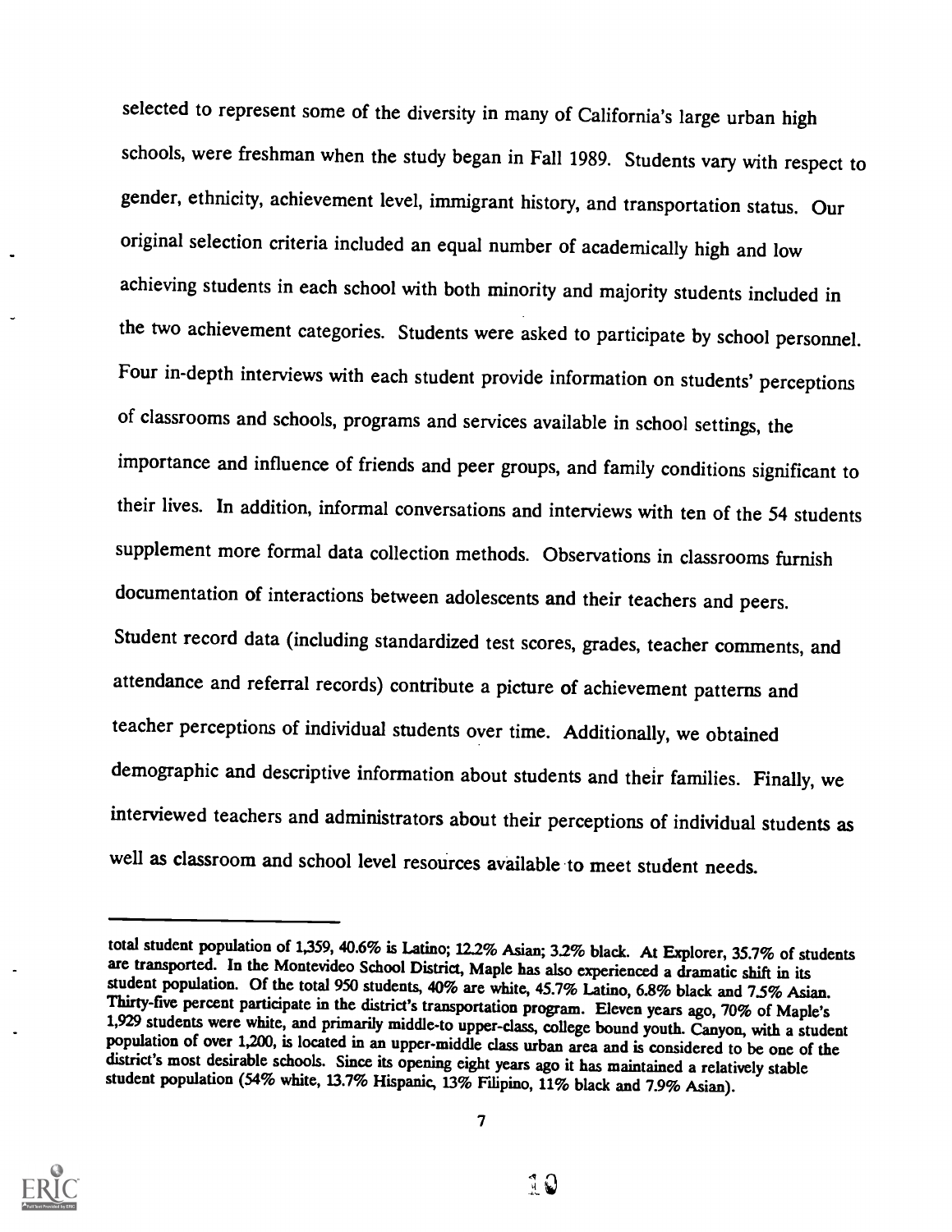In this article, we use the Students' Multiple Worlds Framework to guide our analyses as we ask the following questions: (1) What do students say are the most salient pressures and problems in their family, peer, and school worlds? (2) Are there differences in the type and frequency of problems across the four student types we have identified? (3) What are the social, emotional, and educational implications of the pressures that students report? (4) What features in classroom and school environments affect students' ability to cope with the various psychosocial pressures they experience?

# Pressures and Problems Related to School

Students report a wide variety of pressures emanating from their lives in school. Stress over grades, worries about homework, problems with specific teachers, difficulty understanding material, isolation in classes, and general worries and concerns about their future are commonly mentioned themes. However, the number of students who talk about specific problems and concerns differs dramatically across the four student types we have identified. (See Table I)

# Type I: Congruent Worlds/Smooth Transitions

Almost all students (90%) whose worlds are congruent and transition smoothly say they experience tremendous pressure to achieve academically.<sup>4</sup> In fact, for this group, maintaining high grades and doing well on standardized tests stand out as a primary concern in their lives. Further, these students link closely, achievement to long-range educational goals. For example, worrying about a test is, at the same time,



<sup>&</sup>lt;sup>4</sup>In this study, ten students exhibit Type I patterns-four white males, five white females, and one Filipino female.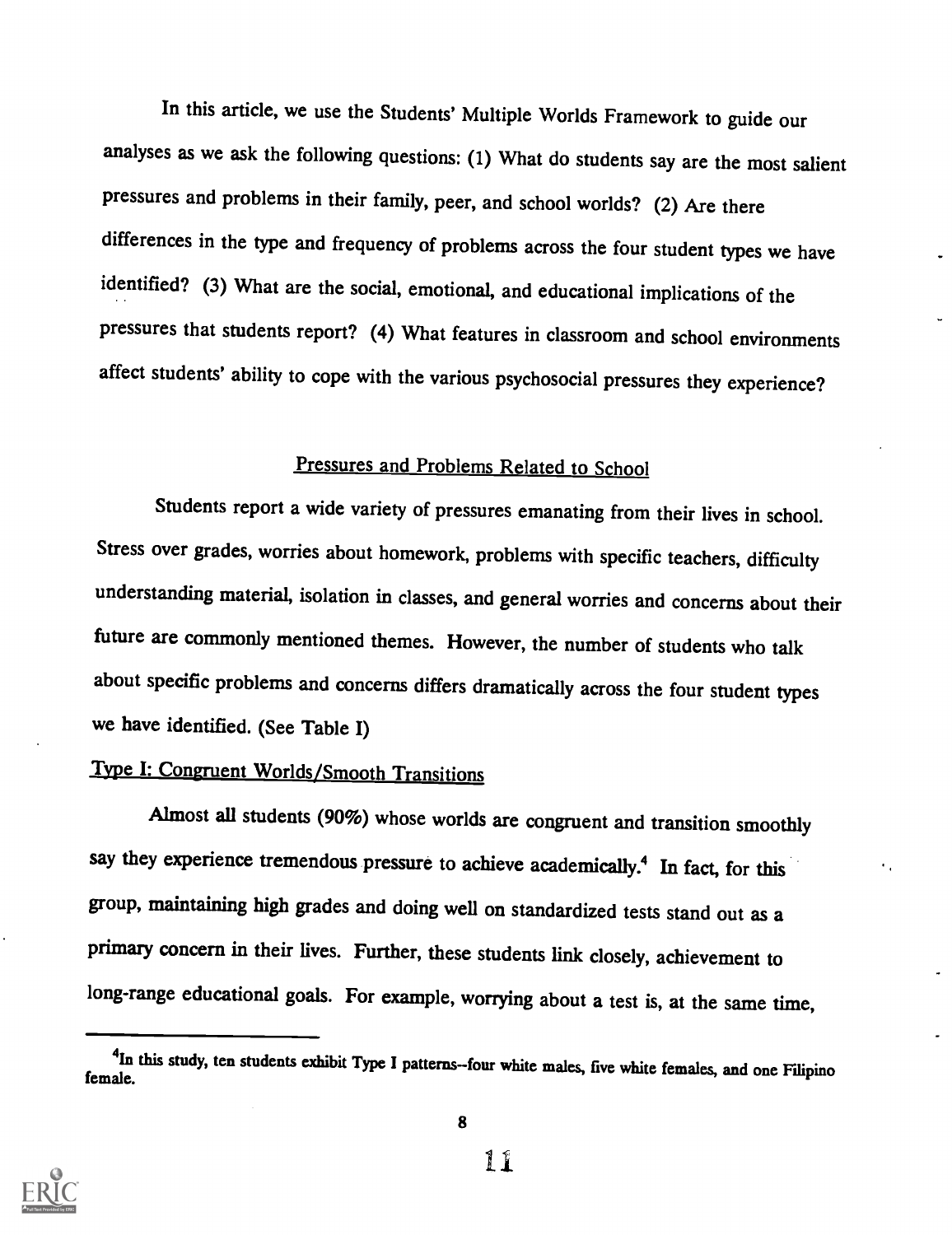$ER_{LC}^{\odot}$ 

# TABLE<br>PROBLE

|                                                                                                                                                                                                                                                                                                                                                                                                                                                                                          | È               | i<br>DE 1                                     | TYPE II                  |                            | TYPE III             |                              | TYPE IV          |                      |                                   |                           |
|------------------------------------------------------------------------------------------------------------------------------------------------------------------------------------------------------------------------------------------------------------------------------------------------------------------------------------------------------------------------------------------------------------------------------------------------------------------------------------------|-----------------|-----------------------------------------------|--------------------------|----------------------------|----------------------|------------------------------|------------------|----------------------|-----------------------------------|---------------------------|
|                                                                                                                                                                                                                                                                                                                                                                                                                                                                                          |                 | <b>Smooth Transitions</b><br>Congruent Worlds | Different Worlds         | <b>Transitions Managed</b> | Different Worlds     | <b>Difficult Transitions</b> | Different Worlds |                      |                                   | <b>TOTAL</b>              |
|                                                                                                                                                                                                                                                                                                                                                                                                                                                                                          | $\frac{10}{10}$ | \$                                            | $= 16$<br>3              | \$                         |                      |                              |                  | Transitions Resisted |                                   |                           |
| Classroom                                                                                                                                                                                                                                                                                                                                                                                                                                                                                |                 |                                               |                          |                            | $\frac{(N = 19)}{N}$ | \$                           | $(01 = N)$       | \$                   | 55)<br>ll<br>$\tilde{\mathbf{z}}$ | ୫∣                        |
| for reasons of race, gender, values,<br>Picked on by teachers or other aduks<br>Difficulty Understanding Material                                                                                                                                                                                                                                                                                                                                                                        |                 | (10%)                                         | N                        | (13%)                      | $\mathbf{r}$         | (68%)                        | n,               | (50%)                | $\mathbf{r}$                      | (38%)                     |
| bellets, or personal attributes<br>Feel alone or isolated                                                                                                                                                                                                                                                                                                                                                                                                                                | က ဇ             | (30%)<br>(0, 0)                               | $\bullet$                | (25%)<br>(50%)             | ဖလ                   | (32%)<br>(11%)               | 7<br>2           | (70%)<br>(20%)       | $\frac{0}{2}$<br>$\frac{2}{1}$    | (36%)                     |
| in reaction to peer values and behavior<br>Pressure to hide ethnic self                                                                                                                                                                                                                                                                                                                                                                                                                  | 0               | (0, 6)                                        | ဖ                        | (38%)                      | N                    | (1196)                       | ۰                |                      |                                   | (22%)                     |
| Academic achievement in relation to long-range<br>educational goals                                                                                                                                                                                                                                                                                                                                                                                                                      | œ               | (90%)                                         | $\overline{\phantom{a}}$ | (69%)                      |                      |                              |                  | (0, 0)               | œ                                 | (15%)                     |
| Worried about uncertain future, e.g. not sure<br>what steps to take                                                                                                                                                                                                                                                                                                                                                                                                                      |                 | (10%)                                         | ణ                        | (19%)                      | ₩                    | (21%)                        | $\bullet$        | (0, 0)               | $\frac{4}{2}$                     | (44%)                     |
| General worry about high school graduation,<br>e.g. "making it through"                                                                                                                                                                                                                                                                                                                                                                                                                  |                 | (10%)                                         | 0                        | (0.60)                     | $\frac{2}{1}$<br>r   | (63%)                        | ō                | (90%)                | m<br>$\overline{\mathbf{N}}$      | (45%)                     |
| Worried about lack of access to information, help,<br>assistance relevant to future possibilities                                                                                                                                                                                                                                                                                                                                                                                        |                 | (10%)                                         | ₩                        |                            |                      | (37%)                        | $\bullet$        | (80%)                | $\frac{6}{1}$                     | (29%)                     |
| Time pressure, e.g. combination of work, school,                                                                                                                                                                                                                                                                                                                                                                                                                                         |                 |                                               |                          | (25%)                      | m                    | (16%)                        | ₩                | (40%)                | $\frac{2}{1}$                     | (22%)                     |
| and household responsibilities (more students<br>worked but did not express time pressure)<br>AVERIAGE PRESSURE PER STADENT                                                                                                                                                                                                                                                                                                                                                              | $\bullet$       | (96)                                          | ₩                        | (259)                      | $\bullet$            | (0, 0)                       | $\bullet$        | $\hat{\bm{s}}$       | ₹                                 |                           |
| <b>RETRISCO</b>                                                                                                                                                                                                                                                                                                                                                                                                                                                                          | ្តុ             |                                               | Ş                        |                            | $\frac{1}{2}$        |                              | 45<br>73         |                      | $\mathbf{r}$                      | (2, 4)<br>$\ddot{\bm{c}}$ |
| ese data support the prototypic patterns we have identified among Type II students-that is, their ability to make adjustments in spite of difficulties they face.<br>Note : Type I students express the smallest average frequency of school pressures (1.5) in comparison to Type IV students who express the most (3.5).<br>terestingly, Types II and III yield an average of 2.6 school-related pressures per student although adaptation patterns in each type differ substantially. |                 |                                               |                          |                            |                      |                              |                  |                      |                                   |                           |
| $\frac{c}{r^4}$                                                                                                                                                                                                                                                                                                                                                                                                                                                                          |                 |                                               |                          | BEST COPY AVAILABLE        |                      |                              |                  |                      | గా<br>┯                           |                           |
|                                                                                                                                                                                                                                                                                                                                                                                                                                                                                          |                 |                                               |                          |                            |                      |                              |                  |                      |                                   |                           |

9

A PERSON REPRESSITE PRISTICING<br>
8: Type I students express the small<br>
8: Type I students express the small<br>
stingly, Types II and III yield an avera<br>
data suppor the prototypic patterns<br>
1 4 2  $\begin{array}{|c|c|c|}\hline & & 1 & 2 & \\\hline \hline \end{array}$  . <br>  $\begin{array}{|c|c|}\hline & 1 & 2 & \\\hline \end{array}$  . The most case of difficulties they factor apple of difficulties they factor<br>  $\begin{array}{|c|c|}\hline \end{array}$  .  $\begin{array}{|c|c|}\hline \end{array}$  .  $\begin{array}{|c|c|}\hline \end{array}$ . Wore : Type I students express the smallest average frequency of school pressures (1.5) in comparison to Type iV students who express the most (3.5).<br>Interestingly, Types II and III yield an average of 2.6 school⊹elate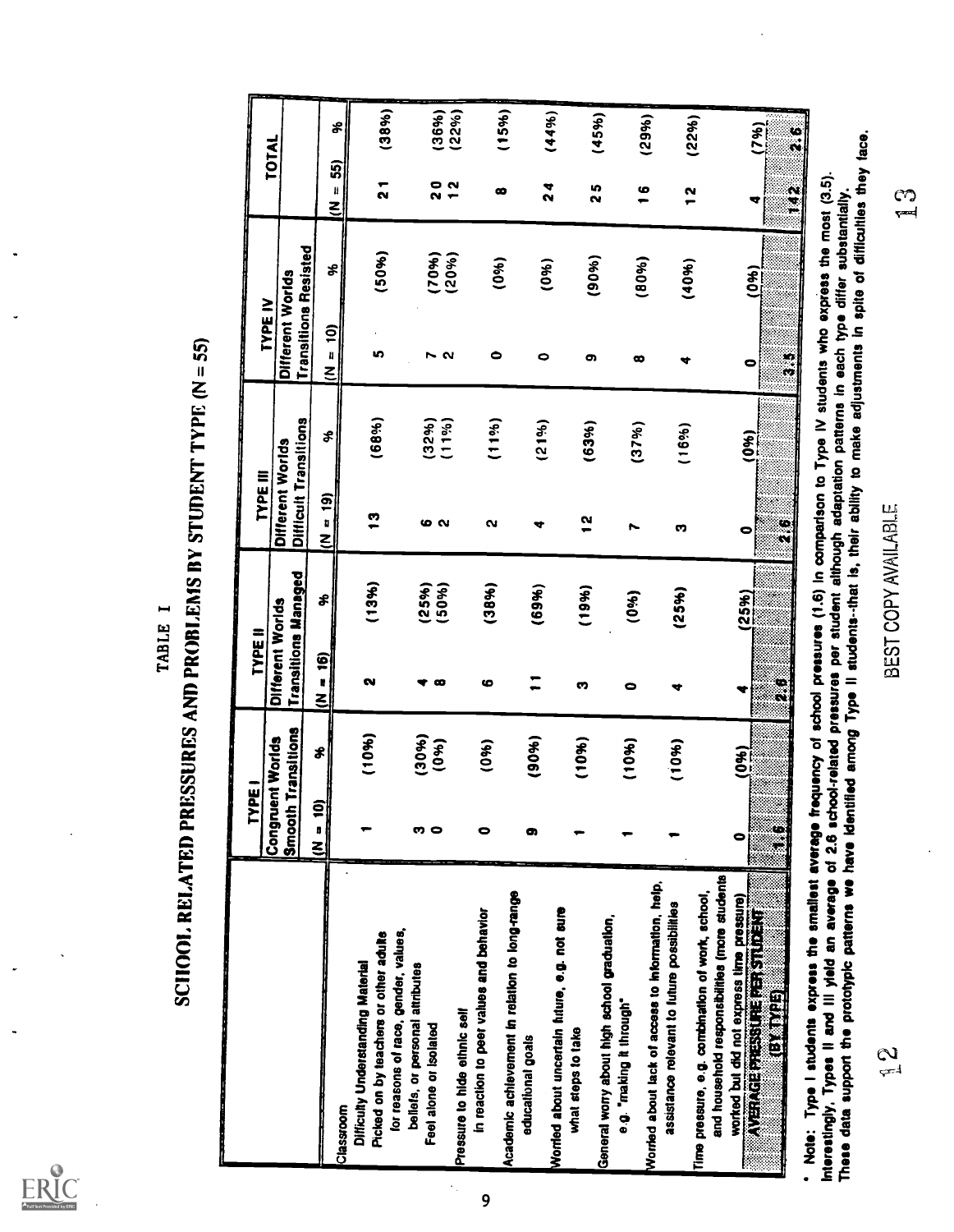worrying about one's future. As one student put it, "Everything is riding on your grades."

This finding supports the work of other researchers who have discussed the future

orientation of high achieving, mainstream students. (Spindler, et al., 1990; Spindler, 1987)

While not particularly surprising, data from in-depth interviews provides a closer

look at the hidden costs which emanate from the stress these young people experience.

For example, Ryan, a white, high achieving, intrinsically interested learner at Explorer

High School explains:

(IT'S NOT AS IF THE TEACHERS ARE SAYING IT'S REALLY GREAT TO LEARN?) No, it's get your grades for college. It bothers me because it makes messing up even harder to take. Because you think more and more, 'Gee, now it's not

Yeah, [the pressure] is really incredible because I knew college was tough to get into but as soon as you're a freshman, a naive little freshman walks in, and [from teachers] it's your grades, it's your future, don't mess

I don't think anybody would admit it if you asked them, because I don't think they realize what they're doing. I think they want to instill a value to get grades and for you to realize that it affects your future, but it's

Excessive pressure to achieve academically can result in unintended educational costs.

For example, some students describe their emphasis on "learning to play the game"

rather than learning to learn. Others report their inability, or their lack of inclination to

remember content material following exams. Further, some students say they worry so

much about their classroom performance that their ability to concentrate is obstructed.

Wendy, white female, Explorer: Like usually, if I just go to class ...I just sit there and listen. I find that if I have to worry about maybe someone calling on me or something and then I'll forget everything they're talki

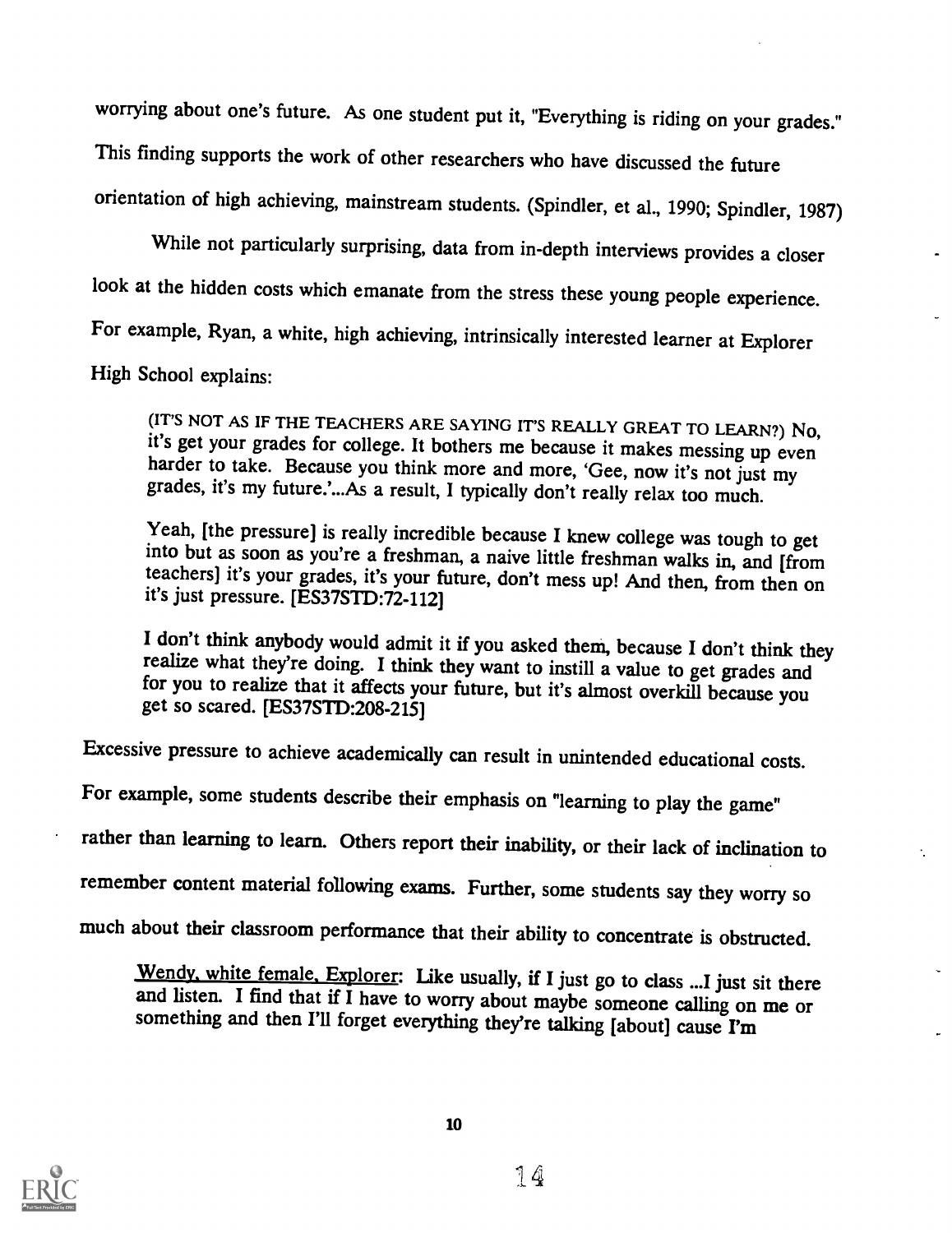worrying about what the question is going to be. (REALLY?) Which is kind of dumb, but...If I would just listen I'd know the answer to the question anyway. [ES47STD:1250-1262]

Perhaps most alarming however, are students' reports of their decreasing, intrinsic interest in learning. Ryan's description exemplifies this point.

White male, Explorer: I like writing except that writing is fun until you have to do it for a grade. Like I'll think of schemes or something for my ships--like a history--and I'll write it down. It's fun to write but I always worry that I'm going to get a bad grade when I do it for school. So it seems like for school you have to write the way your teacher wants you to write. [ES37STAB:35-44]

Ryan's comments and those of other students, support research by educational

psychologists, who have found that an overemphasis on extrinsic rewards can create

expectations which dampen students' interest in activities without such rewards. (Lepper

& Greene, 1978) Further, it has been pointed out that the use of extrinsic rewards in

educational settings can foster compliant behavior despite the fact that many educators

say their goal is to promote student initiative. (Eisner, 1985)

Students' descriptions of the stress they feel has social and emotional costs as well. For example, Valerie, a white high achieving student at Huntington, says that her preoccupation with grades leads to competitive behavior with friends.

I'm so competitive with my friends when it comes to grades and stuff....In math I hope I do better than my friend....She must be like, 'So I'm getting tired of you asking me what did you get?' And I sort of wish I wasn't quite so competitive about it, but I want the highest score. [RA35STC:988-996]

While competition is not necessarily bad, when it becomes a driving force overriding relationships with friends, students are often left with conflicting and troubling thoughts.

Finally, almost all of the Type I students talk about the depression they experience after receiving less than perfect scores. For example, Marian a Filipino



11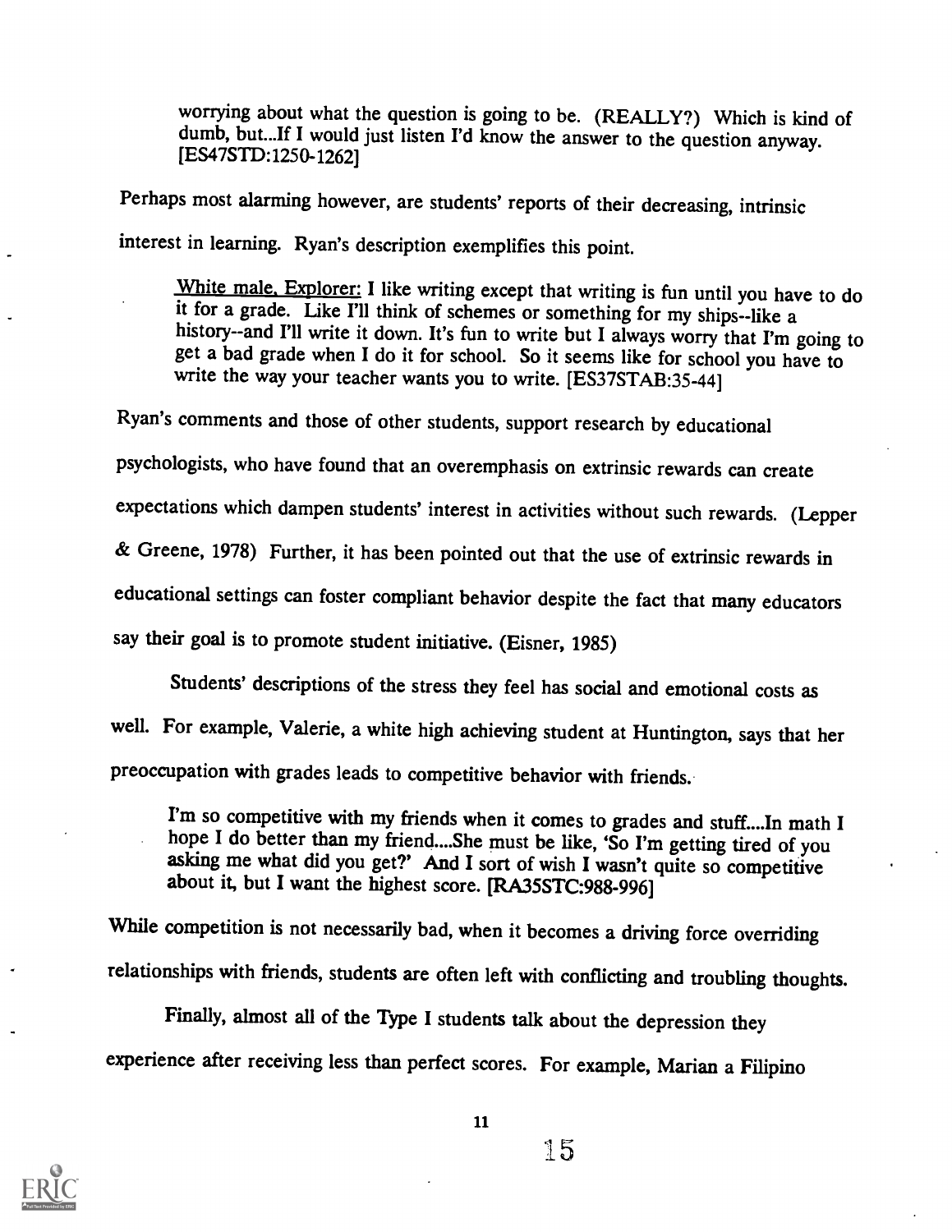American student at Huntington says, "I don't like any Bs you know. I get really upset when I get a B." [RA34STC:1072-1090] All of these students are uncomfortable, and many express dislike for the behaviors they have adapted in order to succeed.

Only recently are educators and others becoming cognizant and concerned about the psychic costs which may result from students' obsession to obtain high grades and elevate test scores. Further, there is increasing speculation about the possible relationship of academic pressure to emotional and physical symptoms, i.e., depression, anxiety, illness, suicide, etc.<sup>5</sup> For example, Wetzel (1989:29) states, "Experts and lay persons alike associate increases in the suicide rate with competitive pressure for success, to the decline of the nuclear family, and more generally, to ennui--an increased sense of loneliness and depression in our society.

In our sample of ten congruent worlds students, six report rather dramatic events--e.g., one student broke his hand ramming it through a garage door in a fit of rage; one student was diagnosed with obsessive, compulsive disorder and is currently on medication and in therapy; one student died in his sleep from an enlarged heart; two students say they were intensely distracted due to suicide threats by their friends; and one student attempted suicide twice during the two-year course of our study. Although we do not know if pressures to achieve academically are, in fact, related to any of these



<sup>&</sup>lt;sup>5</sup>In 1990, the Palo Alto Youth Council surveyed students at its two city high schools. The summary<br>report contains the following comments: "...it is not surprising that 85% of the respondents plan to go on to<br>a 4-year co of these young people who ignore and/or accept their feelings of exhaustion, general unhappiness, depression, school phobia, and drug/alcohol use as a result of this stress." (Burnett, 1990-91:2)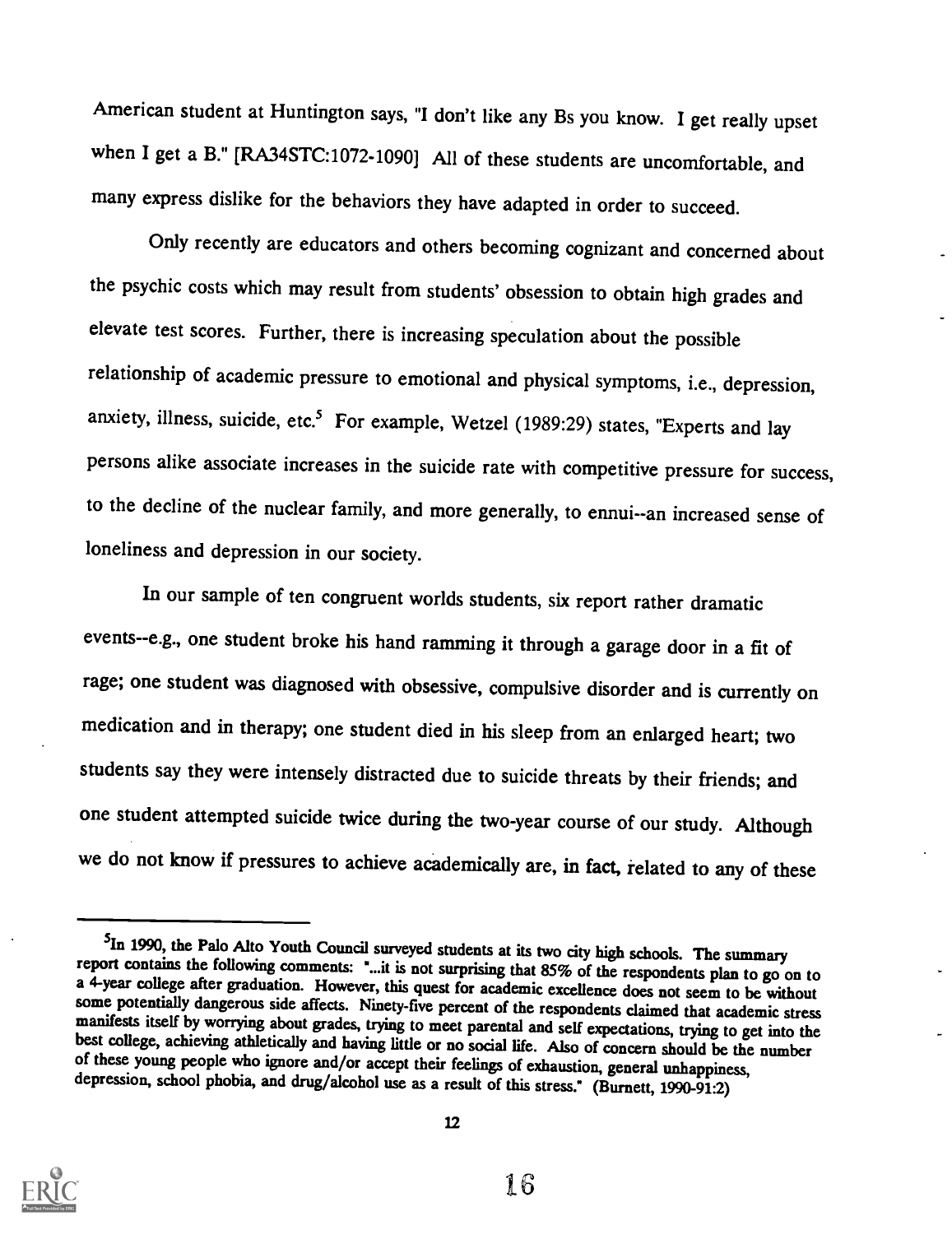incidents, it is certainly noteworthy that such extremes occur for so many young adults who are frequently perceived to be well-adjusted, successful, and problem-free. In fact, the ten Type I students in our study were selected by school officials who described all of them as 'model' young adults. As LeCompte and Dworkin (1991:48) point out in describing contemporary at-risk youth, "Adhering to the traditional [dropout] profile can...obscure other even more dramatic trends and problems."

In none of the four schools in which we work are there any specific supports to help students deal with excessive stress over grades and test scores. While some individual teachers and counselors allude to the pressure that many Type I students experience, for the most part adults in all of the schools are caught in the role of serving as brokers for the university system. Thus, they emphasize repeatedly and unremittingly the advantage of advanced level classes, the importance of high grades, the need to elevate AP (Advanced Placement Test) and SAT results, and the necessity of enrolling in classes to boost scores on college exams. Perhaps the point is illustrated best by a forthright, high achieving young woman at Huntington High School who asked us (when she was a freshman), if she could list her participation in our research study on her college application form in order to augment her chances of getting into Stanford.



13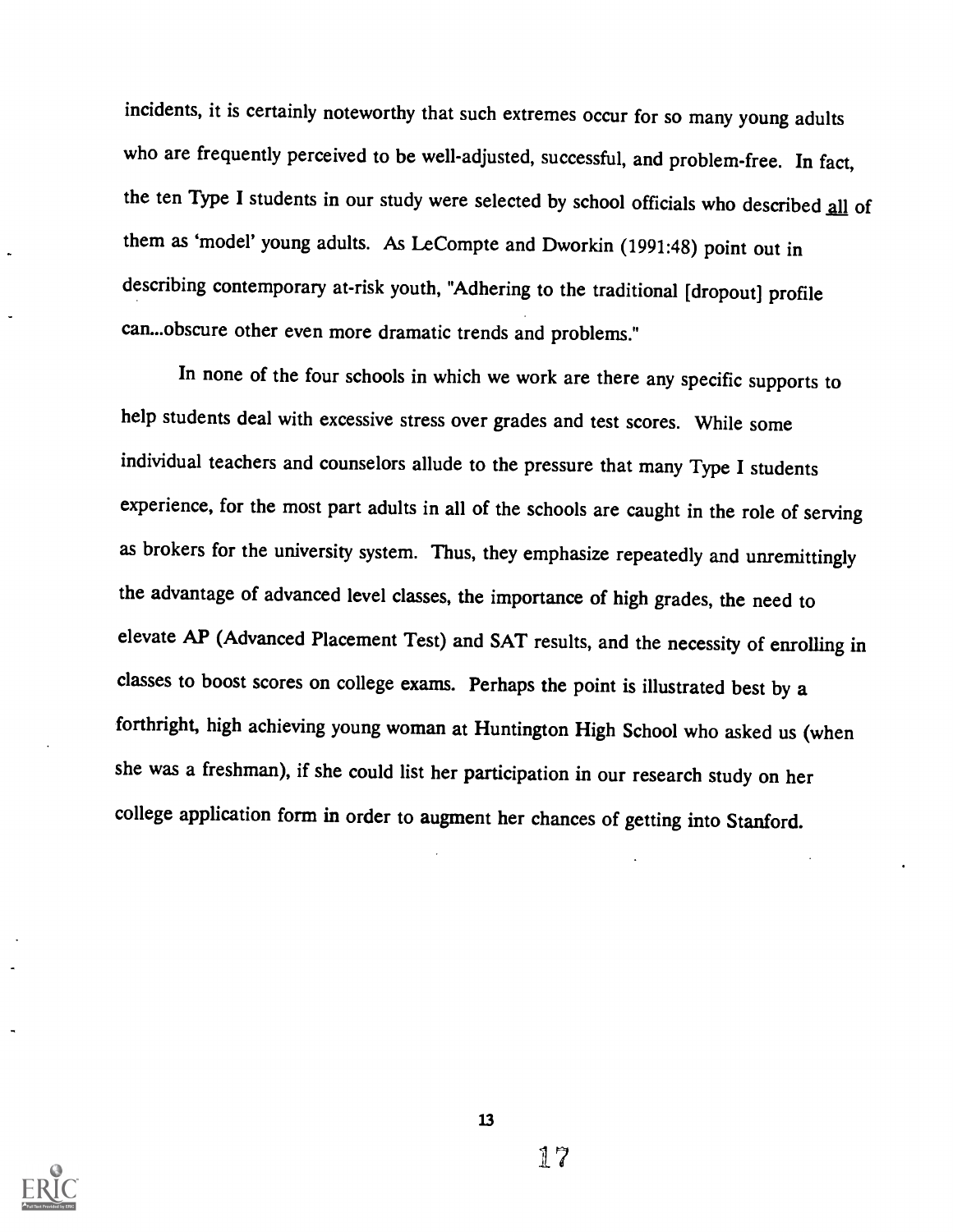# Type II: Different Worlds/Transitions Managed

Type II students--those whose worlds are different but manage to border cross successfully--also report pressure to do well academically (69%).<sup>6</sup> However, unlike Type I students, half of these young people (50%) express discomfort and stress in classes where they feel isolated and alone. (See Table I)

Ivonne, Hispanic Female, Huntington: Well, I kind of feel uncomfortable. Not many Mexicans and Hispanics are in [my] classes. They [other students] probably think of me as weird, because they probably have this view that m

Trinh, Vietnamese Female, Huntington: [Because I'm Vietnamese] I notice the little things more than other people. Just like, I don't really get noticed by all the popular people. Okay, everyone in the class, I know their n That there are more of them, and when you're alone, you're nervous over little things. [RA30STEN: 1212-1260]

Many times these students are one of a few (if not the only) minority students in their high track classes. Teachers frequently perceive these students as successfully assimilated and well-adjusted. If they fail to speak up aggressively and often (which is not unusual) teachers attribute their quiet and self-effacing demeanor as characteristic of a particular cultural group. While there is no question that interaction patterns are influenced by culture, these student's comments provide a more complex understanding of the dynamic which operates to render them silent. For example, Joyce, a black, high achieving (Type II) student at Maple says:



<sup>&</sup>lt;sup>6</sup>Sixteen Type II students include one white female, three white males, one Japanese-American female, one Vietnamese female, three Vietnamese males, one black female, one Filipino female, two Hispanic males, three Hispani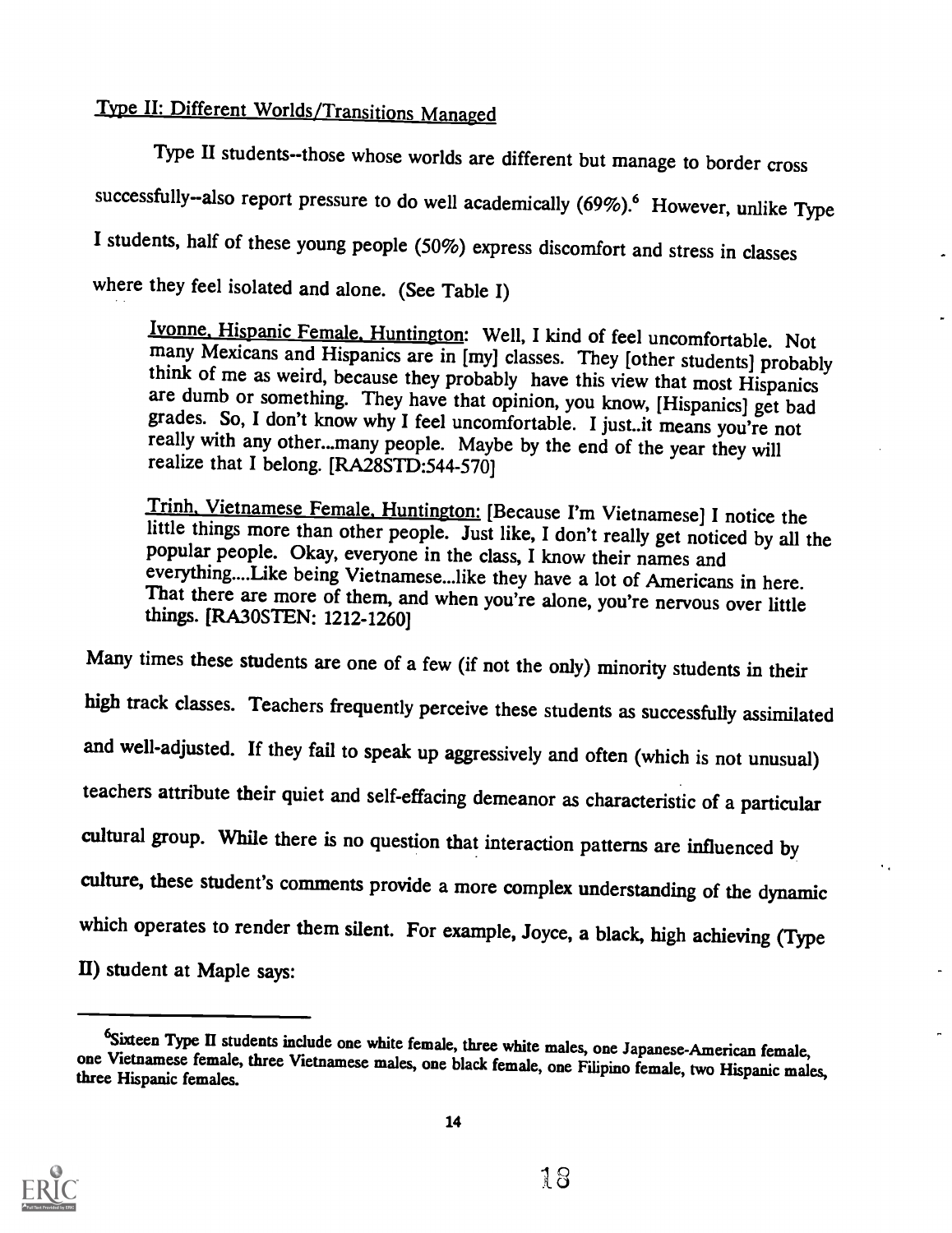...sometimes I feel that I shouldn't belong in there [advanced math] because like there's a lot of smart people in that class and I just don't feel like I'm smart enough to be in that class. ...But when I can I do it.

In biology I could just ask questions with no pressure or anything....(CAUSE THE CLASS IN MORE DIVERSE, NOT JUST WHITE STUDENTS?) Um-humm. Yeah, I feel better when there's more diversity because there's different people around you. You're not alone you know. Only one who's not the same as the rest. [VA16STD:1415-1422; VA16STEN:1662-1685]

Without friends with whom they can talk, these students have no way to test the reality of their perceptions. The resulting meanings that students attach to themselves and others not only leaves them fearful, but also inhibits their verbal participation in classes. As one high achieving Latino student said, "If I raise my hand and say the wrong thing, I feel dumb. (BECAUSE YOU'RE LATINO?) Yeah." [HT28STD:576-595]

The unspoken questions that academically able minority students contemplate-- "Am I going to make friends?" "What will people think?" "What if I sound dumb?" "Am I really very smart?"--are not so different than those expressed by females in gender studies which focus on behaviors in mixed gender groups. (AAUW Report, 1992) However, in-depth interviews with Type II students suggest that the pressures they feel and their resulting fear of speaking up also emanates from their perception of differential power relationships within their classroom contexts as well as suspicion or knowledge of their classmates' prejudices. Other writers of color have also described how these forces work to constrain and silence student voices. (Gray, 1985; Neira, 1988)

The educational ramifications of this dynamic are not insignificant. In classes, students' silent responses can prevent them from obtaining help or assistance. Further, students' limited participation restricts the possibility for the exchange of diverse ideas,



15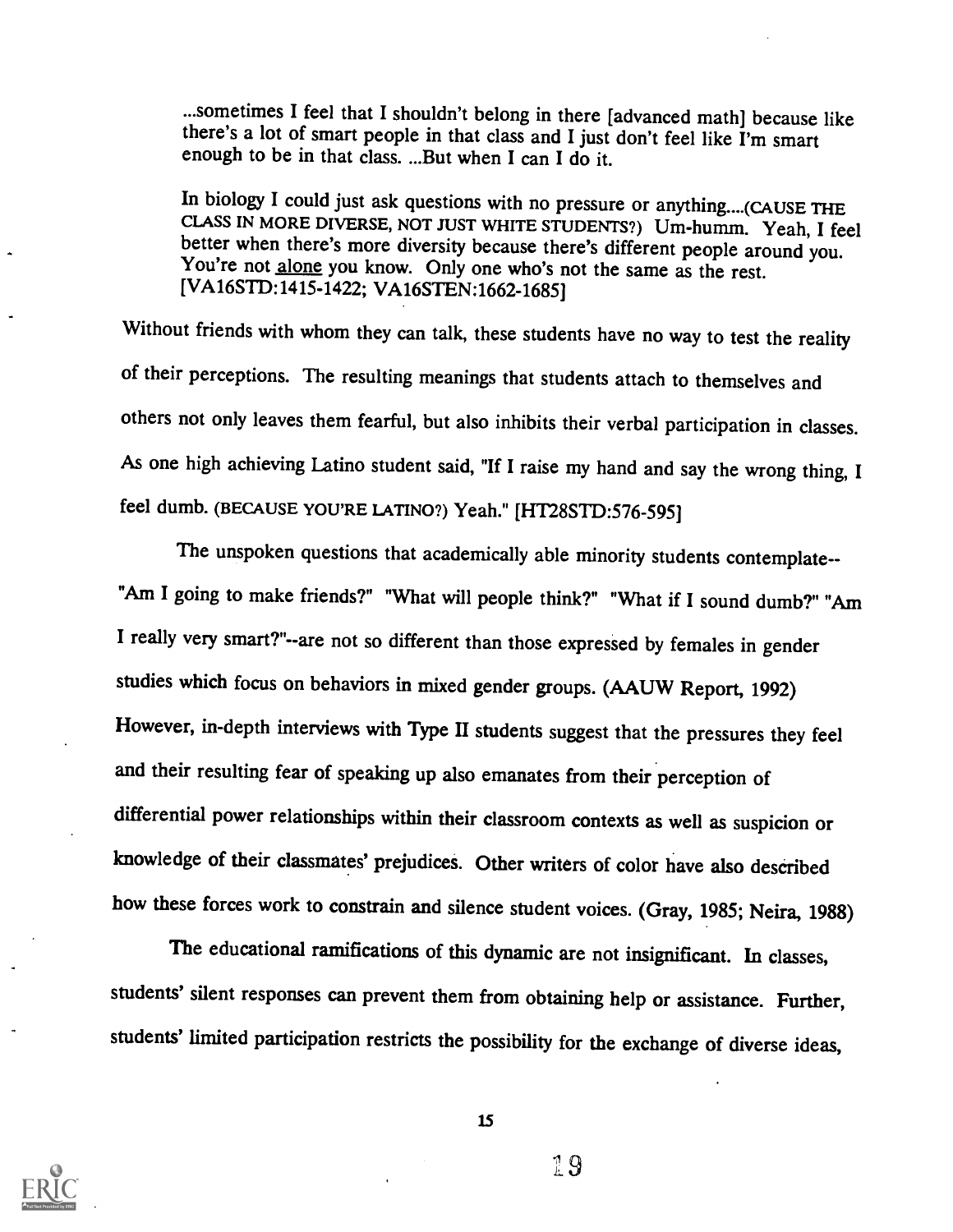thus inhibiting the liveliness and richness possible in classroom contexts. And finally, when students remain silent, bridges to friendship and understanding are less likely to be made--thus impacting negatively both minority and majority youth.

"Hiding oneself' has emotional costs as well, not the least of which is danger to individual identity. Christian Neira speaks powerfully to this point:

When trying to live in two different worlds, one is in peril of not belonging to either of them. One is left in a state of confusion...Being put in the position of changing one's character every morning and afternoon to ad worlds endangers one's identity...(1988:337)

Further, when students attempt to overcome feelings of isolation by "fitting in" there is the danger that they may feel it necessary to devalue aspects of their home and community cultures--thus causing them to sever important links to emotional support. Finally, silence precludes students from challenging conventional stereotypes, i.e., that they are unworthy, not as smart, less deserving.

As other scholars have pointed out, tracking practices clearly exacerbate problems of isolation, thereby increasing students' feelings that they must submerge aspects of their ethnic identity. (Fordham, 1991; Davidson, 1992) We know, for example, that minority students are consistently over represented in lower tracks and conspicuously absent in those that are advanced. (Oakes, 1985) In this study, students in all four high schools are, to some degree or another, tracked. We believe that tracking is the most significant barrier to problems of isolation encountered by many Type II students.

At the classroom level, teachers' attitudes as well as pedagogical practices can mitigate, to some extent, students' feelings of isolation. For example, teachers who students perceive as caring, considerate, and open often create classroom environments



16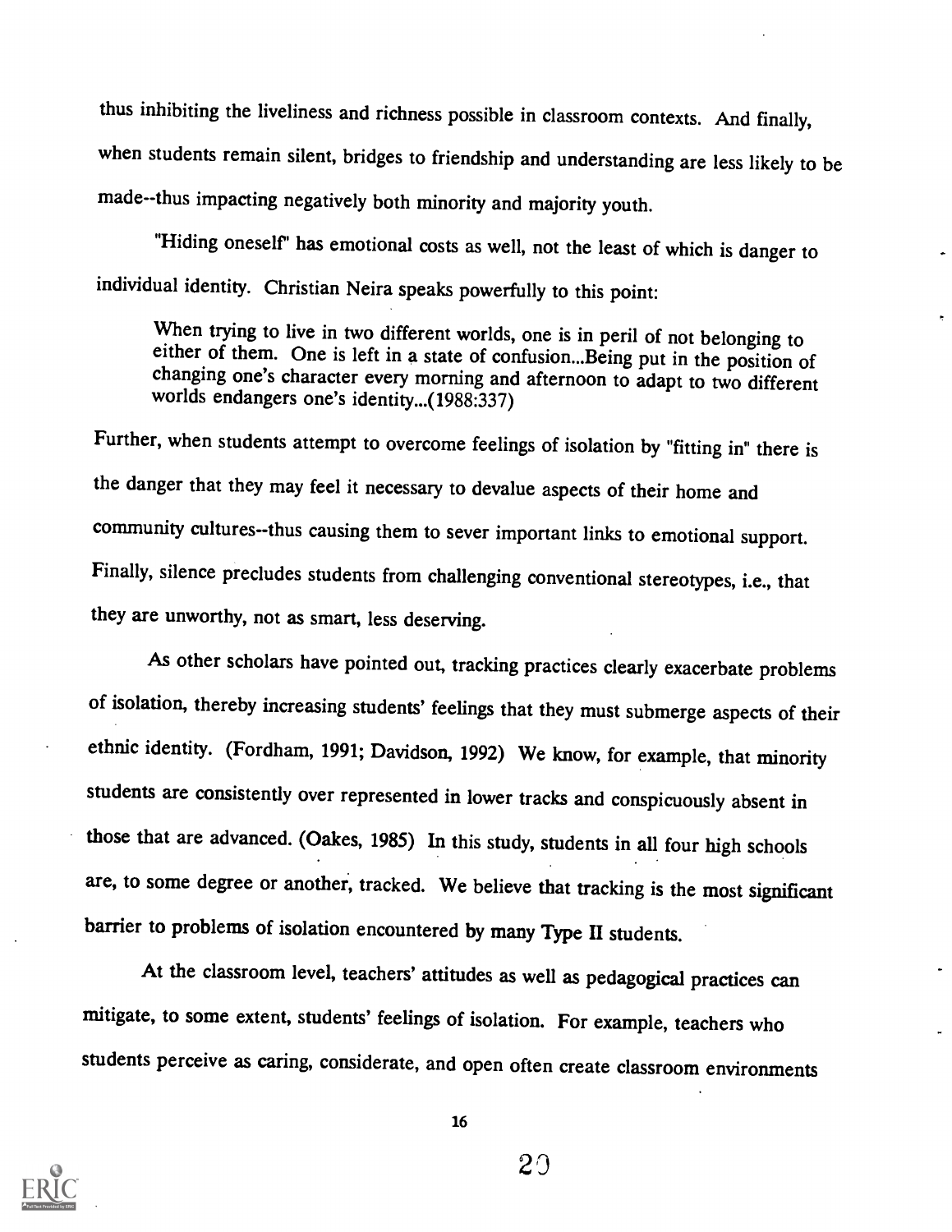that foster the free exchange of ideas. Further, classes that are structured to encourage and promote student/student interaction also facilitate students' ability to connect with their peers, thus promoting their chances of feeling personally valued. Unfortunately, our observations confirm other research findings which document the overwhelming tendency for teachers to talk and students to listen. (Goodlad, 1984; Sirotnik, 1983)

In our study, perhaps the program with the most potential to impact students' feelings of isolation is PEP (Personal Effort for Progress), a district-wide program in place at both Maple and Canyon High Schools. This four-year, regularly scheduled class targets ethnic minority and economically disadvantaged youth by providing focused academic instruction and tutorial support in an environment where students are encouraged to develop mutually supportive peer networks. Participation in PEP increases students' confidence that their friends will reward them for their efforts in high track classes (rather than labeling them as "sell-outs"). In addition, because PEP provides students with information about colleges and achievement tests it also addresses issues of inequality with respect to cultural capital (a problem described by 25% of Type H students). Notably, none of the PEP students mention lack of access to information as a problem.

# Type III: Different Worlds/Border Crossings Difficult

Like Type II youth, some type III students also express fear of being isolated in their classes. However, because many of these students move from class to class with

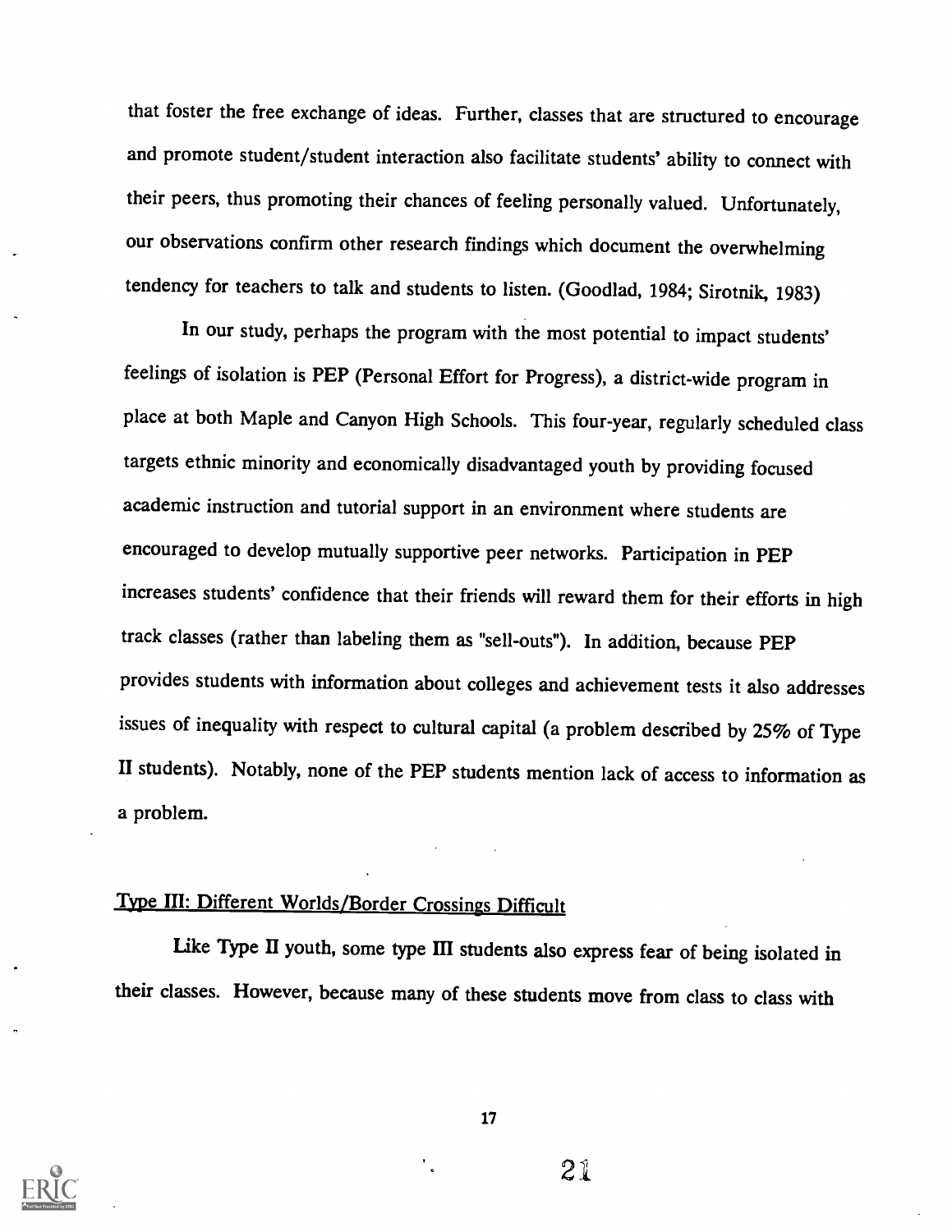their friends in regular or remedial tracks, isolation is sometimes mitigated.' Indeed, some even choose to remain in lower track classes specifically to be with their friends. However, for 68% of Type III students--those whose worlds are different and find border crossings difficult--frustration and worry about not understanding content material is of primary concern. (See Table I)

Jamie, black female, Canyon: Some books are hard to understand and comprehend. They have regular words in it, but you like still don't understand the meaning of it. Some people, they can understand that they be easy for them, like 'Oh this book ain't nothing.' [ORO8STD:776-782]

Comprehension difficulties arise from a number of sources. For immigrant students,

language problems as well as lack of access to individualized teacher assistance can

create tremendous strain. Chieu Huynh, a recently arrived Vietnamese student at

Explorer High School, describes having to compete with classmates for scarce teacher

and tutor time.

(DO YOU ASK FOR HELP?) I ask her for help, but I still don't understand it. I try to see the teacher but there are so many people. I can't ask him. Every problem is hard to understand, so I can't ask him every single probl people in line. There's only one teacher. I don't get my turn, so I don't go in. So I get further and further behind. I can't catch up. [ES42:125-149]

For others, skill levels are low and pedagogical styles are unsuited to meet their needs:

Regina. Mexican American. Explorer: Sometimes I don't understand, sometimes it's just I don't want to do it, or mostly because I don't understand it. ...I always need someone [especially English] to like go over the example or whatever.<br>Cause he will just read them out of the book as he gives the page and he goes on<br>and on and on and I don't know where he's at. I'm lost and I give



<sup>&</sup>lt;sup>7</sup>Type III students in our study include one white male, one white female, two Vietnamese males, three Vietnamese females, three Hispanic males, four Hispanic females, three black males, one black female, and one Palestin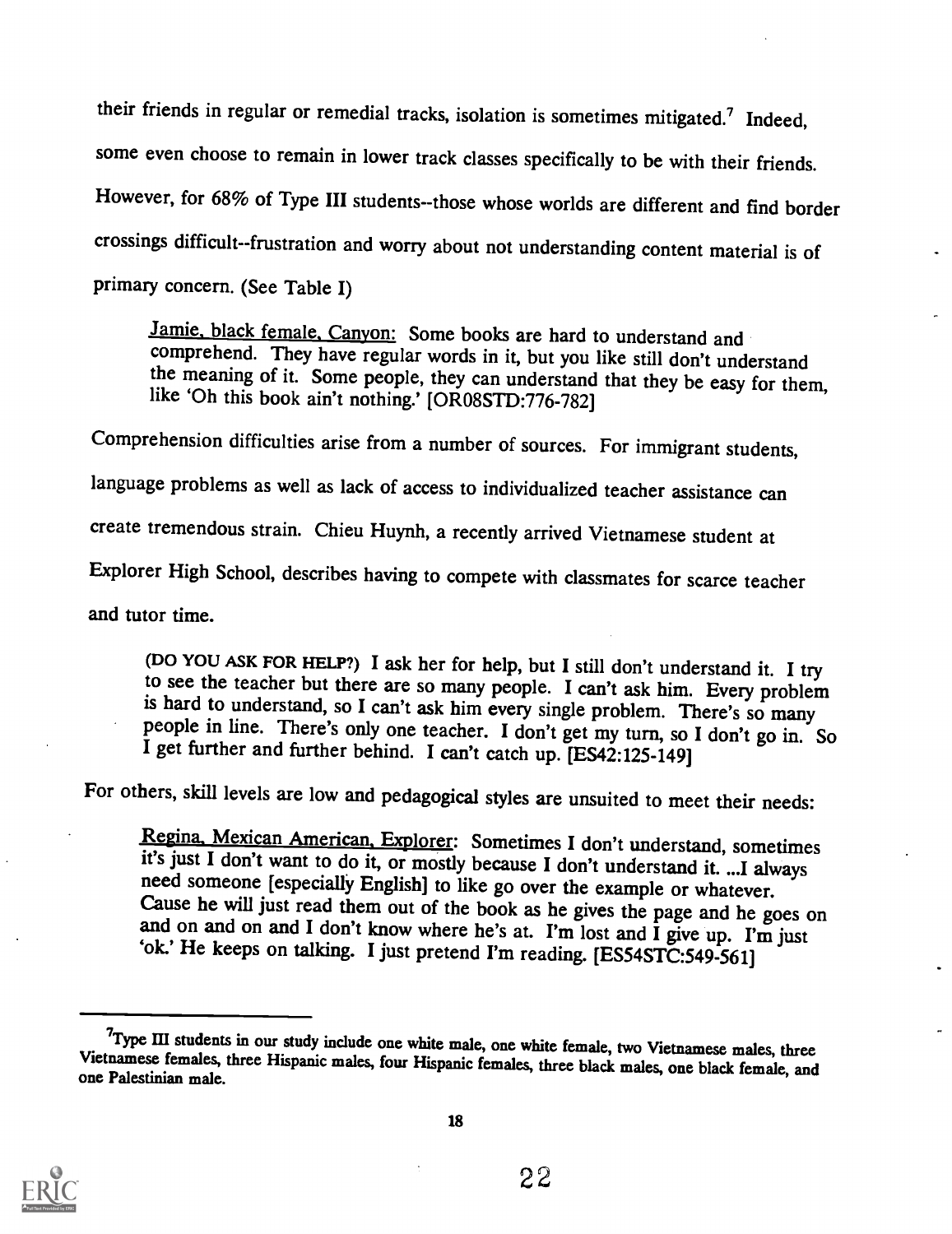Students' comprehension difficulties are exacerbated by course content which they find boring, teaching styles that don't take advantage of their strengths, and low expectations which stem either from the belief that they are incapable of doing well or that they willfully choose not to do so. Inability to concentrate, tuning out, viewing school as boring--all are consequences that occur when students have difficulty understanding material in classes where teachers fail to perceive students' learning needs. Some students adapt alternative (and maladaptive) means to cope with the frustrations they feel, i.e., copying friend's work, creating disruptions in class, or withdrawing quietly from the classroom, the teacher, other students.

Students say that teachers who are sensitive and empathetic to problems they encounter in mastering subject matter knowledge make a difference in their feelings about school and their ability to achieve academically. Students' comparisons of classes also serve to illuminate teacher attributes that create bridges to understanding. For example, Andrea compares her current algebra teacher, in whose class she is earning an A, to her algebra teacher a year ago in whose class she received an F.

Andrea. Vietnamese/Chinese female. Explorer: [My current algebra teacher], he's very nice and he helps you in any way. And he explains every problem. He gives you about two quizzes before a test and that really helps. But [last year] Ms. Rupert, she just gives you a test and it's really hard to understand and it doesn't seem to cover the material that she covered in class. [ES48STD2]

From Andrea's perspective, teacher encouragement and personalized attention were particularly significant when she began to lag behind. Andrea's comments give voice to the work of others researchers who stress the significance of teachers who exhibit caring



19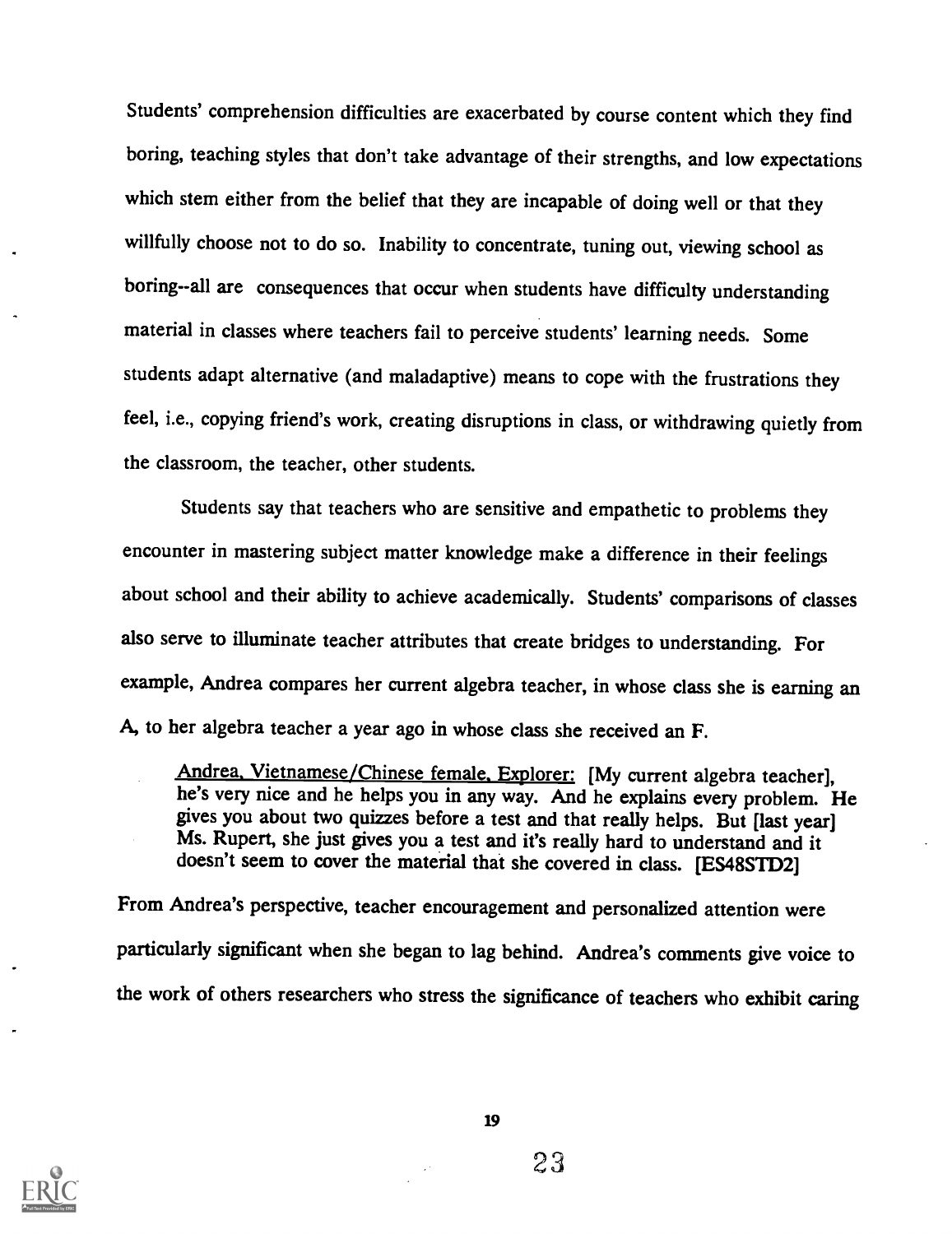and personalized relationships with their students. (LeCompte & Dworkin, 1991; Richardson, et al, 1989)

At the school level, the availability of supplemental resources to assist students with content mastery (i.e., peer and adult tutoring programs) are also important. Students at Canyon and Maple (Montevideo District) say that tutors are instrumental in helping them with specific subject matter content. Others, are hampered by both external and internal constraints (i.e., transportation schedules, embarrassment at their deficiencies, lack of knowledge that such services are available). Because of budget constraints, such services are not available to youth at Explorer and Huntington. With the exception of one Vietnamese and three Spanish tutors at Explorer (in place to specifically help immigrant students), no outside tutorial resources are available at either of the two schools in the Bolivar School District.

All of the type III students are well aware of the implications of failing grades and most (63%) say they worry a lot about their uncertain future. Further, all say they very much want to graduate. Although frequently teetering between passing and failing, these are not students who reject the educational system unilaterally. To the contrary, they seem to have internalized, to some extent, cultural messages which stress the importance of education for obtaining access to future opportunities. Often doing well in one or two classes and not so well in others, some teachers view these students as lazy, recalcitrant, and uninterested.

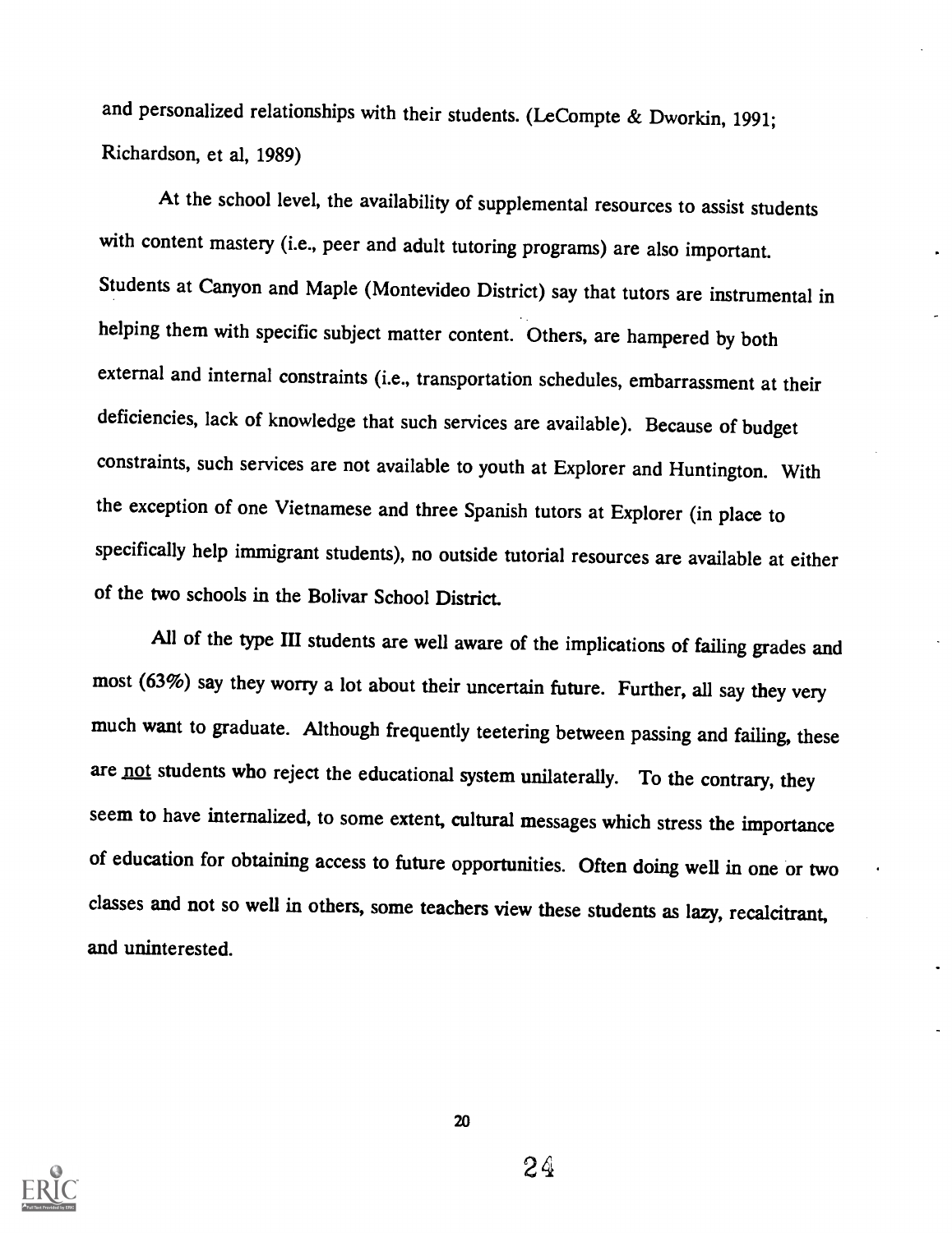# Type IV: Different Worlds/Border Crossings Resisted

Although our sample does not include the most alienated, troubled, and extreme at-risk students (i.e., those in gangs, in trouble with the law, etc.), all of the students in Type IV, those whose worlds are different and resist crossing borders, are at-risk of dropping out of high school prior to graduation due to low grades and lack of course credits.<sup>8</sup> At the same time,  $90\%$  of these students report that a primary source of anxiety stems from their concern and worry about an uncertain future. (See Table I) Contrary to the popular belief that students who are failing don't care, many (80%) express discouragement and despair knowing that their chances of making it through high school are not good. However, unlike Type III students who struggle to achieve, most Type IV youth in our sample have simply given up (with respect to completing course work). Many blame themselves. Others alternate between self-blame and criticism of both the dominant cultural ideology that "anyone can make it," and a system generally unresponsive to their needs. This "contradictory consciousness" is similar to that voiced by the dropout youth described by Fine (1991).

None the less, many of the youth in our study cling to the hope that they will graduate and often develop elaborate and unrealistic rationales to protect themselves from the hopelessness they feel, i.e., "Even if I have to stay here [in high school] six years Fm going to graduate." However, such plans do not eliminate fear and uncertainty. Many appear to be paralyzed and feel impotent about what to do. Although they know that they should do well in school, their continued failure serves as a reminder that they



<sup>&</sup>lt;sup>8</sup>The ten students we have identified as Type IV include three white males, one white female, one Vietnamese male, four Hispanic females and one Hispanic male.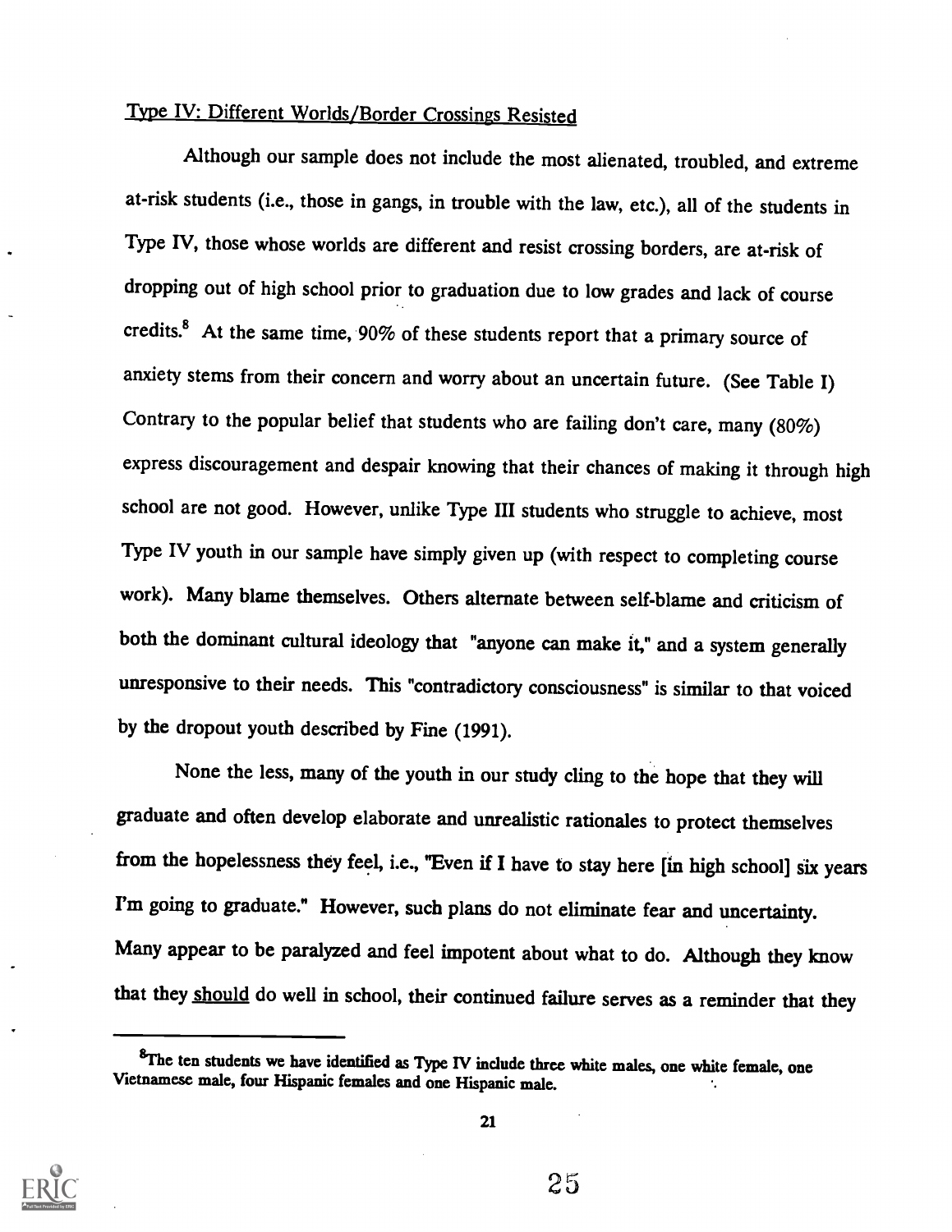are incapable of achieving within school-defined parameters of success. Many appear to simply "drift" away--a concept described by LeCompte and Dworkin (1991).

Related to student's concerns about an uncertain future is the fact that many Type IV students (40%) report that they receive little help or assistance, either with regard to course selection or career possibilities.

Sonia, Mexican, Explorer: OK, well last year I didn't have no idea of what I wanted to take. Because you know, I mean you have to have so many credits for this, so many credits for that, so many credits for college and all I didn't know what I had to take or anything. That was last year. I choosed them myself. I just chose whatever. I didn't talk to nobody. [EX56STD:2685 -2696]

At Explorer and Huntington, assistance is particularly hard to come by. Assist and Link (programs in which 20-30 students are assigned to one teacher for four years) have replaced counselors as a means of providing students with information on course requirements, career options, college application procedures, tests, and so on. Unfortunately, the help that students receive is idiosyncratic to the particular Assist or Link teacher to whom they have been assigned. We find that many students receive little, if any, assistance in thinking about their future. "Basically what they tell us is what classes to take and what your GPA should be, but that's about it." [HT34STD:577-580] In some cases, a student's assigned Assist or Link teacher barely knows who they are. For example, Ivonne, the only high-achieving, transported, Hispanic female across Huntington's high track classes reports that her Assist teacher expressed surprise when he inadvertently noticed (after two years of having Ivonne in his Assist period) that she was in advanced level classes.

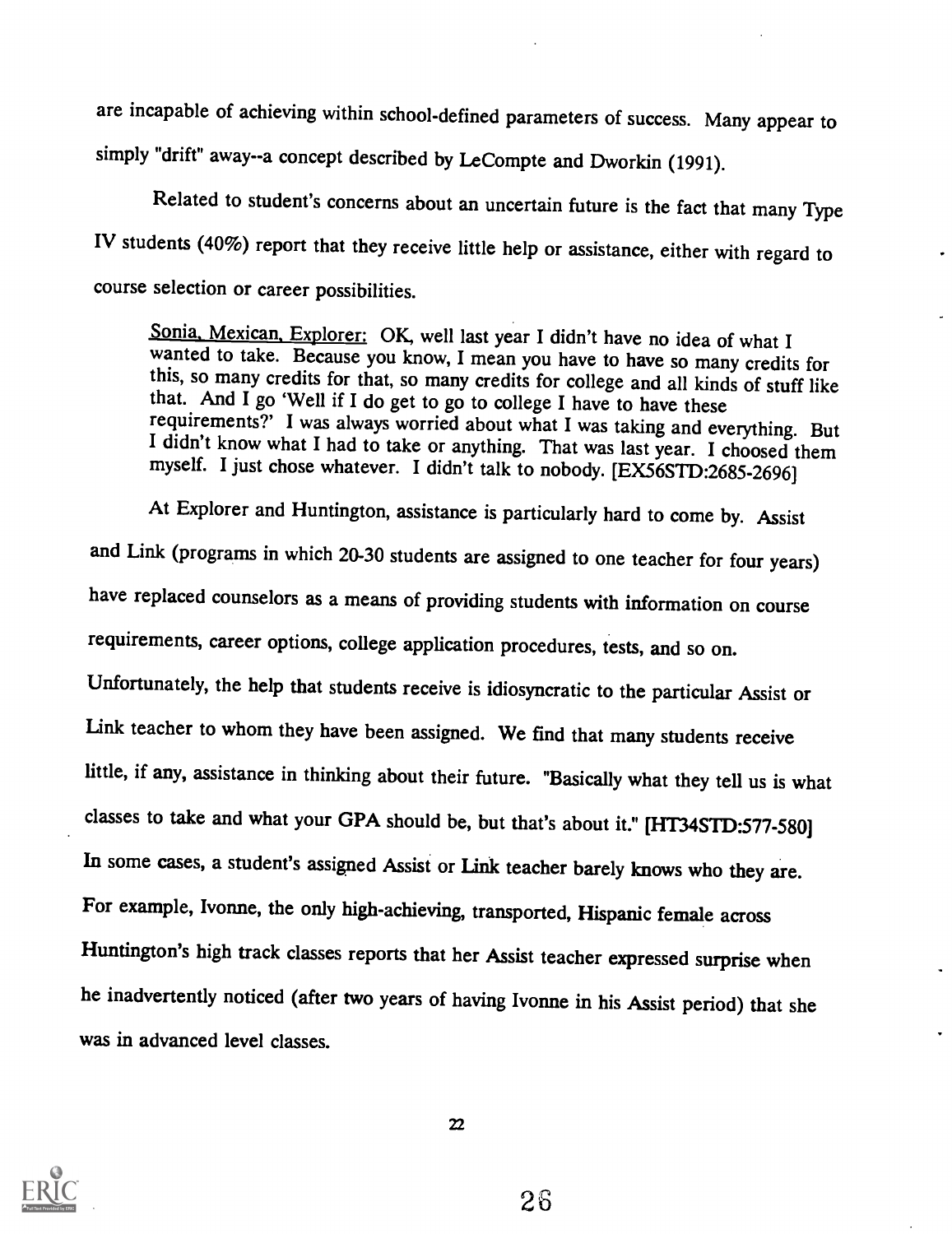The one other formal structure at Explorer which helps students align their high school courses and credits with long-range goals occurs at the end of students' sophomore year, when a district academic counselor meets with students to help them develop a course plan for their remaining two years of high school as a part of the SB813 state mandate. Students' perceptions of the usefulness of this one-time intervention varies. In fact, one low-achieving, Hispanic female (Type IV) at Explorer describes the mismatch between this service and her needs.

...she asked me 'What did I want to do when I got out of high school?' 'Did I want<br>to go to college?' And she asked me 'For what?' And I go 'To be a veterinarian,'<br>and she said, 'Well with these grades you won't be able to out of school and what college I can go to for what, she didn't say nothing about that. She just said I can't go to college for what I wanted to be, cause my grades are too low. She said I would have had to get straight As freshman--from my freshman year. [EX40STD:866-884]

At Maple and Canyon the situation appears different with respect to available help and information about future options. In both of these schools counselors take an active role in repeatedly talking with students about their immediate and long-range educational plans, including a required meeting (which often includes contact with parents to advise them of their child's educational status), again as part of the state-mandated (SB813) effort to insure that students are meeting requirements for high school graduation. Meeting with someone they already know, is quite different than meeting with a stranger. In addition, Maple High School also participates in the Student Opportunity and Access Program (SOAP), a statewide consortium made up of major county institutions. The program hires three people--one a UC Adobe Viejo student, one an Adobe Viejo State student, and one from the SOAP office--to work with under



2?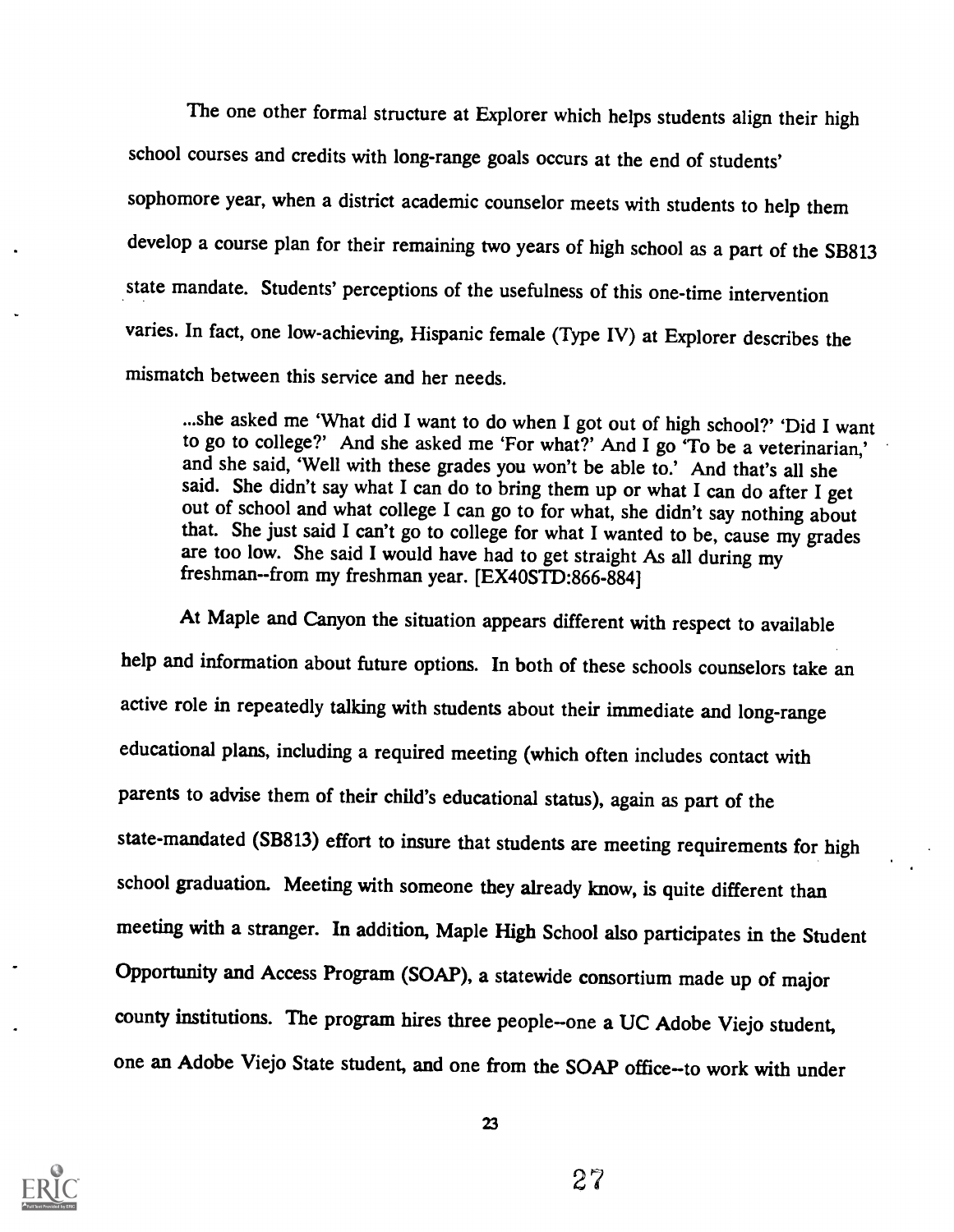represented youth of color at various high schools (many of the students we have identified as Types II, III and IV). Program personnel target students repeatedly--course selection and implications with respect to college application are discussed with ninth and tenth graders, while juniors and seniors are given direct assistance with college admissions tests, financial aide information, and the college application process. If college is not a choice, other options are discussed as well.

Finally, for those students eligible for PEP (discussed earlier), specific attention is given to helping students gain the "cultural capital" necessary to obtain future goals. PEP in particular addresses students' concerns about their future.

Interestingly, nearly three-quarters (70%) of Type IV students describe difficulties with a least one or two teachers (in comparison to approximately 30% of students in the other category types). From their perspective, they are singled out and 'picked on' for reasons of ethnicity, gender, behavior, values and beliefs, and/or personal attributes. Saul Valencia, a Mexican American transfer student to Explorer, describes being pushed to the breaking point in his history class.

Well, we didn't get along [the teacher and I] when I first went in there. He asked<br>me how come I didn't have a history class at Caulfield [High School]. And I go 'I<br>just didn't.' Cause I was in low classes at Caulfield. An about a month and he didn't give me not one.

And then one day we had to do a collage. And he gave me that paper, he's all 'I don't think you'll do it, but I'll give it to you anyway.' And I did it and he gave me an F. I did it good too. I put all the stuff about war

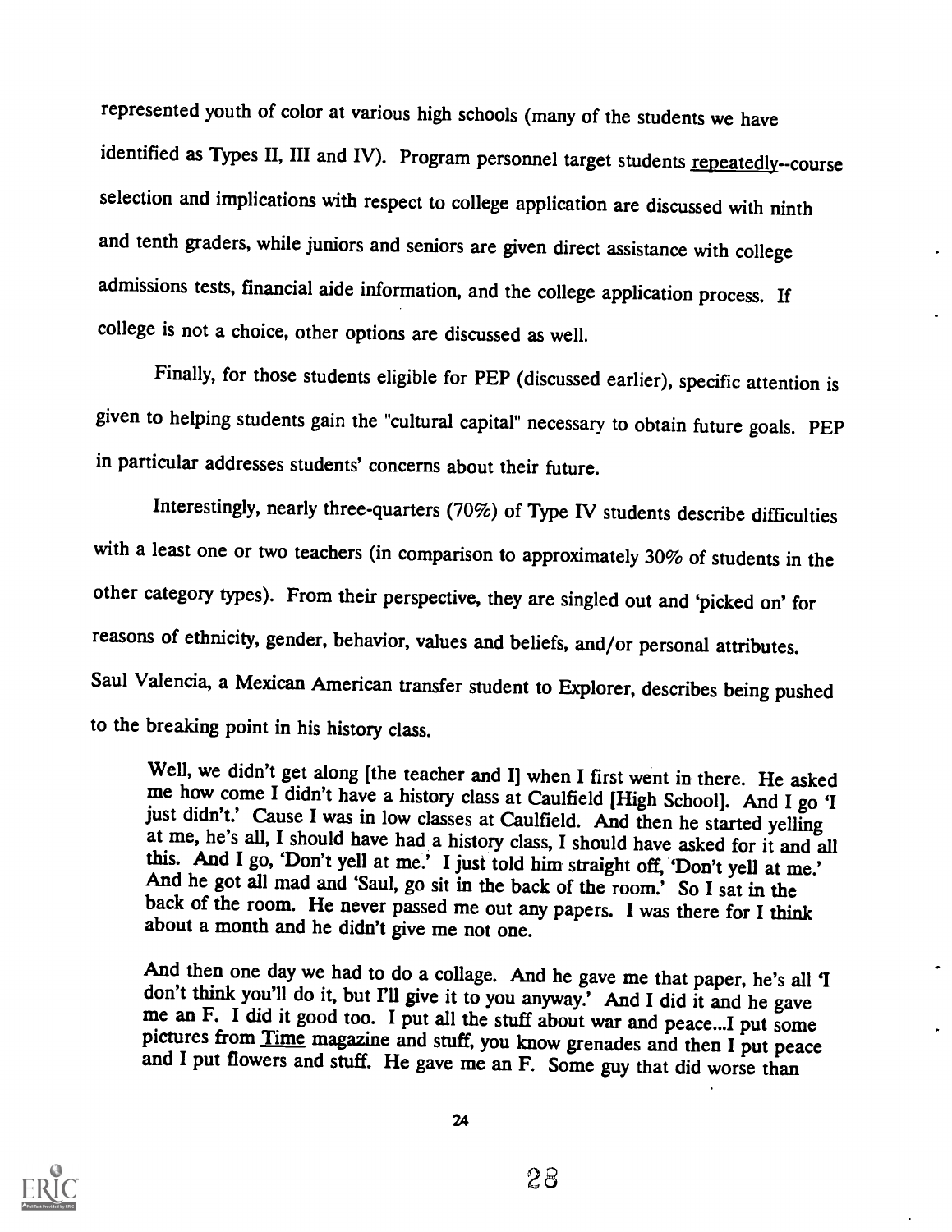mine he gave about a B. I just took it and ripped it. He's all 'At least you got a grade.' I do 'Yeah, it's an F.'

And then the next day I just went in there and he started yelling at me. And I just started yelling back. He said [that] I was a smart aleck and I just started yelling. I couldn't handle it anymore. I had to sit in SIS [School In-House Suspension] for the rest of the year. [ES39STC:447-494]

Other Type IV students, like Sonia, a Mexican student at Explorer High School,

are sensitive to issues of race and ethnicity, interpret teacher comments as racist, and

feel personally devalued:

Yeah it's weird, 'cause most teachers, you know--white teachers, some of them are kind of prejudiced. (WHAT MAKES YOU KNOW THAT?) It's probably the way they look at you, the way they talk, you know when they're talking about something--about something like when they talk about the people who are going to drop out, and they ...look around, look around [at you]. ...

And then Mr. Kula, when he's talking about teenage pregnancy or something like that. He turns around and he looks at us. It's like--he tries to look around the whole room, so we won't notice but like he mostly like tries to tell us, tries to get it through our heads you know. Sometimes I think he's prejudiced. And sometimes I think he's trying to help us. [ES56STB:1890-1913]

Further, students' descriptions of teacher actions and comments illustrate the use of

humiliation techniques which apparently some teachers believe will motivate students to

perform.

Sonia. Mexican. Explorer: And I was sitting down looking for my papers because I just barely walked in and--not even a minute ago--he walks by and he goes--he points at me and he goes 'nonworker' and then he point at those two girls and he goes, 'the talkers' and then he point at all these white people and he goes 'the worker, the worker, the worker,' and I just like, you know, 'what is it?' You know. [ES56STB:1945-1956]

None of the schools in which we work have formal structures for "resolving"

conflicts between students and teachers, although some students report that other adults

in their school environments (i.e., VP Discipline, a counselor, another teacher) are

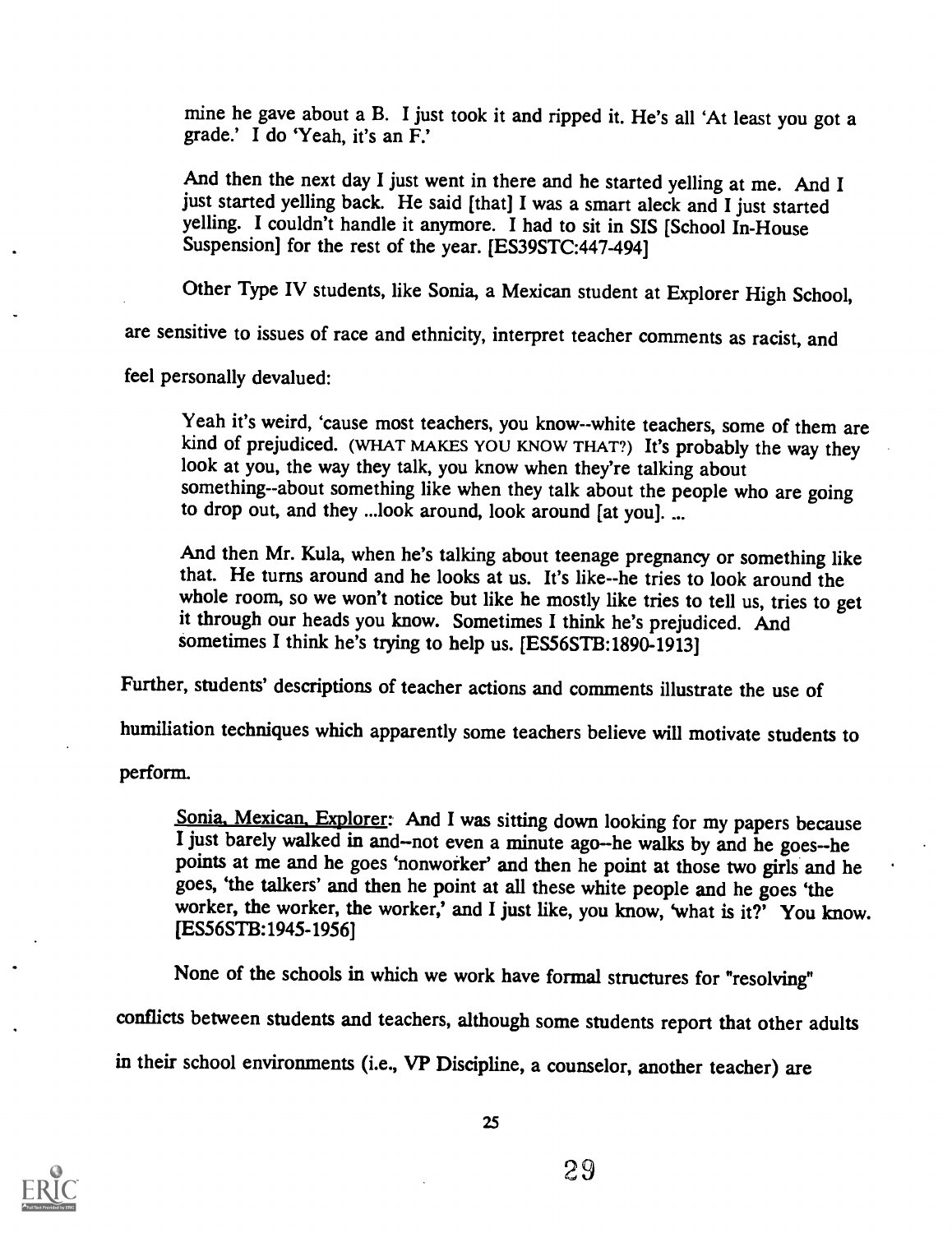willing to listen to their views, thus diffusing the anger and resentment they feel. However, in most cases, school structures (i.e., In-House Suspension) are designed as punitive means to maintain compliance to norms rather than resolve conflicts which occur.

# Pressures and Problems/Family World

The literature abounds with descriptions of adverse conditions in student's families that affect their ability to engage in school settings. However, it is noteworthy that the most frequently cited family stress by students in this study (78%) is that their parents pressure them to do well in school. (See Table II) This is true across student types, where at least 75% of parents in each category type urge their children to raise their grades, do well on tests, complete their homework, or at least pay attention and attend to school matters. Further, parents' emphasis on academic achievement is forceful and consistent enough to cause their children to feel uncomfortably stressed. (In actuality, more than 75% of parents urge their children to do well in school, but a number of students do not report experiencing undue pressure as a result.) These findings, while contrary to common beliefs that many parents are not concerned with their children's school performance, support the work of other researchers who continue to point out that most parents do indeed care about their children's education. (Delgado-Gaitan & Trueba, 1991; Goldenberg & Gallimore, 1991)

There are, however, substantial differences between students in the category types with respect to whether or not their parents' emphasis on achievement is accompanied by



 $26.$  3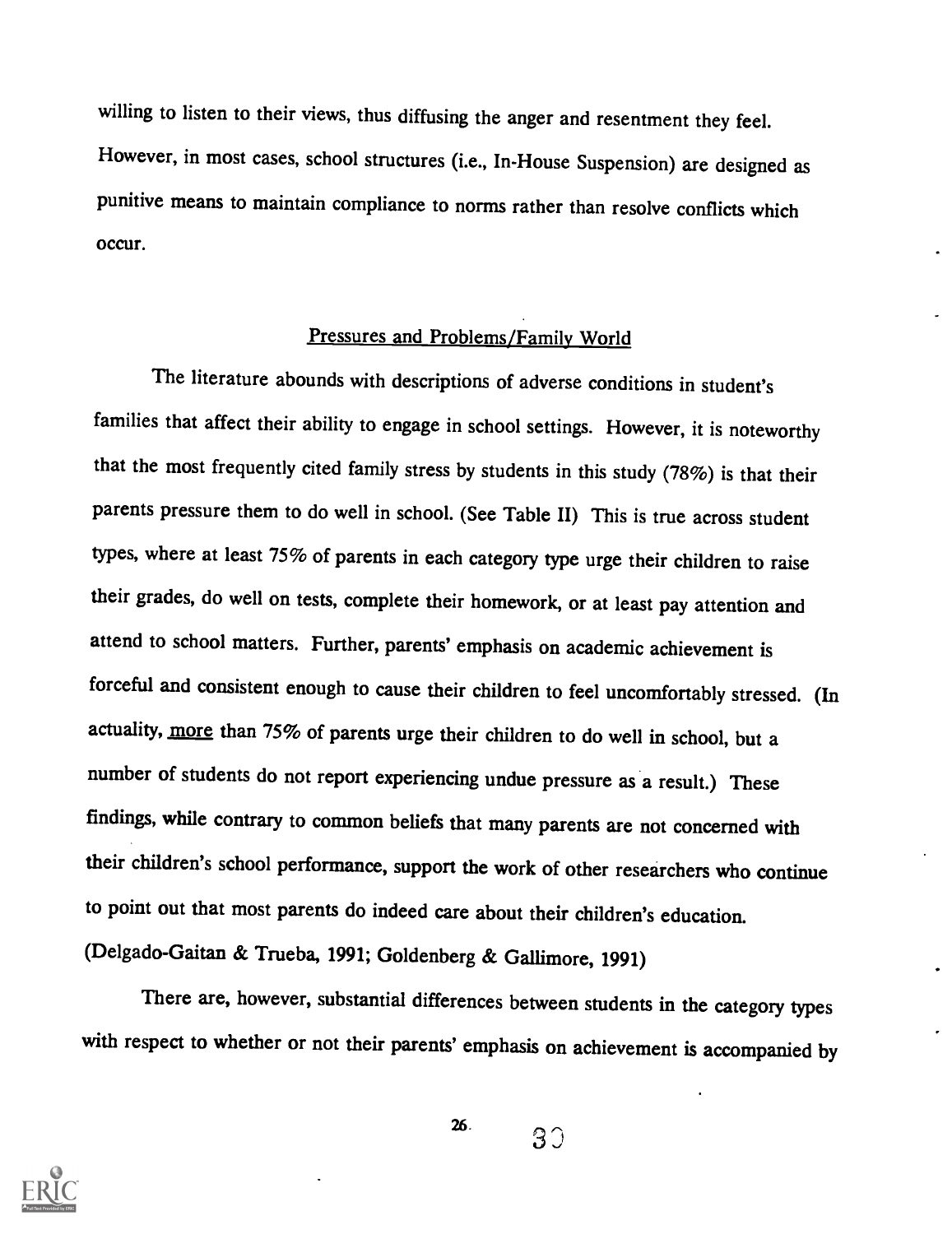| Different Worlds<br>$(4 - 16)$<br>$\mathbf{r}$<br>$\bullet$<br>₹<br>ຶ<br>ന<br>N<br>₩<br>ဖ<br><b>Smooth Transitions</b><br>(80%)<br>(80%)<br>(10%)<br>(10%)<br>(20%)<br>Congruent Worlds<br>(0, 6)<br>(0, 0)<br>(0, 0)<br>£<br>$\widehat{\mathbf{e}}$<br><u>,</u><br>르<br>œ<br>N<br>0<br>involv. In physical, sexual & substance abuse<br>Extreme fam. conflict resulting from member's<br>expectations in conflict with school or peer<br>Farrily disapproves of friends, boy/giritriend<br>Major household, childcare, and/or family<br>Parents who are unsure what to do<br>Pressure to uphold cultural values and<br><b>Achievernent Pressures (Total)</b><br>Non-physical family conflict<br>business responsibilities<br><b>Family Conflict (Total)</b><br>Parents who help |                     | TYPE (I                                         |                          | TYPE IV                                  |                               | TOTAL                      |
|----------------------------------------------------------------------------------------------------------------------------------------------------------------------------------------------------------------------------------------------------------------------------------------------------------------------------------------------------------------------------------------------------------------------------------------------------------------------------------------------------------------------------------------------------------------------------------------------------------------------------------------------------------------------------------------------------------------------------------------------------------------------------------|---------------------|-------------------------------------------------|--------------------------|------------------------------------------|-------------------------------|----------------------------|
|                                                                                                                                                                                                                                                                                                                                                                                                                                                                                                                                                                                                                                                                                                                                                                                  | Transitions Managed | Difficult Transitions<br>Different Worlds       |                          | Transitions Resisted<br>Different Worlds |                               |                            |
|                                                                                                                                                                                                                                                                                                                                                                                                                                                                                                                                                                                                                                                                                                                                                                                  | \$                  | \$<br>$\widehat{\mathbf{e}}$<br>ij<br>ξ         | Ŝ                        |                                          |                               |                            |
|                                                                                                                                                                                                                                                                                                                                                                                                                                                                                                                                                                                                                                                                                                                                                                                  | (75%)               |                                                 | $= 10$                   | ቆ                                        | 55)<br>Ħ<br>℥                 | $\boldsymbol{\mathcal{S}}$ |
|                                                                                                                                                                                                                                                                                                                                                                                                                                                                                                                                                                                                                                                                                                                                                                                  | (50%)               | (79%)<br><u> မှ</u><br>$\overline{\phantom{0}}$ | $\bullet$                | (80%)                                    | 43                            | (78%)                      |
|                                                                                                                                                                                                                                                                                                                                                                                                                                                                                                                                                                                                                                                                                                                                                                                  | 25%)                | (74%)<br>(5%)<br>$\frac{4}{1}$                  | ဖ<br>N                   | (20%)                                    | $\frac{9}{1}$                 | (35%)                      |
|                                                                                                                                                                                                                                                                                                                                                                                                                                                                                                                                                                                                                                                                                                                                                                                  |                     |                                                 |                          | (60%)                                    | ▼<br>Ń                        | (44%)                      |
|                                                                                                                                                                                                                                                                                                                                                                                                                                                                                                                                                                                                                                                                                                                                                                                  | (75%)<br>50%)       | (76%)<br><b>G</b><br>$\bullet$                  | $\sim$ $\alpha$          | (70%)                                    | ∞<br>N                        | (47%)                      |
|                                                                                                                                                                                                                                                                                                                                                                                                                                                                                                                                                                                                                                                                                                                                                                                  |                     | (60%)                                           |                          | (20%)                                    | ₹<br>$\overline{\phantom{0}}$ | (25%)                      |
|                                                                                                                                                                                                                                                                                                                                                                                                                                                                                                                                                                                                                                                                                                                                                                                  | (25%)               | (16%)<br>S                                      | U.                       | 50%)                                     | N<br>$\overline{\phantom{0}}$ | (22%)                      |
|                                                                                                                                                                                                                                                                                                                                                                                                                                                                                                                                                                                                                                                                                                                                                                                  | (13%)               | (47%)<br>ၜ                                      | ↽                        | (10%)                                    | ₹<br>⊷                        |                            |
|                                                                                                                                                                                                                                                                                                                                                                                                                                                                                                                                                                                                                                                                                                                                                                                  |                     |                                                 |                          |                                          |                               | (25%)                      |
|                                                                                                                                                                                                                                                                                                                                                                                                                                                                                                                                                                                                                                                                                                                                                                                  | (38%)               | (42%)<br>œ                                      | N                        | (20%)                                    | ဖ<br>$\overline{\phantom{0}}$ | (29%)                      |
|                                                                                                                                                                                                                                                                                                                                                                                                                                                                                                                                                                                                                                                                                                                                                                                  |                     |                                                 |                          |                                          |                               |                            |
| expectations                                                                                                                                                                                                                                                                                                                                                                                                                                                                                                                                                                                                                                                                                                                                                                     |                     |                                                 |                          |                                          |                               |                            |
| ∞<br>(20%)<br>$\boldsymbol{\alpha}$                                                                                                                                                                                                                                                                                                                                                                                                                                                                                                                                                                                                                                                                                                                                              | (50%)               | (37%)<br>$\overline{ }$                         | ო                        | (30%)                                    | $\frac{0}{2}$                 | (36%)                      |
| Family liaison to outside world due to language                                                                                                                                                                                                                                                                                                                                                                                                                                                                                                                                                                                                                                                                                                                                  |                     |                                                 |                          |                                          |                               |                            |
| ∞<br>(0, 0)<br>0<br>and cultural differences of parents'                                                                                                                                                                                                                                                                                                                                                                                                                                                                                                                                                                                                                                                                                                                         | (19%)               | (32%)<br>ဖ                                      | ო                        | (30%)                                    | $\frac{2}{1}$                 | (22%)                      |
| စ<br>(0, 6)<br>0<br>Divorce                                                                                                                                                                                                                                                                                                                                                                                                                                                                                                                                                                                                                                                                                                                                                      | (38%)               | (11%)<br>ຶ                                      | S                        | (30%)                                    | $\mathbf{r}$                  |                            |
| ົ<br>(10%)<br>liness of a family member                                                                                                                                                                                                                                                                                                                                                                                                                                                                                                                                                                                                                                                                                                                                          | (13%)               | (16%)<br>S                                      |                          |                                          |                               | (20%)                      |
| 0<br>(10%)<br>Death of a family member                                                                                                                                                                                                                                                                                                                                                                                                                                                                                                                                                                                                                                                                                                                                           |                     |                                                 | $\overline{\phantom{0}}$ | (10%)                                    | N                             | (13%)                      |
|                                                                                                                                                                                                                                                                                                                                                                                                                                                                                                                                                                                                                                                                                                                                                                                  | (0.6)               | (11%)<br>N                                      | N                        | (20%)                                    | <b>SC</b>                     | (9%)                       |
| S<br>(20%)<br>∾<br>Worned about sibling(s), e.g. possibility of<br>alcohol, drug abuse, peer influence                                                                                                                                                                                                                                                                                                                                                                                                                                                                                                                                                                                                                                                                           | (31%)               | (32%)<br>6                                      |                          |                                          |                               |                            |
| Economic Stress                                                                                                                                                                                                                                                                                                                                                                                                                                                                                                                                                                                                                                                                                                                                                                  |                     |                                                 | ◆                        | (40%)                                    | $\overline{\phantom{a}}$      | (3196)                     |
| œ<br>(0, 6)<br>Family Level                                                                                                                                                                                                                                                                                                                                                                                                                                                                                                                                                                                                                                                                                                                                                      | (56%)               | (37%)                                           |                          |                                          |                               |                            |
| ဖ<br>(20%)<br>$\circ$ $\circ$<br>Personal Level                                                                                                                                                                                                                                                                                                                                                                                                                                                                                                                                                                                                                                                                                                                                  | (38%)               | (26%)<br><b>75</b>                              | က ဝ                      | (30%)<br>(0, 6)                          | $\frac{6}{1}$<br>$\mathbf{r}$ | (35%)                      |
| Family Instability, e.g. mobilty, shifting                                                                                                                                                                                                                                                                                                                                                                                                                                                                                                                                                                                                                                                                                                                                       |                     |                                                 |                          |                                          |                               | (24%)                      |
| ₹<br>$\begin{bmatrix} 0 & 0 \\ 0 & 0 \end{bmatrix}$<br>0<br>AVERAGE PRESSURE PER STUDENT<br>household configuration                                                                                                                                                                                                                                                                                                                                                                                                                                                                                                                                                                                                                                                              | (25%)               | (21%)<br>◆                                      | ω                        | (30%)                                    | $\mathbf{r}$                  | (20%)                      |
| Š<br>Ë<br><b>EPITY</b>                                                                                                                                                                                                                                                                                                                                                                                                                                                                                                                                                                                                                                                                                                                                                           |                     | ۱Ť                                              | $\frac{1}{2}$            |                                          |                               |                            |
|                                                                                                                                                                                                                                                                                                                                                                                                                                                                                                                                                                                                                                                                                                                                                                                  |                     |                                                 |                          |                                          | ្ត                            | o<br>M                     |
| s for Type I students (1.9) is approximately half that reported by Types II (4.5), III (4.4) and IV (4.0).<br>Note: The average frequency of family pressure                                                                                                                                                                                                                                                                                                                                                                                                                                                                                                                                                                                                                     |                     |                                                 |                          |                                          |                               |                            |
| ွန                                                                                                                                                                                                                                                                                                                                                                                                                                                                                                                                                                                                                                                                                                                                                                               |                     |                                                 |                          |                                          |                               | 33                         |
| COPY<br>BEST                                                                                                                                                                                                                                                                                                                                                                                                                                                                                                                                                                                                                                                                                                                                                                     | AVAILABLE           |                                                 |                          |                                          |                               |                            |
|                                                                                                                                                                                                                                                                                                                                                                                                                                                                                                                                                                                                                                                                                                                                                                                  |                     |                                                 |                          |                                          |                               |                            |

TABLE II<br>D PRÒBI

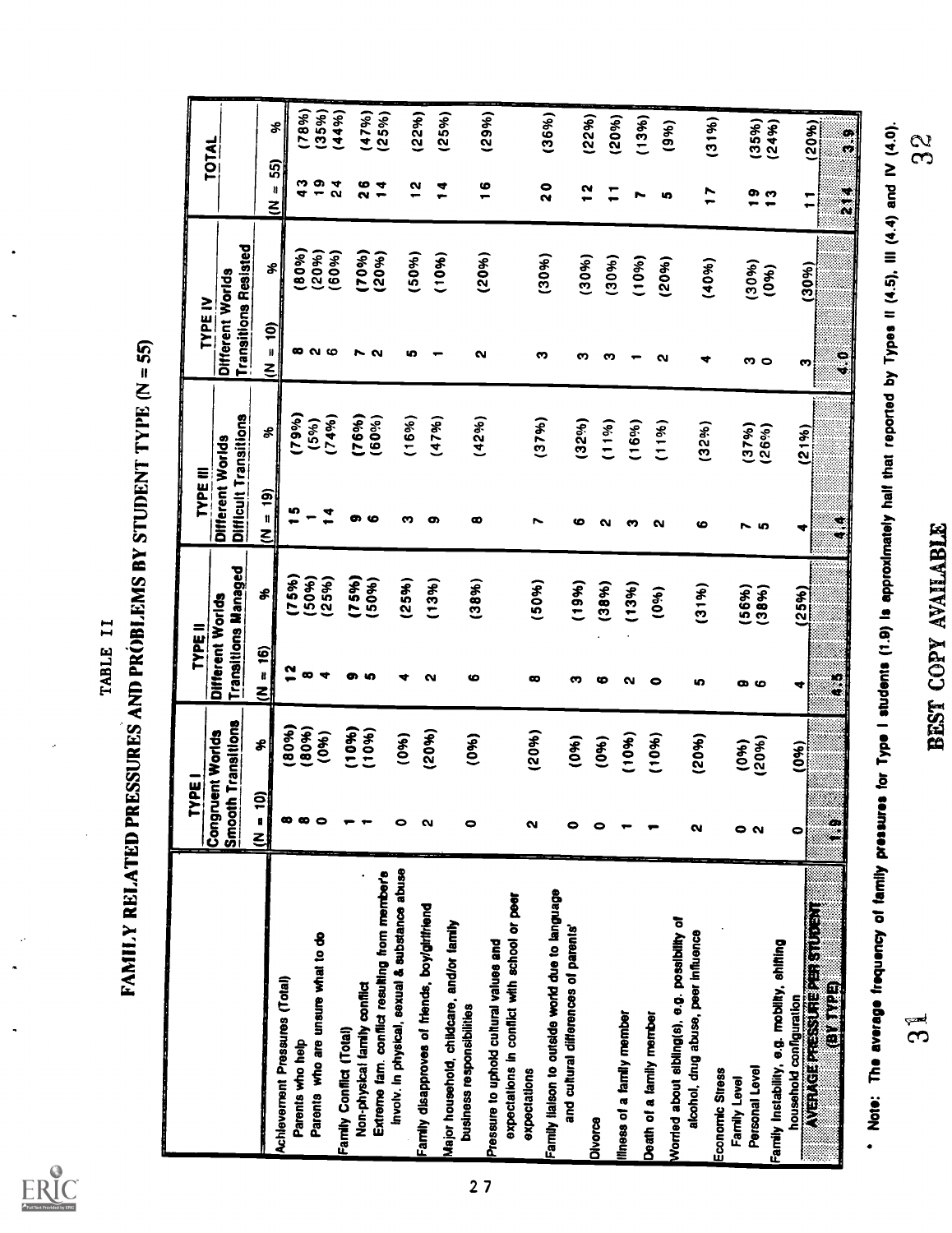their ability to assist their children in matters pertaining to school, i.e., assistance on homework assignments, communication with teachers and school officials, filing college applications, etc. For example, 80% of Type I students say their parents assist them with school-related matters, i.e., with specific course content, intervention with teachers, and facts about college. The following examples are illustrative of the types of help these students receive.

(HELP WITH COURSE CONTENT) Mark, white male, Canyon: If I have really hard questions [about calculus], I'll ask my dad. But unfortunately, my dad knows so much more than the calculus teacher does that calculus is a second language to him, so everything is so easy for him and so complicated for me. [ORO4STB:690-696]

(INTERVENTION WITH TEACHERS) Beth. white female, Maple: She [mother] keeps on calling and telling her [Spanish teacher], asking her if she can have us talk She just says all that and then my mom just made another appointment [to talk to the teacher].

.(FACTS ABOUT COLLEGE) Wendy. white female. Explorer: (HOW ABOUT COLLEGE her. And I ask my dad cause he went to Bishopville Polytech. And I talk to him about that. I ask my mom about interesting things that I would like to do. Cause I don't want to get stuck in a job I don't like. [EX47STD:1981-1992]

In contrast, only one Type III student (5%) and two Type IV students (20%)

report that their parents are knowledgeable enough to assist them, even though they

pressure them to do well. The following response is typical.

Jamie. black female. Canyon: See my sister was the first girl that went to college. ...So I'm the second girl and there's like a stress on me in a way because they're like 'What's your grades? What's your grade point average Jamie?' And I tell them I get a "D" and 'Oh God! You can do better!' And I'm like, 'I'm trying. I'm trying,' you know. [ORO8STD:532-550]

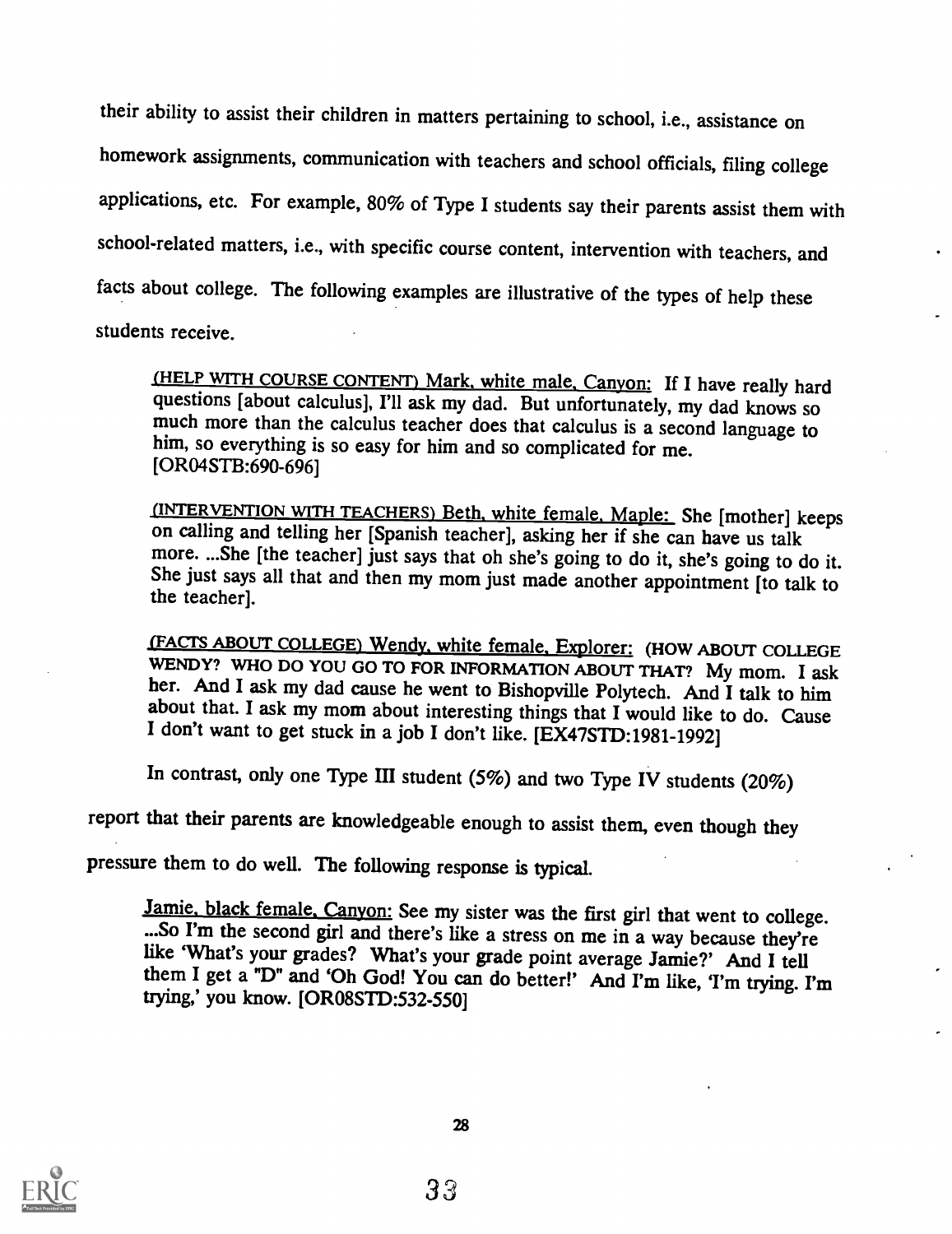Further, many Type III and IV students also bear responsibility for assisting their siblings in matters pertaining to school.

Donna, Mexican American, Huntington: I'm like a second mom at home, okay?<br>And that's a tradition, ...when my mom's not home, and even when she's home,<br>they ask me to help them with their homework and stuff, and my mom can'

Bridges to minority parents are sorely lacking at both Explorer and Huntington where parent-involvement strategies continue to target primarily middle-class parents, ignoring minority parents who are concerned, but are either uncertain of the steps to take or espouse a different style of parent participation. In contrast, efforts to involve parents at Canyon and Maple involve counselors and teachers in outreach to low-income and minority communities. While these efforts are admirable, they are also infrequent. Bridges to insure minority parent's involvement, in all four schools, continue to be few and far between.

The fact that some parents can and do intervene on behalf of their children while other families lack the knowledge and skills to do so illustrates vividly differences in students' access to "cultural capital." (Bourdieu, 1977) Moreover, many Type III and IV students must deal with parents who stress achievement but do not possess the knowledge and skills to assist them in school-related matters. A good number of.Type II students (25%) also face this problem.

With respect to other family pressures, interviews confirm that many young adults are not without circumstances frequently cited as prevalent in many of today's families. For example, nearly 50% of the students report that family conflicts impinge negatively on their psychological well-being, interfering, more or less frequently, with their ability to



29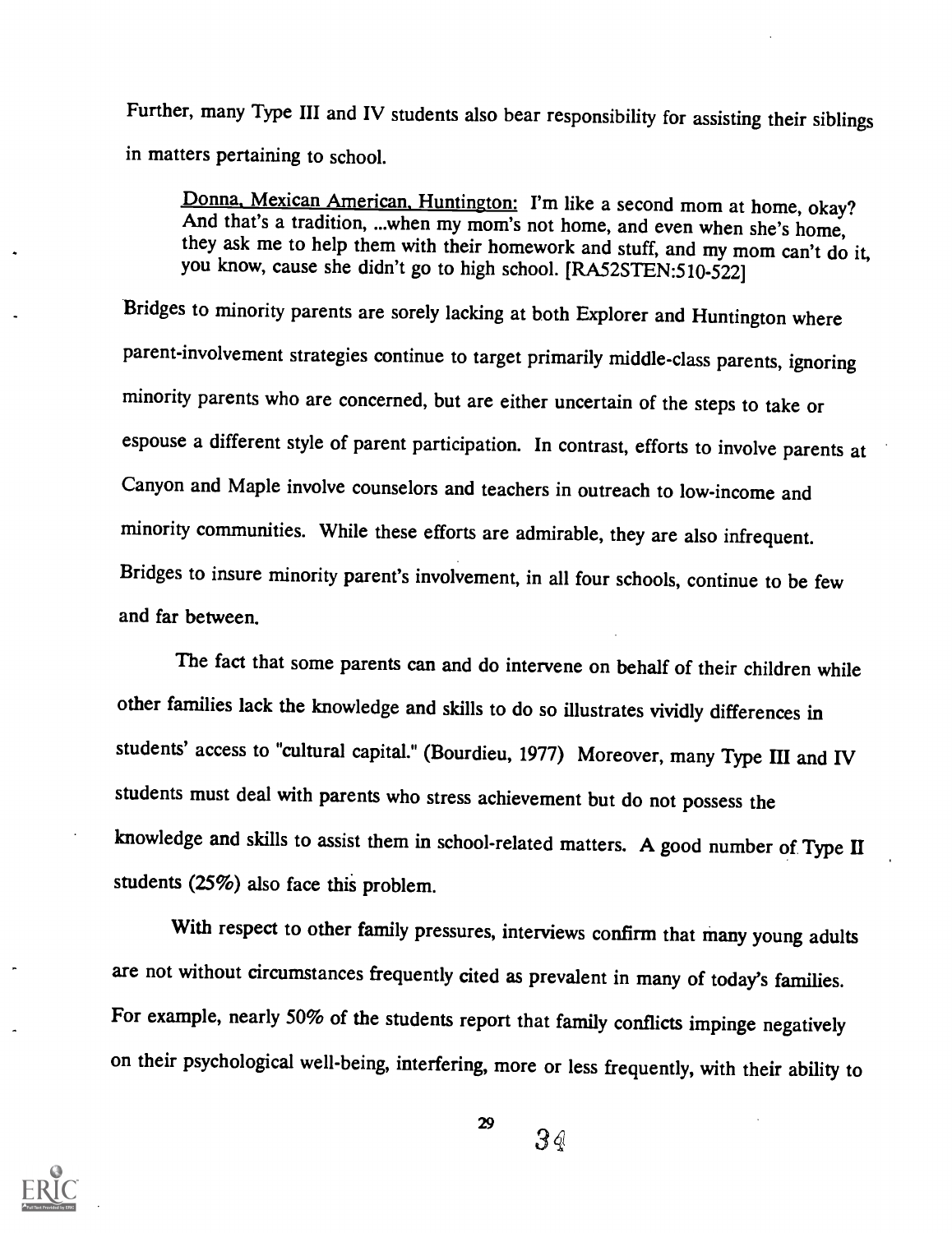concentrate in school. These students say that at times, they are severely distressed over family controversies which range from heated verbal conflicts, to alcohol induced fights, to physical abuse and other intense, confrontational situations between family members. At the same time, they are well aware that many teachers are disinclined to consider the problems they have.

Manuella, Mexican/Filipino American, Maple: Students have problems inside.<br>Sometimes you have a personal problem that you really can't stand it, you know, and you just don't want to do anything. And then maybe if you told

All the teachers should be a little sensitive--our personal lives really do affect us in school and I know it's not supposed to be the place to take care of it, but you know, if it's the only place we have. [VA22STC:246-252]

Bridges which assist students in handling problems emanating from their lives outside of school are found in programs and services which connect students' with appropriate mental-health services, student support groups designed to address common concerns, and adults who are willing and able to listen. The students in our study at Explorer receive little help. Without counselors to identify students in need, most are left to face difficult issues alone. Although an outside mental-health professional is on-site periodically, none of the students in our study were aware of her presence. Further, seeing a counselor for personal problems is antithetical to beliefs and experiences of many youth. At Explorer, bridges to the few services available (including efforts to increase students' understanding of the benefits of counseling) are essentially non-existent.

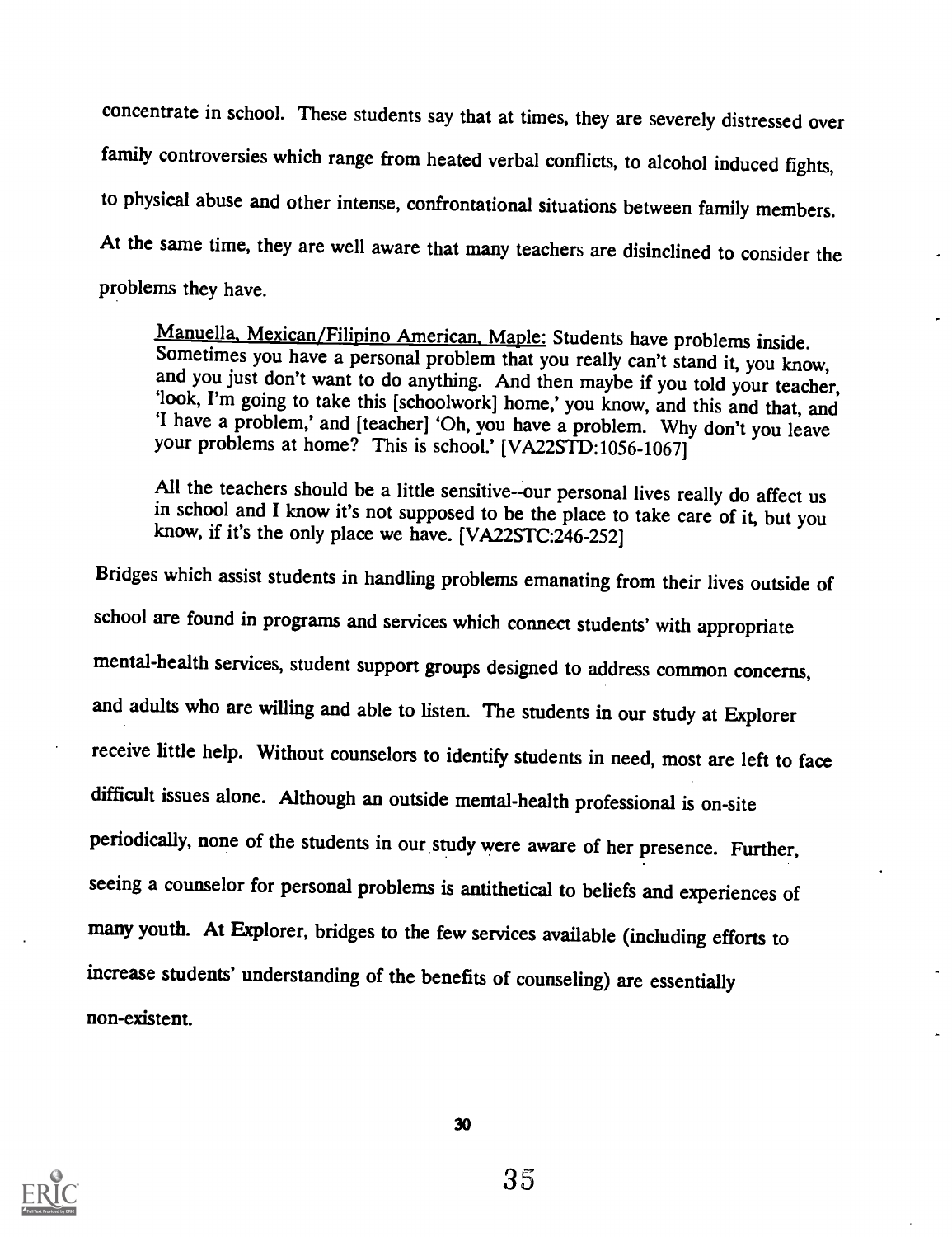While there are no counselors at Huntington, three of the students in our study did receive assistance from the VP of Guidance (the one person available for 1200 students). In one case, a student was aggressive enough to ask for help, while two others were identified and referred by classroom teachers. However, at both Explorer and Huntington, "chance" appears to play a major role in the identification of students who desperately need help.

In contrast, students at schools in the Montevideo District (Canyon and Maple) all received, at least some assistance, with family-related concerns. Personal contact with counselors resulted in the referral of students to outside mental-health resources and inclusion in school-run support groups (i.e., children of alcoholics). For example, Maria describes the help she received from her counselor following a traumatic event at home:

Hispanic, Female, Maple: I'm having problems at home. My dad's an alcoholic, and he just has such a short temper. My problem...I was dating this guy. He's 20, but older for me. And my dad found out about it, and he got rea the knife to my throat...[VA19STD: 20-34]

(AT SCHOOL, WHO CAN YOU TALK TO MARIA?) Miss Intell, my counselor....I told my friend that day, then next day when we came to school - my hair - I just put it up in a pony tail. She seen me that  $I$  - my eyes were red, an

My friend got really worried, and she got scared and went to the counselor and said, 'I have a problem with my friend and her dad tried to kill her.'...my counselor took me and my sister and talked to us with the nurse and everything...she counseled us. She helped us through it, and she put us in a group for alcoholic parents - girls with alcoholic parents and they called social service, I think to protect us [if] he ever did it again. [VA19STD:316-370]



31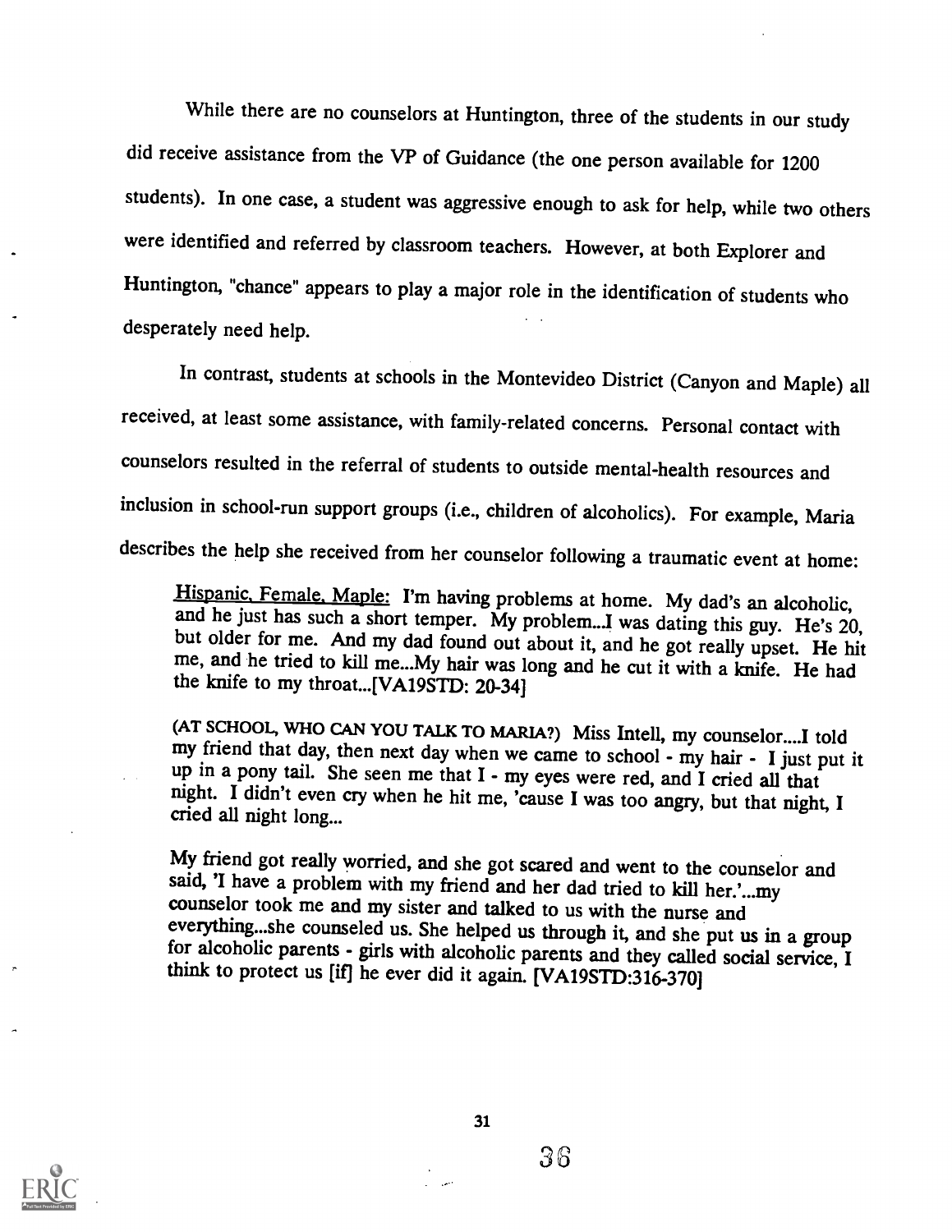While taking different forms, family conflicts appear to cross-cut student types. It is remarkable, however, that 19 of 26 students who report stress from family situations continue to function in school (that is, maintain passing grades). In fact, 10 of 26 are high achieving students in advanced track classes.

Still another pressure for some students is their parent's view that they should uphold cultural traditions and behaviors which sometimes conflict with norms and expectations in their peer and/or school worlds. Over one-third of the students in our study say this is true (many whose cultural backgrounds are different than the mainstream).<sup>9</sup> For example, with respect to school, the following issues can arise: cultural norms which hold teachers in high regard, thus requiring respectful behavior which precludes asking questions, speaking out, challenging ideas (expectations common in some classrooms); cultural beliefs which emphasize the importance of modesty, thus contending with physical education requirements for students to suit-up and shower together; cultural values which stress the importance of academic study and the irrelevance of extracurricular activities<sup>10</sup>; and belief in the omnipotence of the family with respect to transmitting specific knowledge, i.e., sex education, appropriate male and female role behaviors, etc.

When these and similar issues arise, students are caught in a bind between family and school. In many cases, teachers' lack of knowledge about the lives and culture of



<sup>&</sup>lt;sup>9</sup>This could happen, as well, with families whose religious beliefs are in opposition to norms or ideas promoted in school.

<sup>&</sup>lt;sup>10</sup>We have also found that many minority parents, unfamiliar with extracurricular events, worry when their children do not return home immediately after school.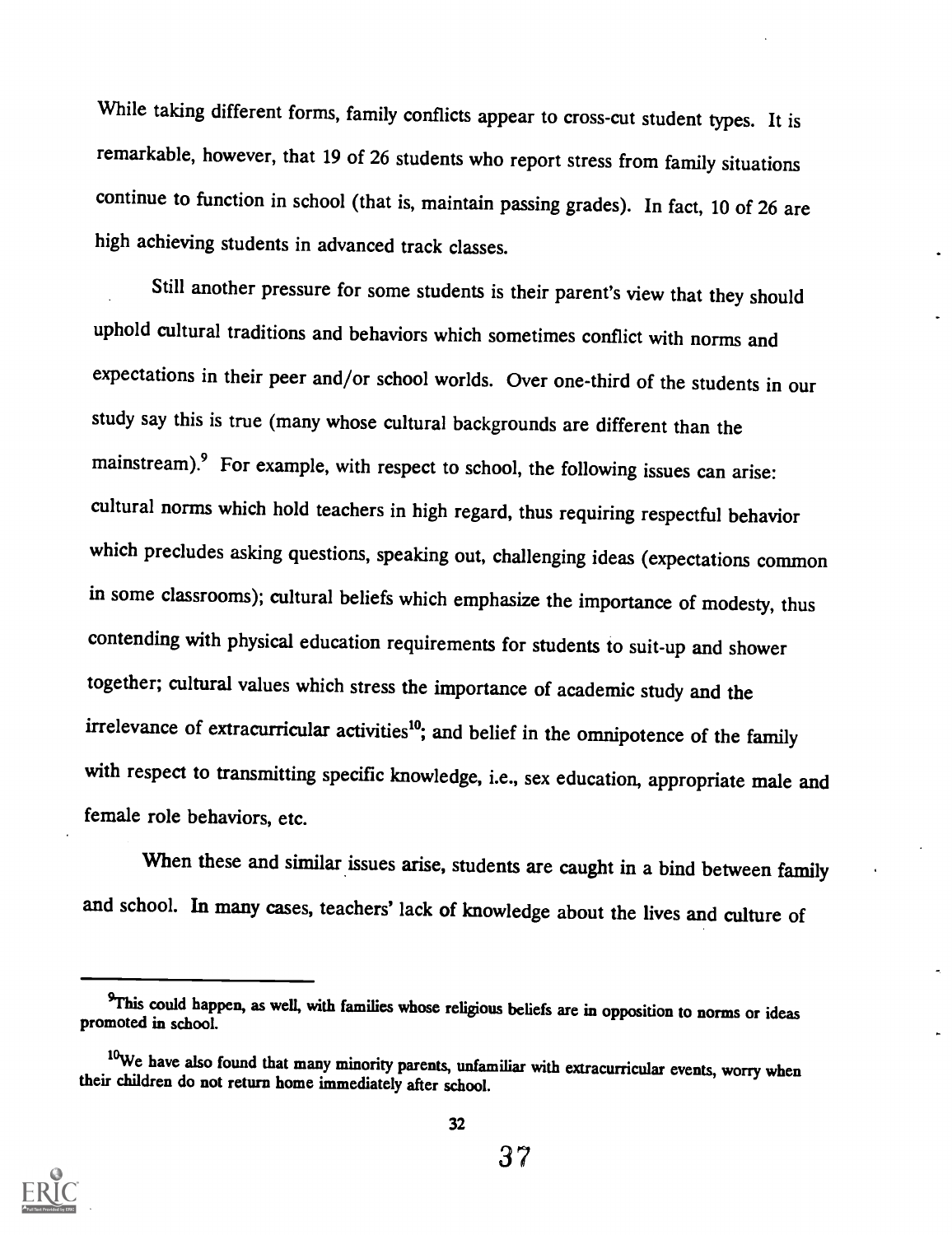their students' causes them to misinterpret students' responses. Further, without bridges to connect minority parents with school, the ability and opportunity to negotiate solutions is curtailed.

Other pressures and problems reported by students confirm the variety of stress producing situations faced by many of today's adolescents. Illness of a parent, severe economic circumstances, death of a family member, divorce, and family instability are only some of the ills that impact the mental health and functioning of these young adults--particularly with respect to their ability to profit optimally from their school and classroom environments.

## Pressures and Problems With Peers

For the most part, students across types say that with their friends, they can be themselves. Rather than encountering constant pressure and conflict, students congregate with young people with whom they can relate. Perhaps most important, being with friends provides a fresh release from family and school pressures. These students' descriptions confirm the work of other researchers who point out the many positive aspects of adolescent peer relationships. (Csikszentmihalyi & Larson, 1984; Ianni, 1989; Savin-Williams & Berndt, 1990)

The following responses are typical:

Ryan. white, high achieving. Explorer: Yeah, when I'm with them [friends], like we can do just about anything we want. You don't have to worry. When you're just with them it's like there's no real rules. [ES37STB:535-543]

Trinh. Vietnamese. high achieving. Huntington: Friends are important because I can talk and share things that I wouldn't normally with my family. I can tell them

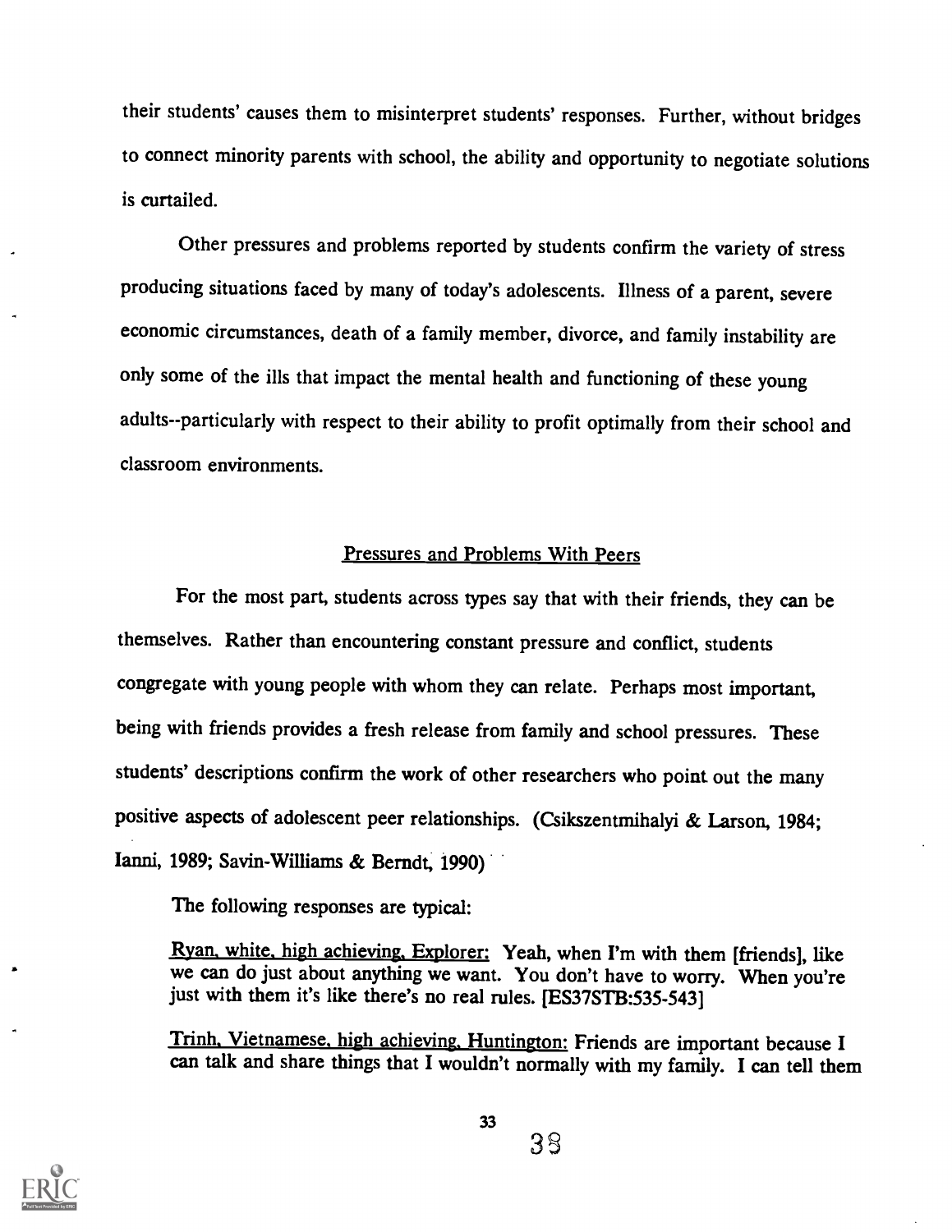things and they would see both sides of the story unlike when I tell my parents, and they usually just speak of their point of view.

Friends seems to see things more clearly because they can relate to it more; whereas, the parents see things how it was when they were that certain age...I feel more comfortable with [friends] because I have the same inter got with my parents, many times, my ideas will not coincide with theirs. [With friends], I can be myself without worrying of their high expectations of me. I can act silly without having them stare at me and think I'm children like in the family world. [HT30 - essay]

Although often comfortable with their friends, students across types speak of the pressure they experience from peers to participate in behaviors which worry adults (cutting classes, drinking, excessive partying, etc.). (See Table III) Nearly 30% of the total number of students report pressure from friends to engage in actions which adults in their lives do not condone. Clearly, with respect to school, tardies and truancies are especially problematic for students at risk of not graduating.

Extracurricular school programs (i.e., sports, drama, social events, and government) which involve students in activities with their friends are instrumental in providing opportunities for positive peer interaction. Although such programs are present in all four schools in which we work, some are threatened by recent (California) state budget cuts. Also, bridges to involve students frequently utilize strategies most comfortable and familiar to mainstream youth. At the classroom level, we find little to compete with the advantages students find among their peers. In fact, for the most part, teachers fail to take advantage of students' orientation towards their friends. For example, encouraging students to work in groups, fostering discussions in which students talk and listen to each other, and encouraging students to help and assist each other on class assignments are pedagogical methods infrequently used.



34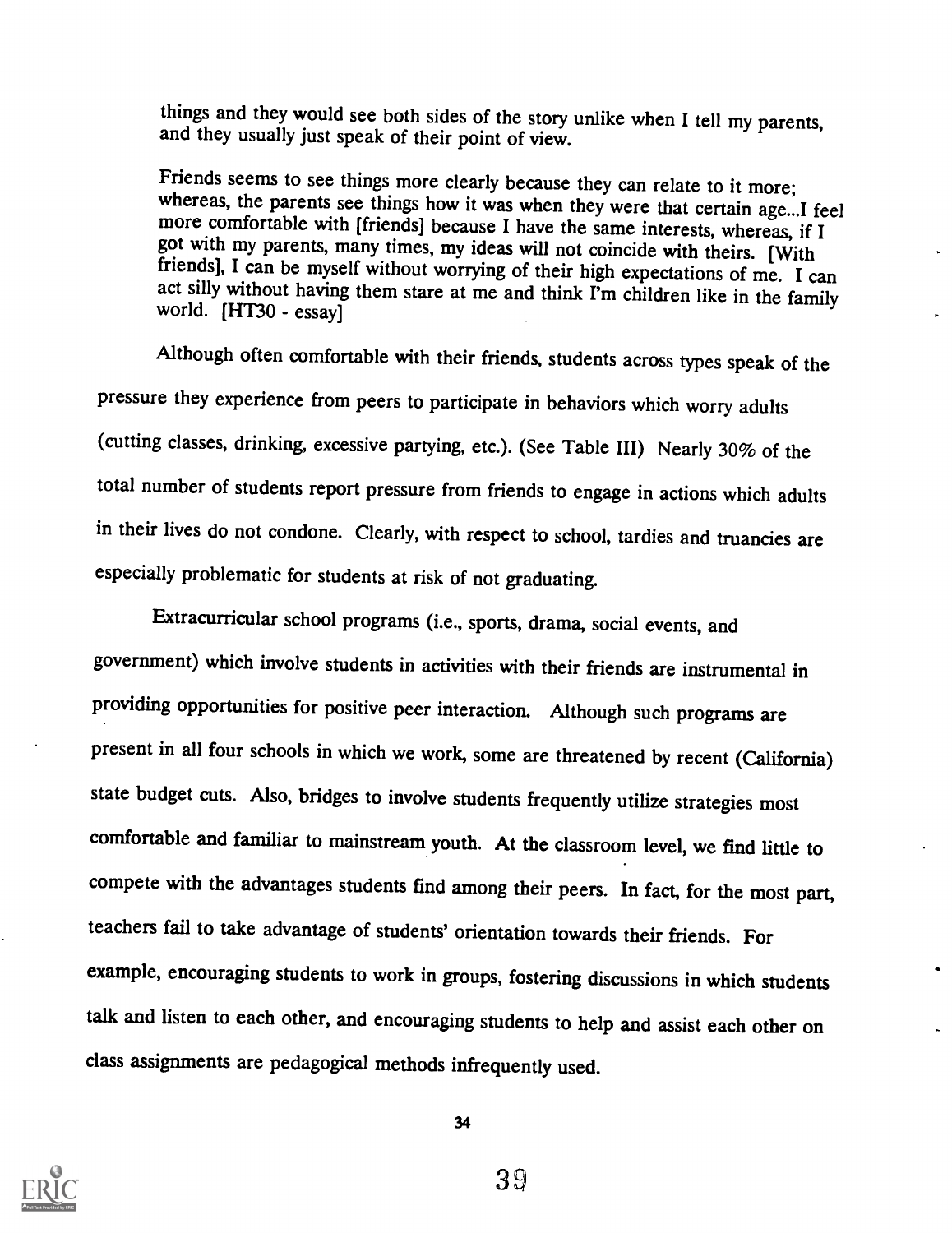ERIC

# $\begin{tabular}{ll} \bf{TABLE R ELATED PRESSURES AND PROBLEMS BY STUDENT TYPE (N = 55) } \end{tabular}$

| (29%)<br>(15%)<br>(11%)<br>(18%)<br>(13%)<br>(7%)<br>(5%)<br>(9%)<br>$\ddot{.}$<br>వి<br><b>TOTAL</b><br>$(N = 55)$<br><b>91</b><br>$\frac{1}{1}$<br>$\ddot{\bm{r}}$<br>$\frac{0}{1}$<br>œ<br>ဖ<br>₩<br>n<br>5<br>N<br><b>Transitions Resisted</b><br>(20%)<br>(40%)<br>(10%)<br>(20%)<br>(20%)<br>(40%)<br>(20%)<br>(0, 6)<br>(0, 0)<br>ቆ<br>Different Worlds<br>$= 10$<br>i i<br>N<br>ෑ<br>$\bullet$<br>N<br>0<br>u<br>↽<br>4<br>$\boldsymbol{\alpha}$<br>₹<br>(16%)<br>(37%)<br>(11%)<br>(1196)<br>(16%)<br>(11%)<br>Difficult Transitions<br>(16%)<br>(32%)<br>(1696)<br>\$<br>Different Worlds<br>$=$ 19)<br>$\ddot{\bullet}$<br>ო<br>r<br>N<br>N<br>m<br>໙<br>n<br>ဖ<br>က<br>⋷<br>Transitions Managed<br>(19%)<br>(13%)<br>(50%)<br>(6%)<br>(6%)<br>(6%)<br>(0%)<br>(0, 0)<br>(6%)<br>\$<br>Different Worlds<br>$\frac{1}{2}$ is $\frac{1}{2}$<br>w<br>N<br>$\bullet$<br>↽<br>$\bullet$<br>œ<br>↽<br>٠<br><b>Smooth Transitions</b><br>(20%)<br>(20%)<br>(30%)<br>(30%)<br>(10%)<br>(10%)<br>Congruent Worlds<br>(0, 6)<br>(10%<br>(0, 6)<br>\$<br>ë<br>$\mathcal{D}$<br>$\boldsymbol{\alpha}$<br>N<br>빌<br>$\bullet$<br>$\bullet$<br>m<br>ო<br>acting white" or "selling out" which sterns from<br>ethnic grp., e.g. support grp members in conflict<br>acceptable behav., e.g. cutting, drinking, drugs<br>possible suicide, drug abuse, family problems<br>Maintaining high academic standards of group<br><b>Manufactures (Manufacture)</b><br>working hard in school (Ogbu, 1987)<br><b>GYTYP</b><br>culture, ethnicity, language<br>Fear of violence | Oppositional school behavior, e.g. pressures against<br>Pressure to participate in socially defined un-<br>Conflict with friends |  | TYPE IV |            |       |
|------------------------------------------------------------------------------------------------------------------------------------------------------------------------------------------------------------------------------------------------------------------------------------------------------------------------------------------------------------------------------------------------------------------------------------------------------------------------------------------------------------------------------------------------------------------------------------------------------------------------------------------------------------------------------------------------------------------------------------------------------------------------------------------------------------------------------------------------------------------------------------------------------------------------------------------------------------------------------------------------------------------------------------------------------------------------------------------------------------------------------------------------------------------------------------------------------------------------------------------------------------------------------------------------------------------------------------------------------------------------------------------------------------------------------------------------------------------------------------------------------------------------------------------------------------------|----------------------------------------------------------------------------------------------------------------------------------|--|---------|------------|-------|
|                                                                                                                                                                                                                                                                                                                                                                                                                                                                                                                                                                                                                                                                                                                                                                                                                                                                                                                                                                                                                                                                                                                                                                                                                                                                                                                                                                                                                                                                                                                                                                  |                                                                                                                                  |  |         |            |       |
|                                                                                                                                                                                                                                                                                                                                                                                                                                                                                                                                                                                                                                                                                                                                                                                                                                                                                                                                                                                                                                                                                                                                                                                                                                                                                                                                                                                                                                                                                                                                                                  |                                                                                                                                  |  |         |            |       |
|                                                                                                                                                                                                                                                                                                                                                                                                                                                                                                                                                                                                                                                                                                                                                                                                                                                                                                                                                                                                                                                                                                                                                                                                                                                                                                                                                                                                                                                                                                                                                                  |                                                                                                                                  |  |         |            |       |
|                                                                                                                                                                                                                                                                                                                                                                                                                                                                                                                                                                                                                                                                                                                                                                                                                                                                                                                                                                                                                                                                                                                                                                                                                                                                                                                                                                                                                                                                                                                                                                  |                                                                                                                                  |  |         |            |       |
|                                                                                                                                                                                                                                                                                                                                                                                                                                                                                                                                                                                                                                                                                                                                                                                                                                                                                                                                                                                                                                                                                                                                                                                                                                                                                                                                                                                                                                                                                                                                                                  |                                                                                                                                  |  |         |            |       |
|                                                                                                                                                                                                                                                                                                                                                                                                                                                                                                                                                                                                                                                                                                                                                                                                                                                                                                                                                                                                                                                                                                                                                                                                                                                                                                                                                                                                                                                                                                                                                                  |                                                                                                                                  |  |         |            |       |
|                                                                                                                                                                                                                                                                                                                                                                                                                                                                                                                                                                                                                                                                                                                                                                                                                                                                                                                                                                                                                                                                                                                                                                                                                                                                                                                                                                                                                                                                                                                                                                  |                                                                                                                                  |  |         |            |       |
|                                                                                                                                                                                                                                                                                                                                                                                                                                                                                                                                                                                                                                                                                                                                                                                                                                                                                                                                                                                                                                                                                                                                                                                                                                                                                                                                                                                                                                                                                                                                                                  | Womed about friends' well-being, e.g. pregnancy                                                                                  |  |         |            |       |
|                                                                                                                                                                                                                                                                                                                                                                                                                                                                                                                                                                                                                                                                                                                                                                                                                                                                                                                                                                                                                                                                                                                                                                                                                                                                                                                                                                                                                                                                                                                                                                  | Pressure to assoc. with own ethnic group members                                                                                 |  |         |            |       |
|                                                                                                                                                                                                                                                                                                                                                                                                                                                                                                                                                                                                                                                                                                                                                                                                                                                                                                                                                                                                                                                                                                                                                                                                                                                                                                                                                                                                                                                                                                                                                                  | Expected to maintain the symbolic markers of                                                                                     |  |         |            |       |
|                                                                                                                                                                                                                                                                                                                                                                                                                                                                                                                                                                                                                                                                                                                                                                                                                                                                                                                                                                                                                                                                                                                                                                                                                                                                                                                                                                                                                                                                                                                                                                  | Discrimination, e.g. feel devalued because of                                                                                    |  |         |            |       |
|                                                                                                                                                                                                                                                                                                                                                                                                                                                                                                                                                                                                                                                                                                                                                                                                                                                                                                                                                                                                                                                                                                                                                                                                                                                                                                                                                                                                                                                                                                                                                                  |                                                                                                                                  |  |         |            | (35%) |
|                                                                                                                                                                                                                                                                                                                                                                                                                                                                                                                                                                                                                                                                                                                                                                                                                                                                                                                                                                                                                                                                                                                                                                                                                                                                                                                                                                                                                                                                                                                                                                  |                                                                                                                                  |  |         |            |       |
|                                                                                                                                                                                                                                                                                                                                                                                                                                                                                                                                                                                                                                                                                                                                                                                                                                                                                                                                                                                                                                                                                                                                                                                                                                                                                                                                                                                                                                                                                                                                                                  |                                                                                                                                  |  |         |            |       |
|                                                                                                                                                                                                                                                                                                                                                                                                                                                                                                                                                                                                                                                                                                                                                                                                                                                                                                                                                                                                                                                                                                                                                                                                                                                                                                                                                                                                                                                                                                                                                                  |                                                                                                                                  |  |         | أتعتز<br>Ą |       |
|                                                                                                                                                                                                                                                                                                                                                                                                                                                                                                                                                                                                                                                                                                                                                                                                                                                                                                                                                                                                                                                                                                                                                                                                                                                                                                                                                                                                                                                                                                                                                                  | BEST COPY AVAILABLE<br>Q<br>P                                                                                                    |  |         |            |       |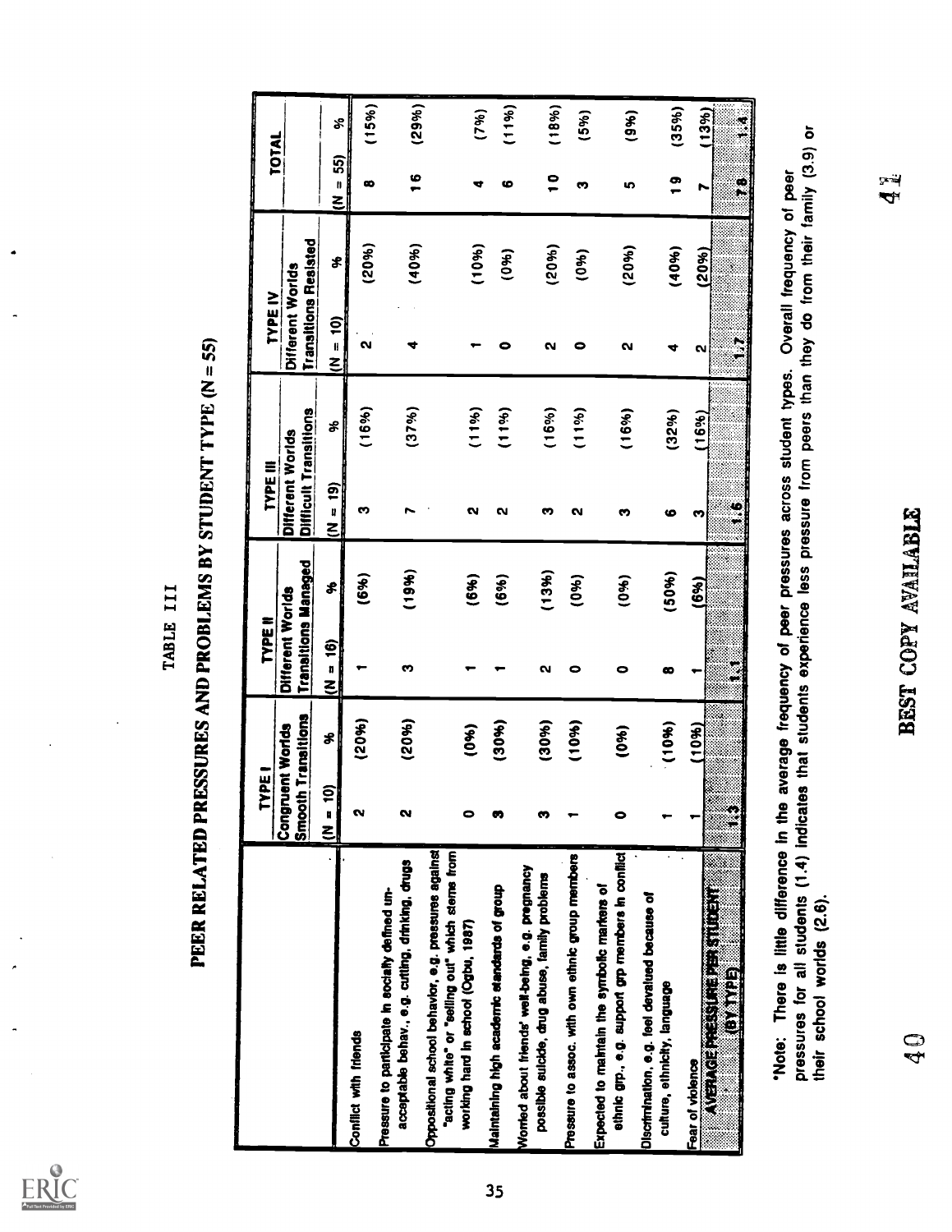Perhaps the most striking and disturbing finding with respect to pressures that students say emanate from peers is that over one-third of all students (20 of 55) talk about repeated incidents of discrimination in their school environments. (All 20 are students of color.) These incidents take the form of direct verbal or physical assaults, racist comments which are overheard, implicit messages which exclude minority students from participation in or access to resources and/or space available to others. Such incidents cause strain and distress. Marian, a high achieving Filipino student at Huntington, describes it like this:

You get kind of discrimination from all sides, you know. From whites and from a lot of Mexicans, cause they really hate Asians...Cause a lot of gang members will go, 'This was our land, and the Asians are taking over,' and so...There's a lot of discrimination in this school. (SO IT'S NOT AN EASY FEELING<br>OF BEING ABLE TO REALLY MINGLE WITH...) No, you have to be a certain way, I guess if you want to mingle. But no, you can't do that. [RA34STC: 1588-1637]

Elvira, a high achieving Filipino student at Canyon gives a more personal example.

And well, most of the people here are friendly. There are a few that are like kind of not. ...I don't know, I guess they are not willing to integrate or they don't really want to. Sometimes I'm fine. But like walking with

Although students at all four schools describe discriminatory behaviors by peers, it is particularly noteworthy that 16 of the 20 students who report such incidents attend Explorer High School. Although our sample was not selected to make direct comparisons across schools, interviews and extended observations in the school settings suggest that the peer group climate at Explorer is characterized by tension, hostility and rigid boundaries between student groups. (Phelan, Davidson & Cao, 1992) Below,

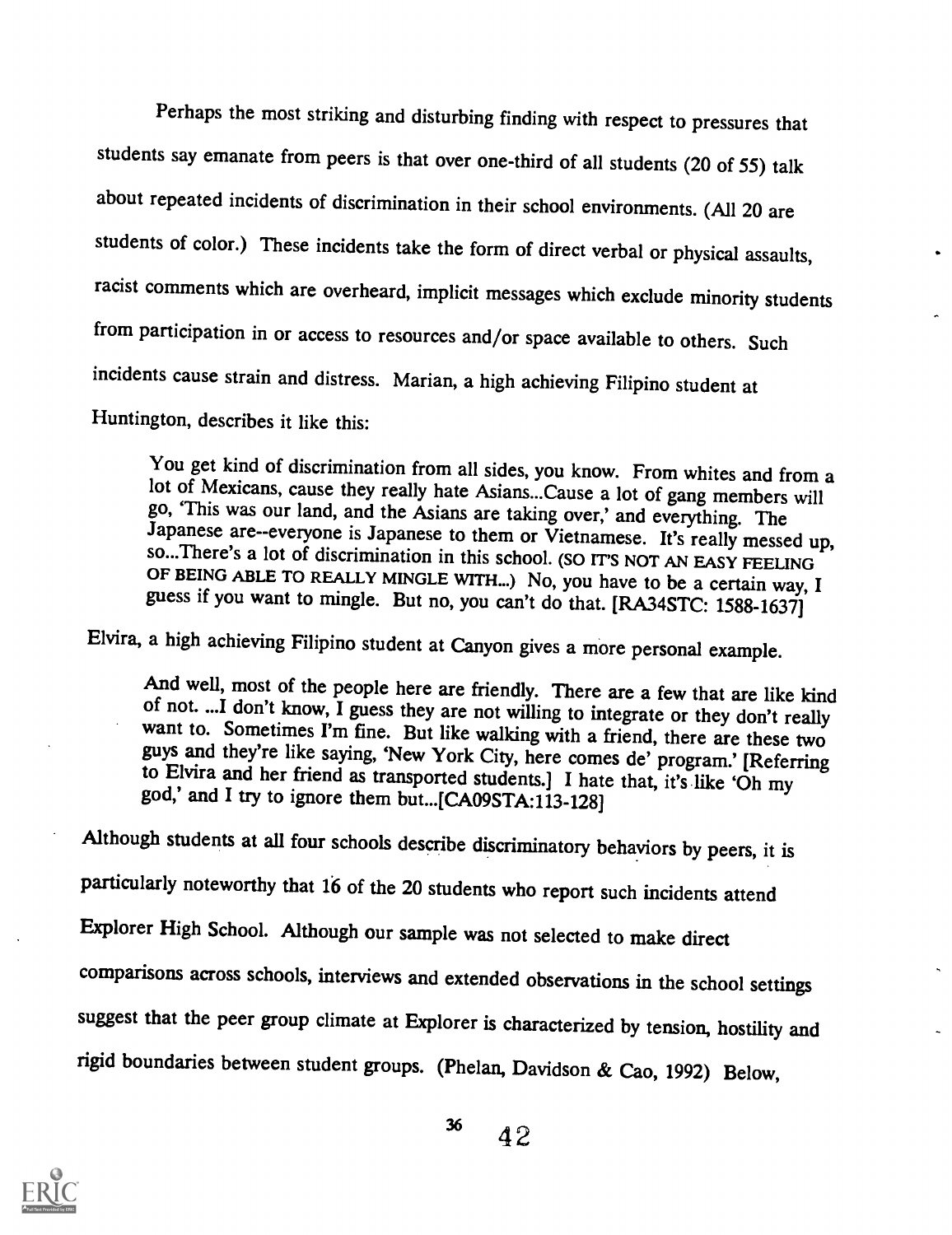several students from Explorer High School speak emotionally about the prejudice they

experience.

Rosa. Mexican American female: It's like--I don't mean this to you or nothing but a lot of the white people like to stay to themselves. Like they're scared to touch us or something... They would really give you hard looks they try to talk about you, and they don't understand that all Mexicans don't speak Spanish. They walk around you...(AS IF YOU WEREN'T THERE?)...Yeah. Or they just stare at you like you're an alien or something. I don't know, just a lot of kids here [at Explorer] are racist against Mexicans and Blacks. [ES4OSTC:22-27-75-87]

Saul. Mexican American male: [If] you're a Mexican, you know, they'll like kind of leave you out, kind of push you out, push you out, push you away from what they're talking about. I don't know why, it's just how it is. [ES39STA:620-629]

Andrea. Vietnamese/Chinese female: I'd like to play with Americans, but they hate Vietnamese so we hate them. [ES48STB:1320-1324]

Duc. Vietnamese male: The American kids are very mean. They are prejudiced.<br>They never associate with the Vietnamese. They play with their own group. [ES53STD:140-147]

Tensions, hostilities, and direct encounters with racism perpetuate stereotypes, foster misunderstandings, and thus serve to maintain rigid and impenetrable borders which block interaction between student groups. Students respond to discrimination from their peers in a number of ways. Some internalize the hostility and often yield to an overwhelming sense of hopelessness. Others react with anger and attribute stereotypes to all other members of a particular group (i.e., gringos). Still others ensconce themselves in protective groups and separate themselves as much as possible from peers that are culturally different. Many of these students also avoid taking classes without their friends. Finally, some students attempt to hide who they are and "fit in" with the mainstream crowd.

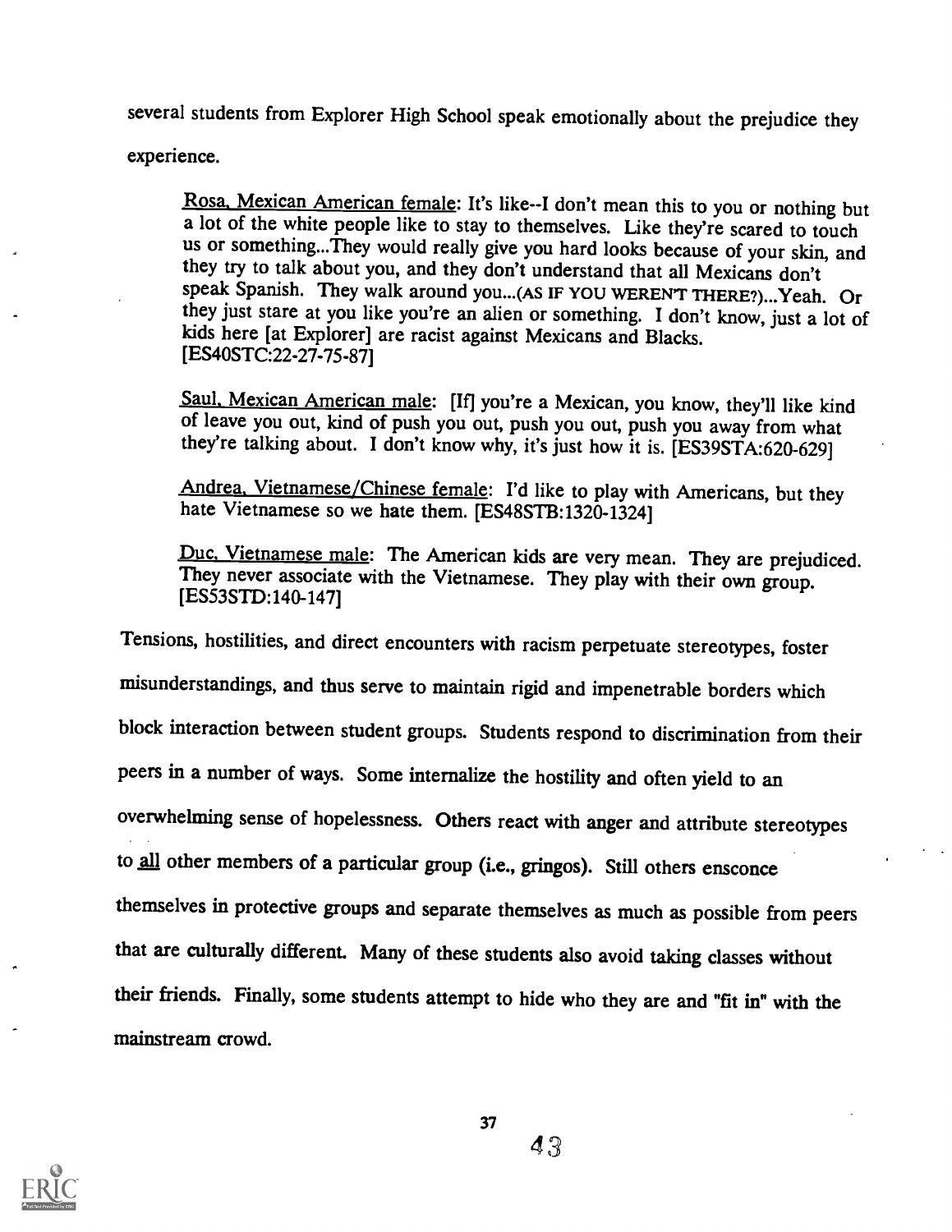Rampant discrimination in school environments has school-wide consequences as well. For example, discriminatory acts can push students towards peer group norms which are anti-school success. Further, tension and stress resulting from racist and hostile comments diverts students' attention away from academic goals. Here again, barriers to fostering positive attitudes among cultural groups is hindered by classroom practices which fail to encourage student/student interactions, by school level polices which condone tracking, and by discipline policies which unwittingly "pit" students against each other.<sup>11</sup> While all four schools in which we work sponsored events such as "International Day," these sporadic attempts to promote cultural exchange are limited and few. Further, without more concerted and widespread efforts (i.e., to modify Euro-centered curriculum, to change traditional classroom practices, and to impact overall school climate) these events serve only as arenas in which predominate views and behaviors are played out.

Javier, Mexican, Explorer: Here I feel that no Hispanic has any control. They<br>think they have some, but they don't. Not one, not one Hispanic has influence.<br>(CAN YOU GIVE ME AN EXAMPLE?) Well, here, some guys go around in [ES38STD:206-239]



<sup>&</sup>lt;sup>11</sup>See Davidson (1992) for a description of how discipline policies can adversely affect student relationships.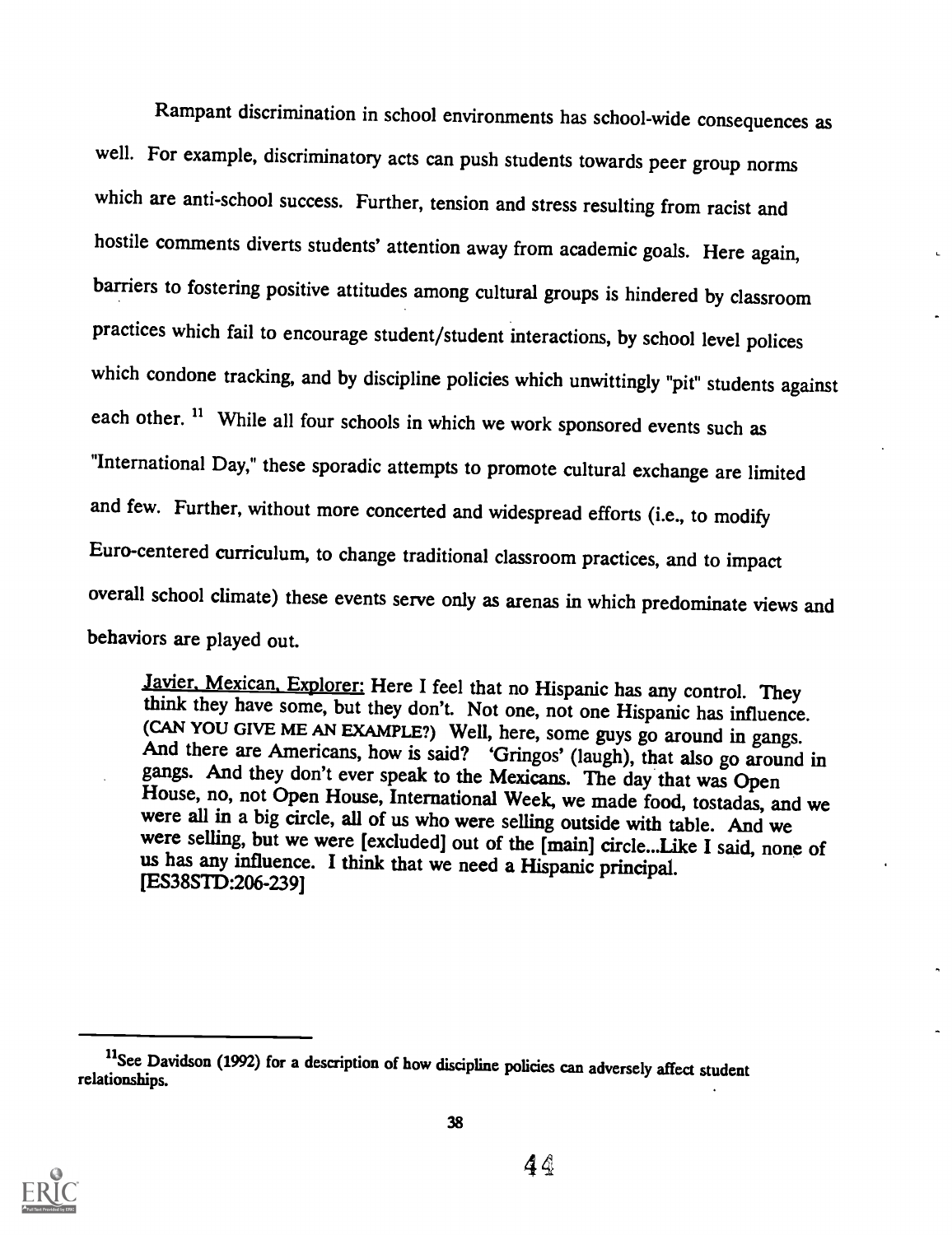### **Conclusion**

In this article we identify a variety of pressures and stresses which students say affect their lives. The problems that young people face emanate from a variety of sources. However, regardless of source, most problems have the potential to negatively impact students' ability to engage productively and optimally in school and learning endeavors. Using the Students' Multiple Worlds Framework and typology, which includes four prototypic adaptation and transition patterns, we find significant variation in the types and frequencies of problems for different types of youth. For example, students whose worlds are congruent and transition smoothly (Type I) report tremendous stress from teachers and parents to achieve academically--that is, to maintain exceptionally high grades and test scores. For Type II students, those whose worlds are different but manage transitions relatively successfully, the pressure to achieve is also great. However, in addition to experiencing pressure to achieve academically, many of these youth also express tremendous discomfort in high track classes where they feel isolated and alone. Uneasy with peers who they feel devalue who they are, silenced by their perceptions of unequal power relationships, and fearful of standing out, many of these students feel compelled to hide major parts of who they are--namely their ethnic selves. Still other pressures arise for Type 111 youth--those who find transitions between different worlds difficult. For these students, many of whom are determined to "make it through" high school, worry about understanding course content material creates a constant strain in their lives as they teeter between passing and failing grades. This finding negates the common belief that marginal students do not care about their



39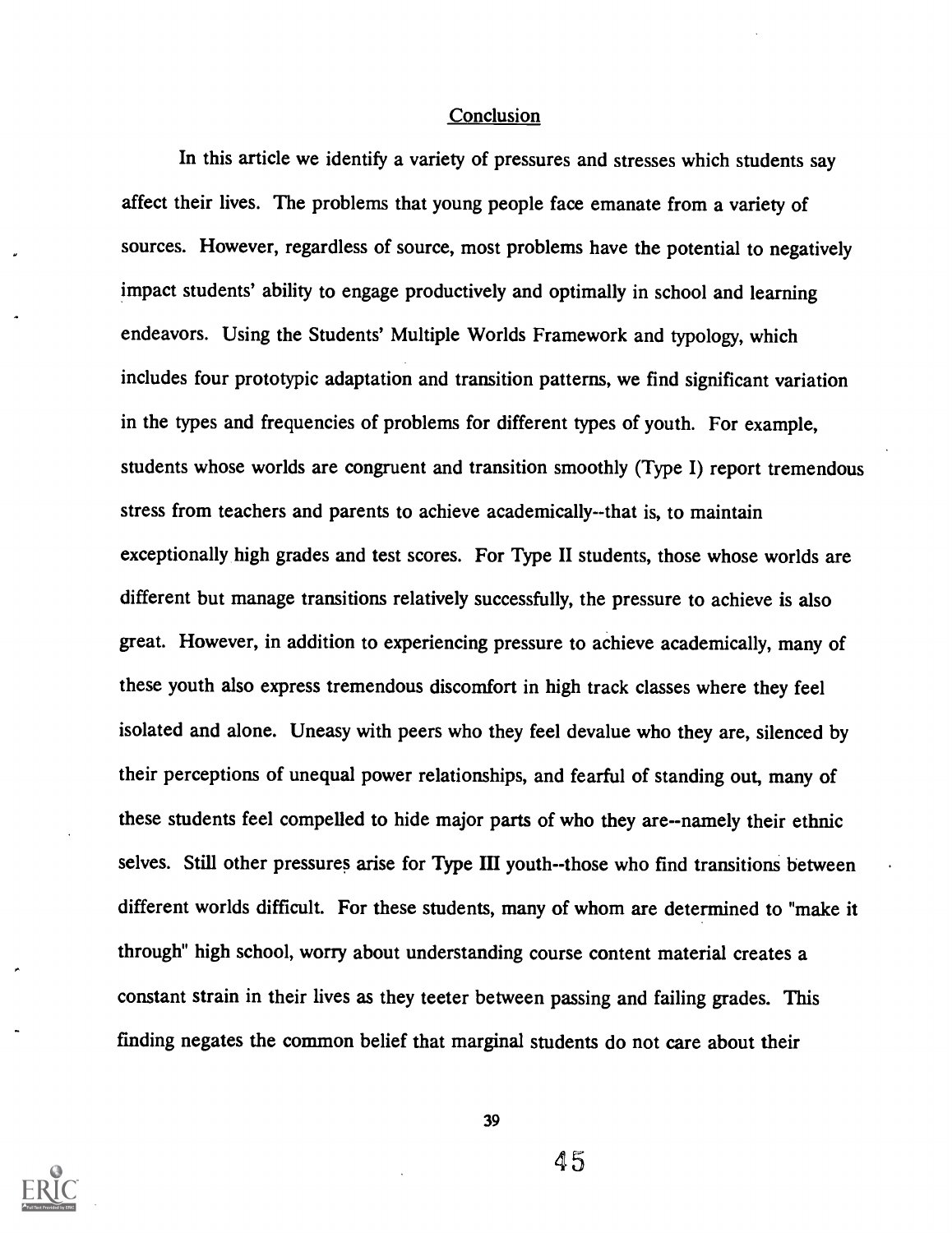academic success. And finally, Type IV students, those for whom transitions are the most difficult, are burdened with the knowledge that their futures are uncertain and that their chances of graduating from high school are slim. However, rather than receiving help and assistance, from their perspective, many of these students contend with teachers who single them out unfairly and a system that fails to provide them with information relevant to future possibilities.

While problems vary across the four student types we have identified, it is important to note that all young people report pressures and stress powerful enough to divert their attention, interest, and commitment from school. In other words, even students least likely to be considered "at risk" experience, at times, circumstances and events which hinder their ability to engage fully and productively in school. There are other commonalities across student types as well. For example, all students talk about the importance of being connected to at least one caring and empathetic adult in their school environment. When this occurs, students are more likely to obtain the specific help and resources they need. In our study, many students are essentially invisible to the adults in their school environments. (This is true of students who are doing extremely well and are therefore perceived as having no problems, as well as students who are doing poorly but who are inconspicuous because of their lack of participation and quiet behavior.)

Finally, all of the students in our study talk about the importance of the quality of interactions between students and among student groups. While minority youth speak poignantly of the discrimination they experience, their white mainstream counterparts



40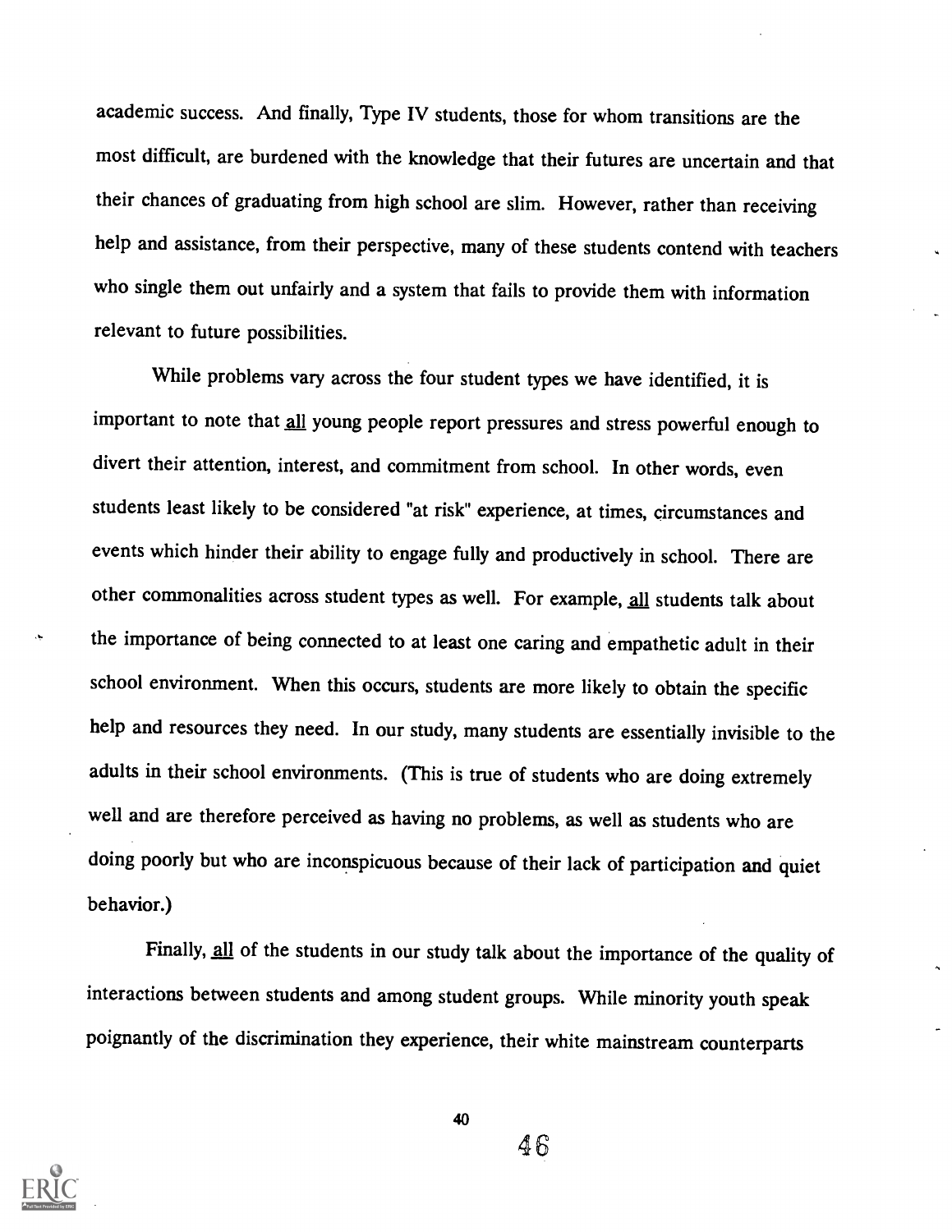describe their fear and misunderstanding of those different than themselves. We feel it is critical for educators to focus energy and attention on students' relationships with each other, for it is the quality of these relationships that frequently impact adolescents' ability to connect with school settings.

The research we report here is significant for increasing our understanding of the nature and origin of the pressures and stresses with which students contend. As educators attempt to build optimal learning environments for all youth, we feel it is critical that students' voices and concerns be taken into account as pedagogical strategies, programs, and services are developed and implemented.

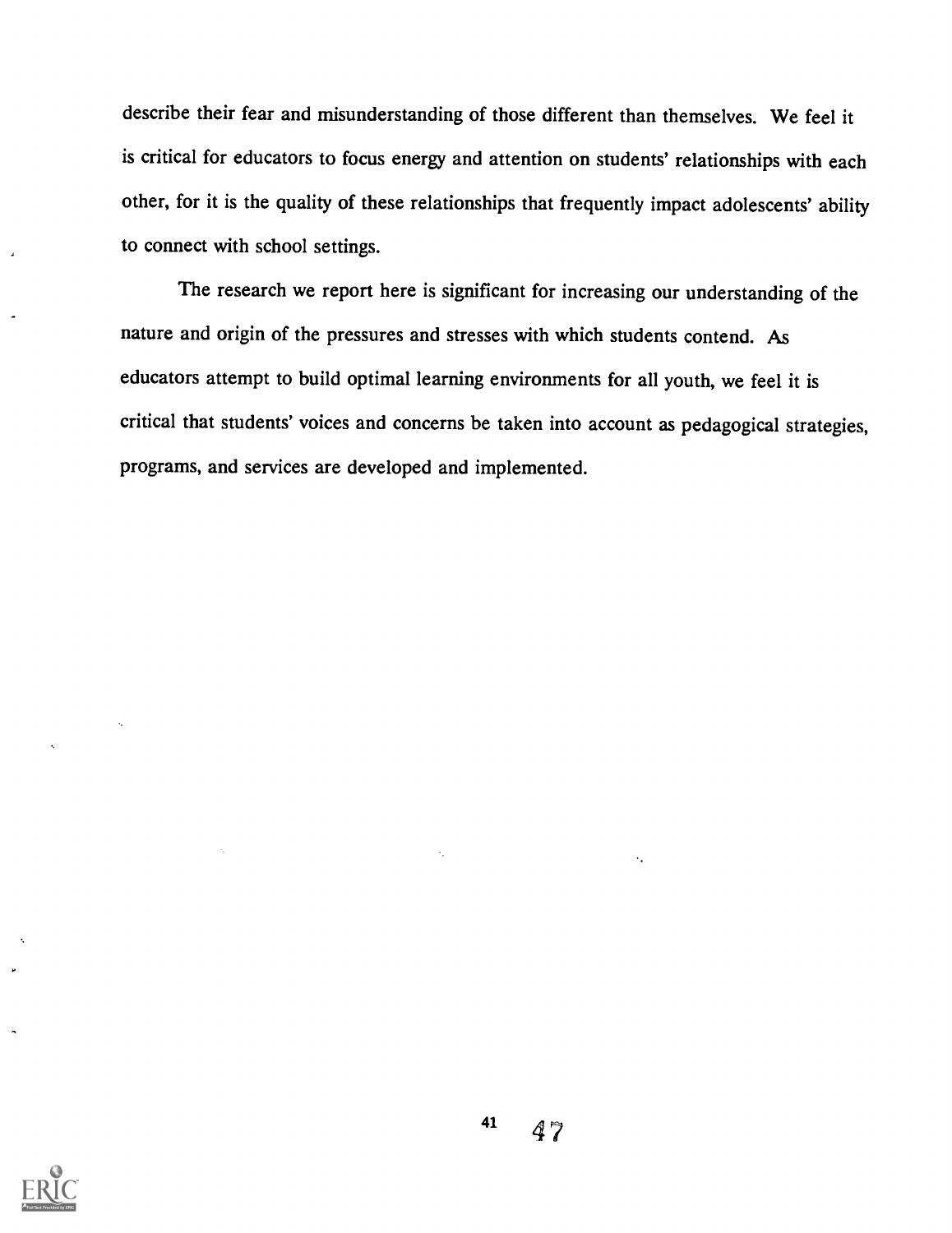# REFERENCES

- AAUW Report. (1992). How Schools Shortchange Girls. American Association of University Women Educational Foundation.
- Abi-Nader, Jeanette. (1990). 'A House for My Mother': Motivating Hispanic High School Students. Anthropology and Education Quarterly, 21(1), 41-58.
- Blumenthal, S.J., & D.J. Kupfer. (1988). Overview of Early Detection and Treatment Stategies for Suicidal Behavior in Young People. Journal of Youth and Adolescence, 17, 1-23.
- Bourdieu, Pierre. (1977). Outline of a Theory of Practice. Translated by Nice, Richard. Cambridge: Cambridge University Press.
- Burnett, Andre. (1990-91). Youth Survey: An Analysis. Palo Alto Youth Council.
- Csikszentmihalyi, Mihaly, & Reed Larson. (1984). Being Adolescent: Conflict and Growth in the Teenage Years. New York: Basic Books.
- Davidson, Ann Locke (1992). The Politics and Aesthetics of Ethnicity: Making and Molding Identity in Varied Curricular Settings. Doctoral Dissertation, Stanford University.
- Delgado-Gaitan, Concha, & Henry Trueba. (1991). Crossing Cultural Borders: Education for Immigrant Families in America. New York: The Falmer Press.
- Dryfoos, Joy G. (1990). Adolescents at Risk: Prevalence and Prevention. New York: Oxford University Press.
- Eisner, Elliot W. (1985). The Educational Imagination: On the Design and Evaluation of Educational Programs. New York: Macmillan Publishing Company.
- Feldman, S. Shirley, & Glen R. Elliott (Eds.). (1990). At the Threshhold: The Developing Adolescent. Cambridge: Harvard University Press.
- Fine, Michelle. (1991). Framing Dropouts: Notes on the Politics of an Urban Public High School. Albany: State University of New York Press.
- Fordham, Signithia. (1991). Peer Proofing Academic Competition among Black Adolescents: 'Acting White' Black American Style. In C. E. Sleeter (Ed.), Empowerment through Multicultural Education (pp. 69-94). Albany, NY: State University of New York Press.

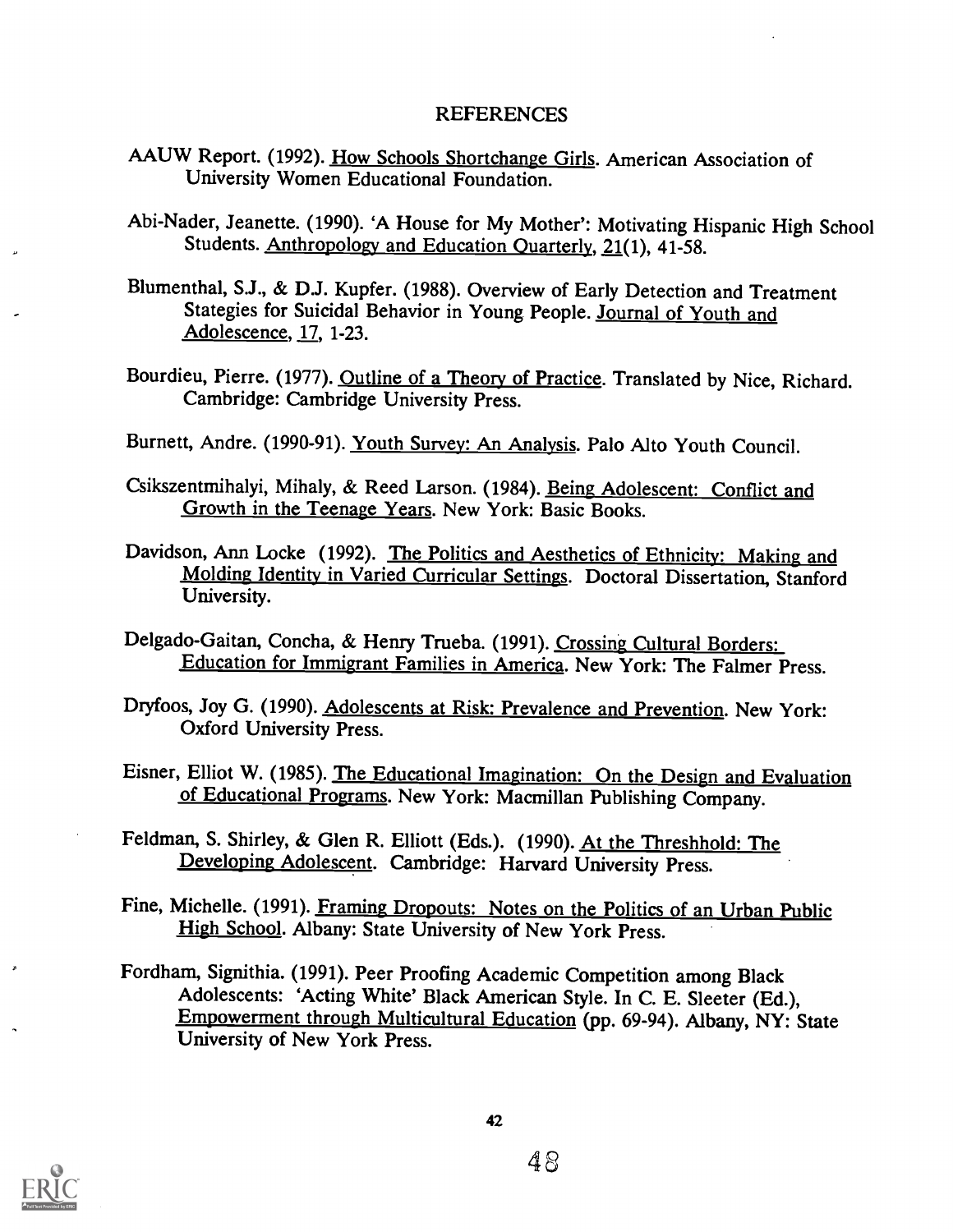- Gispert, M., K. Wheeler, L. Marsh, & M.S. Davis. (1985). Suicidal Adolescents: Factors in Evaluation. Adolescence, 20, 753-762.
- Goldenberg, Claude, & Ronald Gallimore. (1991). Local Knowledge, Research Knowledge and Educational Change: A Case Study of Early Spanish Reading Improvement. Educational Researcher, 20(8), 2-14.
- Goodlad, John A. (1984). A Place Called School. New York: McGraw-Hill.
- Gray, Jacquelyn (1985, March 17, 1985). A Black American Princess: New Game, New Rules. The Washington Post.
- Heath, Shirley Brice. (1982). Questioning at School and at Home: A Comparative Study. In G. D. Spindler (Ed.), Doing the Ethnography of Schooling: Educational Anthropology in Action (pp. 102-131). New York: Holt, Rinehart & Winston.
- Heath, Shirley Brice, & Milbrey W. McLaughlin (Eds.). (in press). Possible Selves: Achievement. Ethnicity. and Gender for Inner-City Youth. New York: Teachers' College Press.
- Huff, C. Ronald (Eds.). (1990). Gangs in America: Diffusion, Diversity, and Public Policy. Newbury Park, CA: Sage Publications.
- Ianni, Francis. (1989). The Search for Structure: A Report on American Youth Today. New York: The Free Press.
- Johnson, Davis W., & Roger Johnson. (1981). Effectivs of Cooperative and Individualistic Learning Experiences on Interethnic Interaction. Journal of Educational Psychology, 73, 444-449.
- LeCompte, Margaret D. (1987). The Cultural Context of Dropping Out: Why Remedial Programs Fail to Solve the Problems. Education and Urban Society, 19(3), 232-249.
- LeCompte, Margaret Diane, & Anthony Gary Dworkin. (1991). Giving Up on School: Student Dropouts and Teacher Burnouts. Newbury Park, CA: Corwin Press, Inc.
- Lepper, Mark R., & David Greene (Eds.). (1978). The Hidden Costs of Reward: New Perspectives on the Psychology of Human Motivation. Hillsdale, N.J.: Lawrence<br>Earlbaum Associates.
- McCord, Joan. (1990). Problem Behaviors. In S. S. Feldman, & G. R. Elliott (Ed.), At the Threshold: The Developing Adolescent (pp. 414-430). Cambridge: MA: Havard University Press.

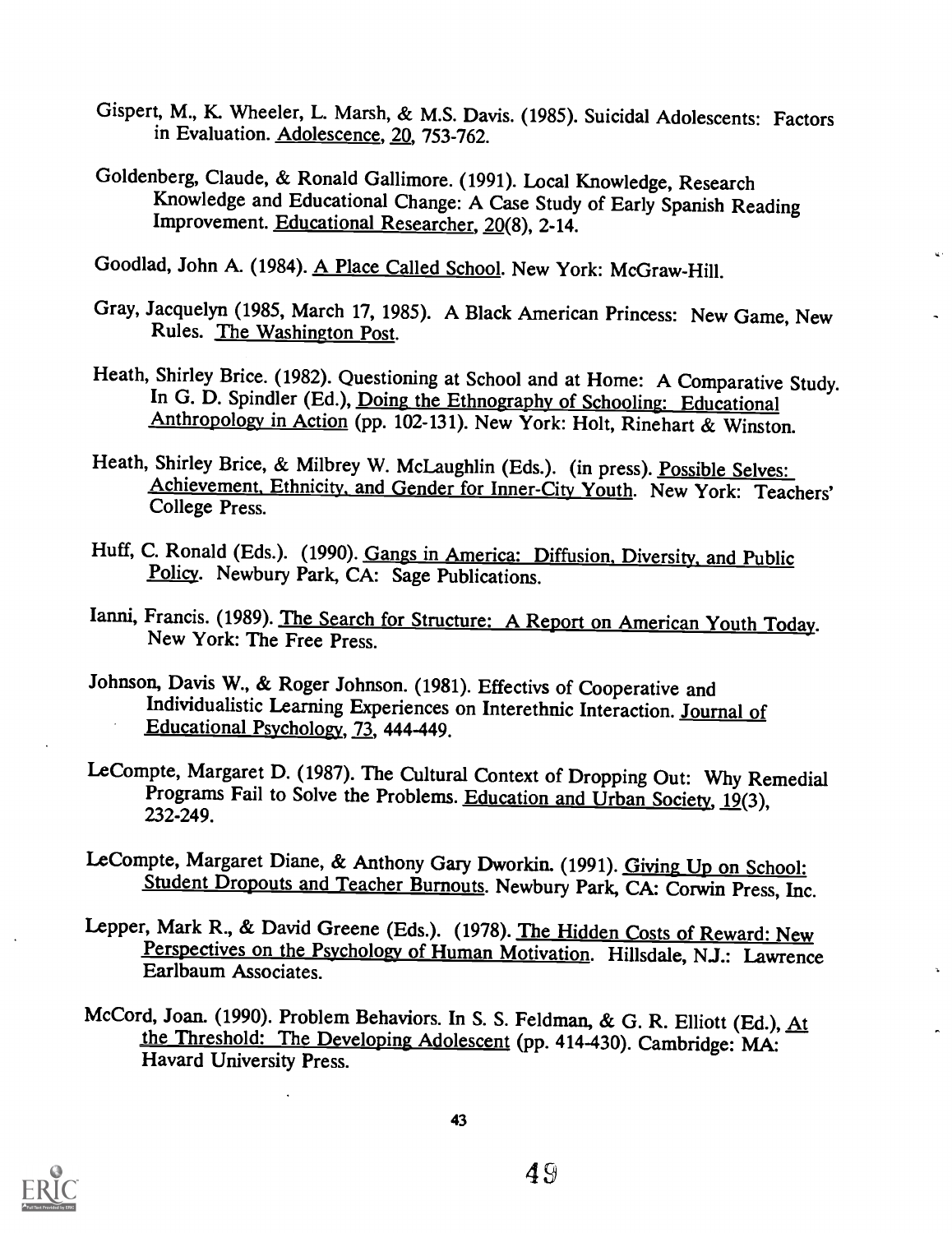- Moore, Joan. (1978). Homeboys: Gangs. Drugs, and Prison in the Barrios of Los Angeles. Philadelphia: Temple Univeristy Press.
- Moore, Joan. (1991). Going Down to the Barrio: Homebovs and Homegirls in Change. Philadelphia: Temple Univesity Press.
- National Institute of Drug Abuse. (1987). National Survey on Drug Abuse: Population Estimates. 1985. Rockville, Md.: National Institute on Drug Abuse.
- Neira, Christian. (1988). Building 860. Harvard Educational Review, 58(2), 337-342.
- Oakes, Jeannie. (1985). Keeping Track: How School Structure Inequality. New Haven, CN: Yale University Press.
- Pease-Alvarez, Lucinda, & Kenji Hakuta. (forthcoming). Perspectives on Language Maintenance and Shift in Mexican-origin Students. In P. K. Phelan, & A. L. Davidson (Ed.), Cultural Diversity: Implications for Schools and Learning.
- Phelan, Patricia K., Ann Locke Davidson, & Hanh Thanh Cao. (1991). Students' Multiple Worlds: Negotiating the Boundaries of Family, Peer and School Cultures. Anthropology and Education Quarterly, 22(3), 224-250.
- Phelan, Patricia K., Ann Locke Davidson, & Hanh T. Cao. (1992). Speaking Up: Students' Perspectives on School. Phi Delta Kappan, 73(9), 695-704.
- Prawat, Richard W. (1989). Teaching for Understanding: Three Key Attributes. Teaching & Teacher Education, 5(4), 315-328.
- Reingold, Janet R. (1989). Current Federal Policies and Programs for Youth . Youth and America's Future: The William T. Grant Foundation Commission on Work, Family and Citizenship.
- Richardson, Virginia, Ursula Casanova, Peggy Placier, & Karen Guilefoyle. (1989). School Children At-Risk. New York: The Falmer Press.
- Rumberger, R. (1983). Dropping Out of High Schools: The Influence of Race, Sex, and Family Background. American Educational Research Journal, 20(2), 199-220.
- Savin-Williams, Ritch C., & Thomas J. Berndt. (1990). Friendship and Peer Relations. In S. S. Feldman, & G. R. Elliott (Ed.), At the Threshold: The Developing Adolescent (Cambridge, MA: Harvard University Press.
- Scarcella, Robin. (1990). Teaching Language Minority Students in the Multicultural Classroom. Englewood Cliffs, NJ: Prentice-Hall, Inc.

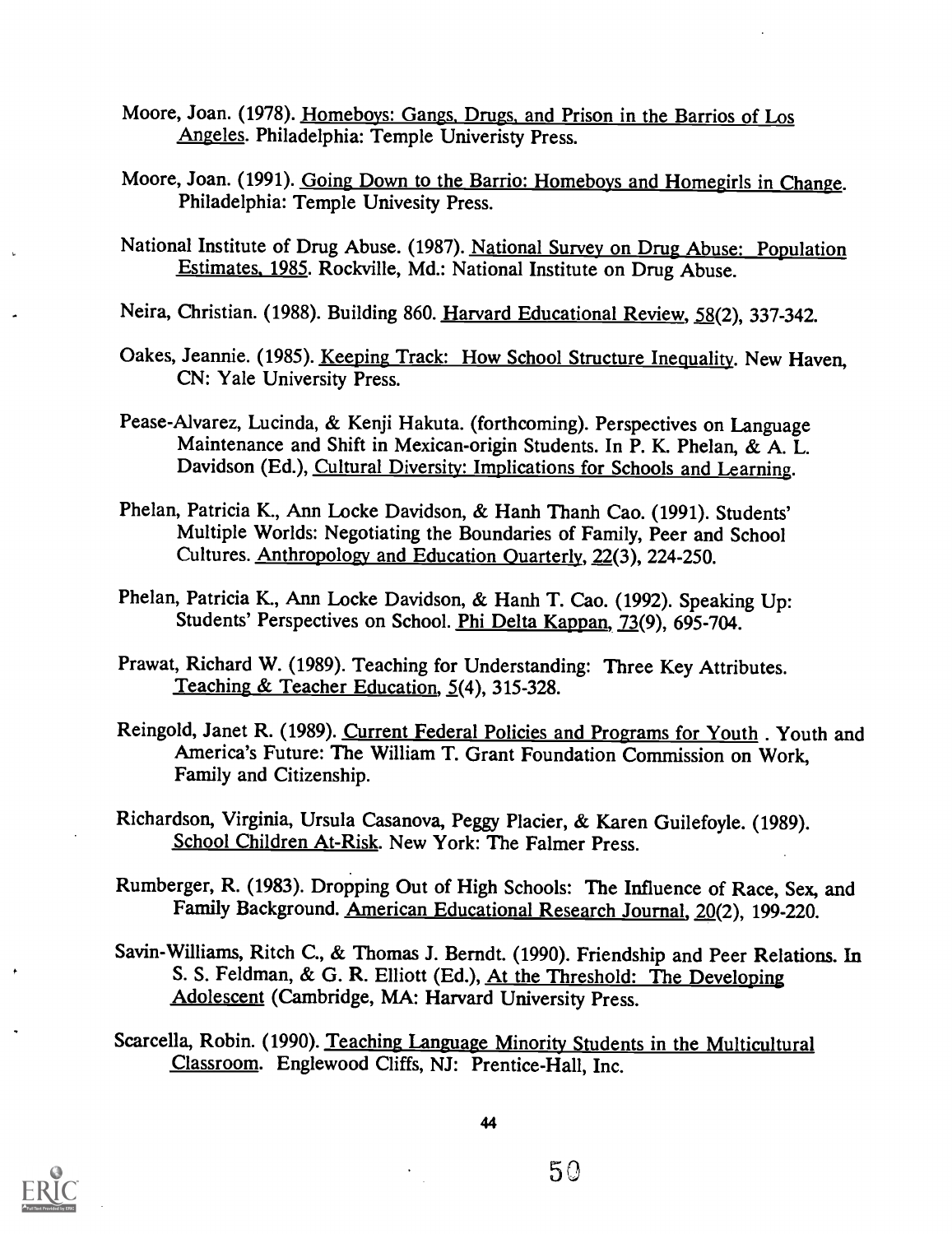- Sharan, Shlomo. (1980). Cooperative Learning in Small Groups: Recent Methods and Effects on Achievement, Attitudes, and Ethnic Relations. Review of Educational Research, 50(2), 241-271.
- Sirotnik, Kenneth A. (1983). What You See Is What You Get--Consistency, Persistency, and Mediocrity in Classrooms. Harvard Education Review, 53(1), 16-30.
- Slavin, Robert E. (1988). Cooperative Learning and Student Achievement. In R. E. Slavin (Ed.), School and Classroom Organization (Hillsdale, NJ: Erklbaum.
- Slavin, Robert E., & Nancy A. Madden. (1989). What Works for Students at Risk: A Research Synthesis. Educational Leadership, Feb., 12-14.
- Sleeter, Christine E. (Eds.). (1991). Empowerment Through Multicultural Education. Albany: State University of New York Press.
- Spindler, George D. (1987). Beth Ann--A Case Study of Culturally Defined Adjustment and Teacher Perceptions. In G. D. Spindler (Ed.), Education and Cultural Process: Anthropological Approaches (pp. 230-244). Prospect Heights, IL: Waveland Press, Inc.
- Spindler, George, Louise Spindler, Henry Trueba, & Melvin D. Williams. (1990). The American Cultural Dialogue and Its Transmission. London and Philadelphia: Falmer Press.
- Trueba, Henry T. (1988). Peer Socialization among Minority High School Students: A High School Dropout Prevention Program. In H. Trueba, & C. Delgado-Gaitian (Ed.), School and Society: Learning Content Through Culture (pp. 201-217). New York: Praeger.
- Trueba, Henry T., L.C. Moll, S. Diaz, & R. Diaz. (1982). <u>Improving the Functional Writing of Bilingual Secondary Students</u> (Contract No. 400-81-0023). Washington, D.C.: Natinal Institute of Education.
- Vigil, James Diego. (1988a). Group Process and Street Identity: Chicano Gangs. Ethos, 16(4), 421-445.
- Vigil, James Diego. (1988b). Barrio Gangs: Street Life and Identity in Southern California. Austin: University of Texas Press.
- Vogt, Lynn A., Cathie Jordan, & Roland G. Tharp. (1987). Explaining School Failure, Producing School Success. Anthropology and Education Quarterly, 18(4), 276-286.

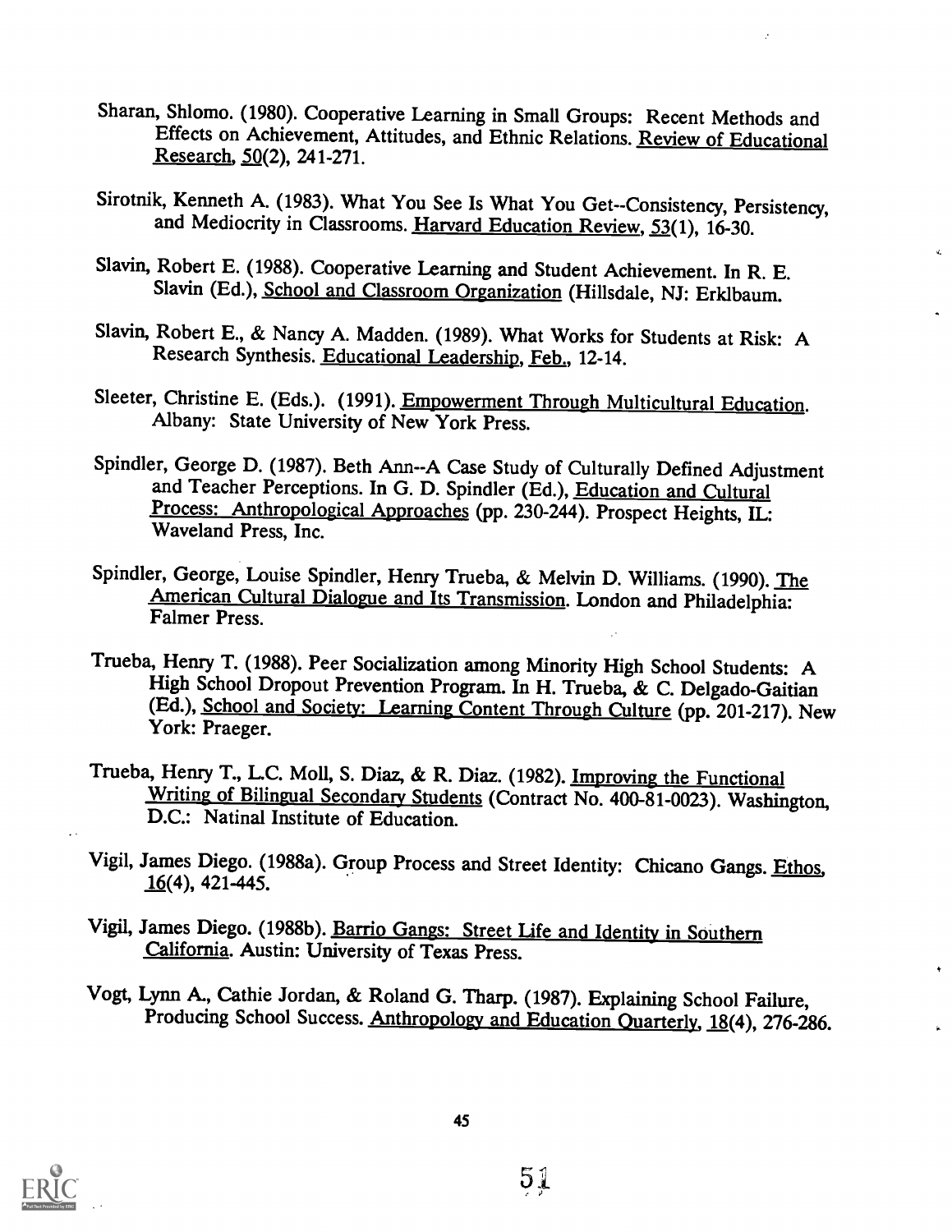- Weis, Lois, Eleanor Farrar, & Hugh G. Petrie. (1989). Dropouts from School: Issues, Dilemmas, and Solutions. Albany: State University of New York Press.
- Wetzel, James R. (1989). American Youth: A Statistical Snapshot. Youth and America's Future: The William T. Grant Foundation Commission on Work, Family and Citizenship.
- Youth and America's Future. (1988). The Forgotten Half: Pathways to Success for America's Youth and Young Family . Youth and America's Future: The William T. Grant Foundation Commission on Work, Family and Citizenship.



 $\mathcal{L}$ 

 $\hat{\mathbf{y}}$ 

 $\epsilon_{\rm c}$